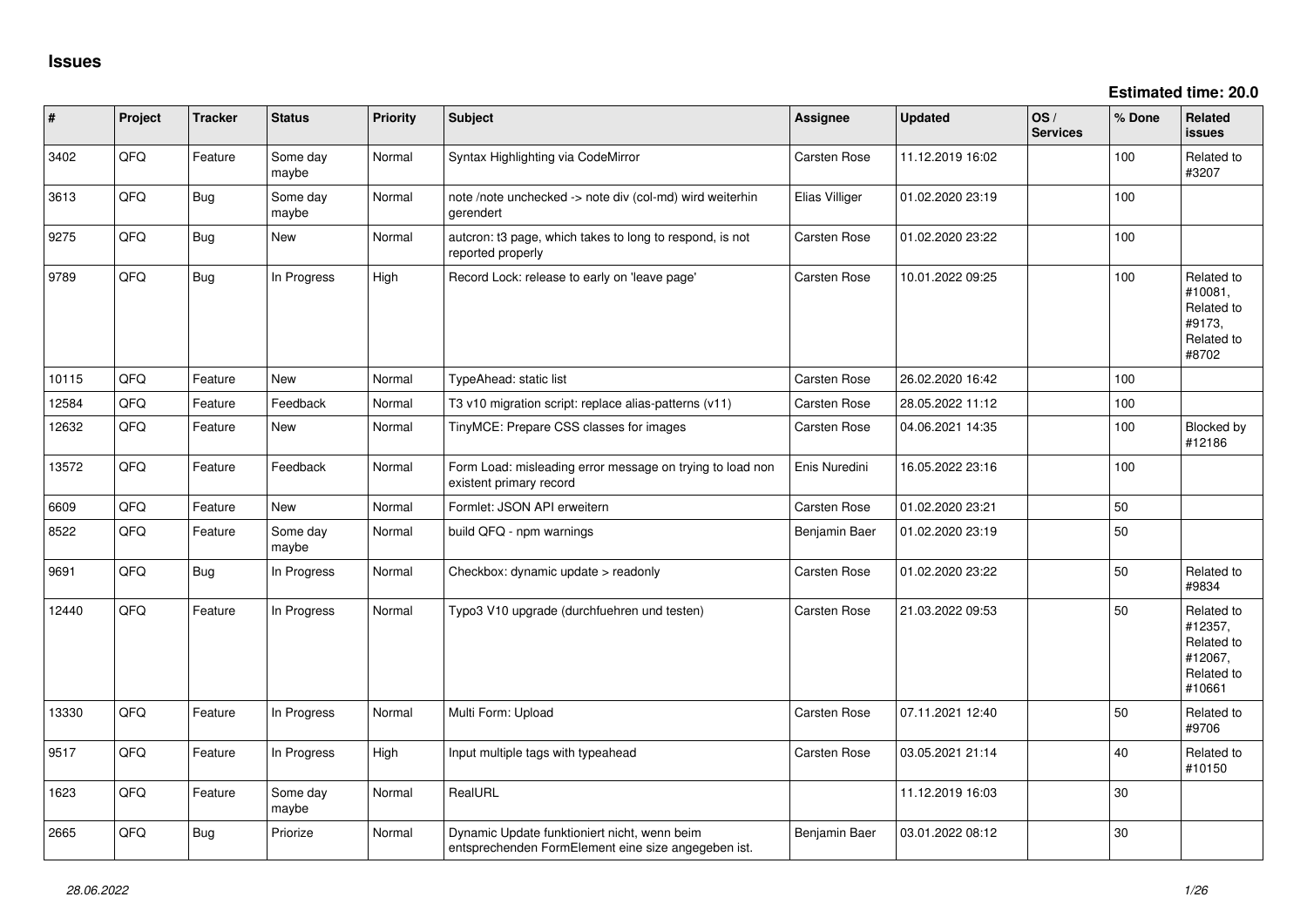| #     | Project    | <b>Tracker</b> | <b>Status</b>     | <b>Priority</b> | <b>Subject</b>                                                                                                     | <b>Assignee</b>     | <b>Updated</b>   | OS/<br><b>Services</b> | % Done         | Related<br><b>issues</b>                    |
|-------|------------|----------------|-------------------|-----------------|--------------------------------------------------------------------------------------------------------------------|---------------------|------------------|------------------------|----------------|---------------------------------------------|
| 10793 | QFQ        | Feature        | In Progress       | Normal          | <b>Update NPM Packages</b>                                                                                         | <b>Carsten Rose</b> | 07.09.2021 13:25 |                        | 30             |                                             |
| 880   | QFQ        | Feature        | Some day<br>maybe | Urgent          | Security: PHP, SQL Injection, XSS                                                                                  |                     | 03.05.2021 21:14 |                        | $\Omega$       | Related to<br>#14320                        |
| 955   | QFQ        | Feature        | Some day<br>maybe | Normal          | QF: Notizen vor/nach dem Form                                                                                      |                     | 01.02.2020 23:20 |                        | $\mathbf{0}$   |                                             |
| 1234  | QFQ        | Feature        | Some day<br>maybe | Normal          | QF: Record numbering: Im Grid soll in Spalte 1 optional die<br>laufende Nummer der Records angezeigt werden.       |                     | 01.02.2020 23:20 |                        | $\mathbf 0$    |                                             |
| 1251  | QFQ        | Feature        | Some day<br>maybe | Normal          | QF: Combo                                                                                                          |                     | 11.12.2019 16:03 |                        | $\Omega$       |                                             |
| 1253  | QFQ        | Feature        | Some day<br>maybe | Normal          | QF: Colorpicker                                                                                                    |                     | 11.12.2019 16:03 |                        | $\mathbf 0$    |                                             |
| 1510  | QFQ        | Feature        | Some day<br>maybe | Normal          | jquery von google laden, falls das nicht geht lokal                                                                |                     | 11.12.2019 16:03 |                        | $\Omega$       |                                             |
| 1635  | QFQ        | Feature        | Some day<br>maybe | Normal          | QFQ Extension content record: weitere Optionen einblenden.                                                         | <b>Carsten Rose</b> | 11.12.2019 16:03 |                        | $\Omega$       |                                             |
| 1946  | QFQ        | Feature        | Some day<br>maybe | Normal          | Kontrolle ob der ReadOnly Modus bei den<br>Formularelementen korrekt implementiert ist                             | <b>Carsten Rose</b> | 11.12.2019 16:03 |                        | $\mathbf{0}$   |                                             |
| 2063  | QFQ        | <b>Bug</b>     | Some day<br>maybe | Normal          | Pills auf 'inaktiv' setzen falls keine Element auf dem Pill<br>sichtbar sind.                                      | Benjamin Baer       | 11.12.2019 16:03 |                        | $\Omega$       | Related to<br>#3752                         |
| 2084  | QFQ        | Feature        | Some day<br>maybe | Normal          | Mailto mit encryption: Subrecord                                                                                   | <b>Carsten Rose</b> | 11.12.2019 16:03 |                        | $\Omega$       | Related to<br>#2082                         |
| 2361  | <b>OFO</b> | Feature        | New               | Normal          | Logging wer/wann/wo welches Formular aufgerufen hat                                                                | <b>Carsten Rose</b> | 11.12.2019 16:15 |                        | $\Omega$       | Related to<br>#4432.<br>Related to<br>#7480 |
| 2643  | QFQ        | <b>Bug</b>     | Some day<br>maybe | Normal          | Zend / PHP Webinars anschauen                                                                                      | <b>Carsten Rose</b> | 01.02.2020 15:56 |                        | $\overline{0}$ |                                             |
| 2950  | QFQ        | Feature        | Some day<br>maybe | Normal          | Inhalt QFQ Records als File                                                                                        |                     | 11.12.2019 16:03 |                        | $\Omega$       |                                             |
| 2995  | QFQ        | Feature        | Some day<br>maybe | Normal          | Dropdown JQuery Plugin: 'chosen' - Moeglichkeit um Select<br>Listen mehr Funktion zu geben. Kein Bootstrap noetig. | <b>Carsten Rose</b> | 11.12.2019 16:03 |                        | $\mathbf 0$    |                                             |
| 3061  | QFQ        | <b>Bug</b>     | Some day<br>maybe | High            | winstitute: mysql connection durcheinander - nmhp17<br>(ag7)/QFQ arbeitet mit DB/Tabellen von biostat.             | Carsten Rose        | 03.05.2021 21:14 |                        | $\Omega$       |                                             |
| 3109  | QFQ        | <b>Bug</b>     | Some day<br>maybe | High            | RealUrl: Links werden nicht korrekt gerendert                                                                      | Carsten Rose        | 03.05.2021 21:14 |                        | $\Omega$       |                                             |
| 3130  | QFQ        | <b>Bug</b>     | Some day<br>maybe | Normal          | Debug Info's nicht korrekt nach 'New > Save'.                                                                      | Carsten Rose        | 11.12.2019 16:03 |                        | $\Omega$       | Related to<br>#3253                         |
| 3216  | QFQ        | Feature        | Some day<br>maybe | Normal          | dynamic update für checkbox label2                                                                                 | <b>Carsten Rose</b> | 11.12.2019 16:03 |                        | $\Omega$       | Related to<br>#2081                         |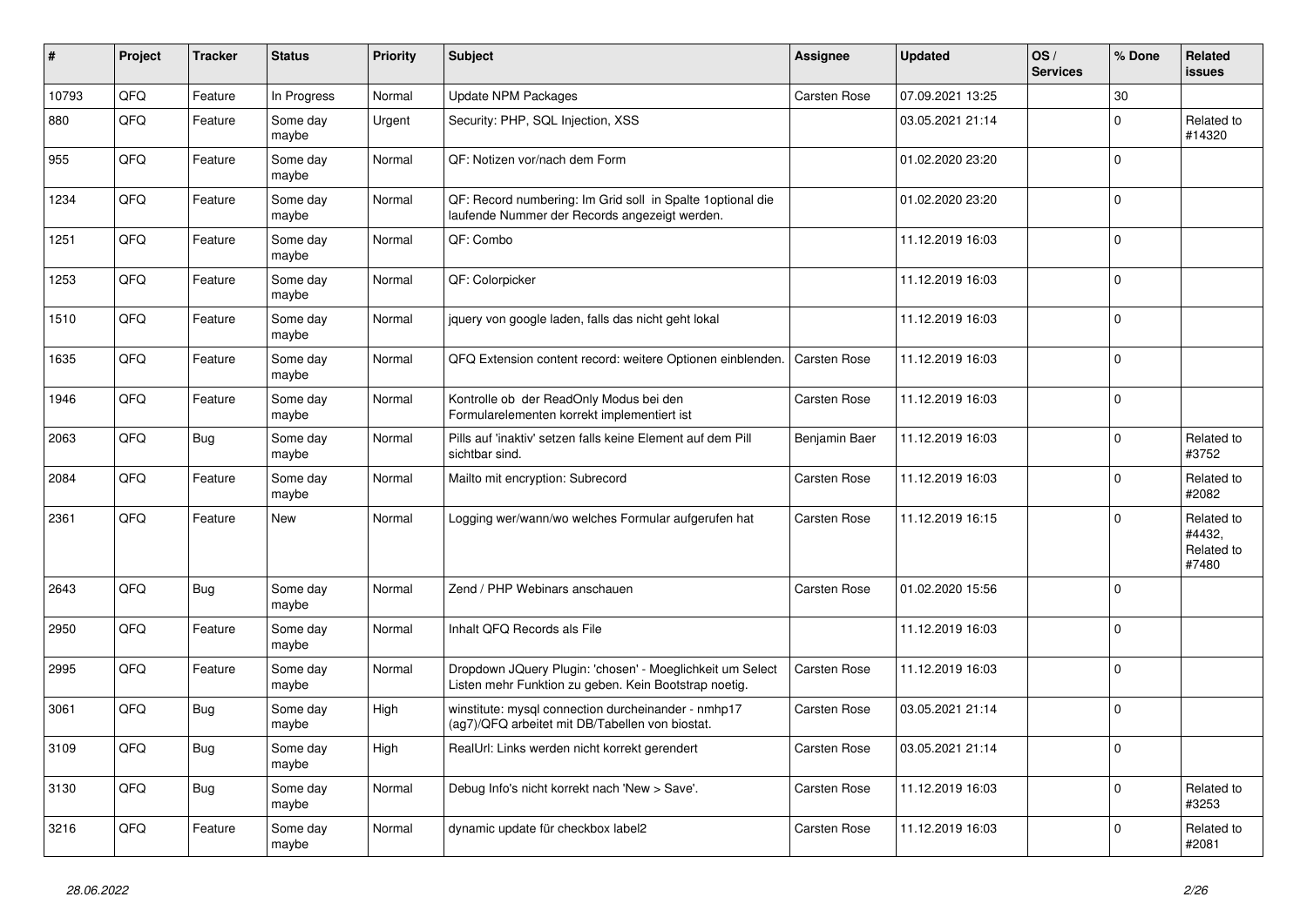| #    | Project | <b>Tracker</b> | <b>Status</b>     | <b>Priority</b> | <b>Subject</b>                                                                                                                | Assignee            | <b>Updated</b>   | OS/<br><b>Services</b> | % Done         | Related<br><b>issues</b>                    |
|------|---------|----------------|-------------------|-----------------|-------------------------------------------------------------------------------------------------------------------------------|---------------------|------------------|------------------------|----------------|---------------------------------------------|
| 3267 | QFQ     | Feature        | Some day<br>maybe | Normal          | 2 Forms auf einer Seite: real + Read only                                                                                     | <b>Carsten Rose</b> | 11.12.2019 16:03 |                        | $\Omega$       |                                             |
| 3273 | QFQ     | Feature        | Some day<br>maybe | Low             | Dirty Flag in Form                                                                                                            | Carsten Rose        | 11.12.2019 16:02 |                        | $\Omega$       |                                             |
| 3285 | QFQ     | Feature        | Some day<br>maybe | Normal          | Zeichenlimit pro Feld: textarea / editor                                                                                      | Carsten Rose        | 11.12.2019 16:02 |                        | $\overline{0}$ |                                             |
| 3291 | QFQ     | Feature        | Some day<br>maybe | Normal          | AutoCron websiteToken                                                                                                         | <b>Carsten Rose</b> | 11.12.2019 16:02 |                        | $\Omega$       | Related to<br>#4250                         |
| 3331 | QFQ     | Feature        | Some day<br>maybe | Normal          | Default Tooltip fuer _page? Links: mit Form und Record ID                                                                     | Carsten Rose        | 11.12.2019 16:02 |                        | $\Omega$       |                                             |
| 3332 | QFQ     | Feature        | Some day<br>maybe | Normal          | Uploads: Thumbnails, Details zum hochgeladenen File                                                                           | Carsten Rose        | 11.12.2019 16:02 |                        | $\Omega$       | Related to<br>#3264,<br>Related to<br>#5333 |
| 3349 | QFQ     | Bug            | Some day<br>maybe | Normal          | config.qfq.ini: a) vertraegt keine '=' im Value (z.B. Passwort),<br>b) Values sollten in ticks einschliessbar sein (spaces, ) | <b>Carsten Rose</b> | 11.12.2019 16:02 |                        | $\Omega$       |                                             |
| 3350 | QFQ     | Feature        | Some day<br>maybe | Normal          | FormEditor: Hilfetext hinter 'checktype'                                                                                      | <b>Carsten Rose</b> | 11.12.2019 16:02 |                        | $\mathbf 0$    |                                             |
| 3385 | QFQ     | Feature        | Some day<br>maybe | Normal          | templateGroup: insert/update/delete non primary records                                                                       | Carsten Rose        | 11.12.2019 16:02 |                        | $\mathbf 0$    |                                             |
| 3415 | QFQ     | Feature        | Some day<br>maybe | Normal          | FE Login Box Templatefile                                                                                                     | Benjamin Baer       | 11.12.2019 16:02 |                        | $\Omega$       |                                             |
| 3432 | QFQ     | Feature        | New               | Normal          | subrecord: dynamicUpdate                                                                                                      | <b>Carsten Rose</b> | 11.06.2020 21:10 |                        | $\Omega$       | Related to<br>#5691                         |
| 3457 | QFQ     | Feature        | Some day<br>maybe | Normal          | LDAP: concat multi values to one single entry                                                                                 | Carsten Rose        | 11.12.2019 16:02 |                        | $\Omega$       |                                             |
| 3458 | QFQ     | Feature        | Some day<br>maybe | Normal          | Display 'Edit Form Element'-Checkbox on form: should<br>depend on FE Group                                                    | <b>Carsten Rose</b> | 11.12.2019 16:02 |                        | $\Omega$       | Related to<br>#3447                         |
| 3495 | QFQ     | Feature        | Some day<br>maybe | Normal          | Predifined Parameter werden nicht in '+' (add new record)<br>SIP gerendert.                                                   |                     | 11.12.2019 16:02 |                        | $\mathbf{0}$   |                                             |
| 3504 | QFQ     | Feature        | New               | Normal          | Logging: welche Action FEs werden wann wie ausgefuehrt                                                                        | Carsten Rose        | 01.02.2020 23:21 |                        | $\mathbf{0}$   | Related to<br>#5458,<br>Related to<br>#4092 |
| 3537 | QFQ     | Feature        | Some day<br>maybe | Low             | SHOW COLUMNS FROM tableName - Extend '{{'<br>definition                                                                       | <b>Carsten Rose</b> | 11.12.2019 16:02 |                        | $\overline{0}$ |                                             |
| 3547 | QFQ     | <b>Bug</b>     | New               | Normal          | FE of type 'note' causes writing of empty fields.                                                                             | <b>Carsten Rose</b> | 01.02.2020 23:21 |                        | $\mathbf{0}$   |                                             |
| 3567 | QFQ     | Feature        | Some day<br>maybe | Low             | 'Save', 'Close', 'New' als FormElement                                                                                        |                     | 11.12.2019 16:02 |                        | $\overline{0}$ |                                             |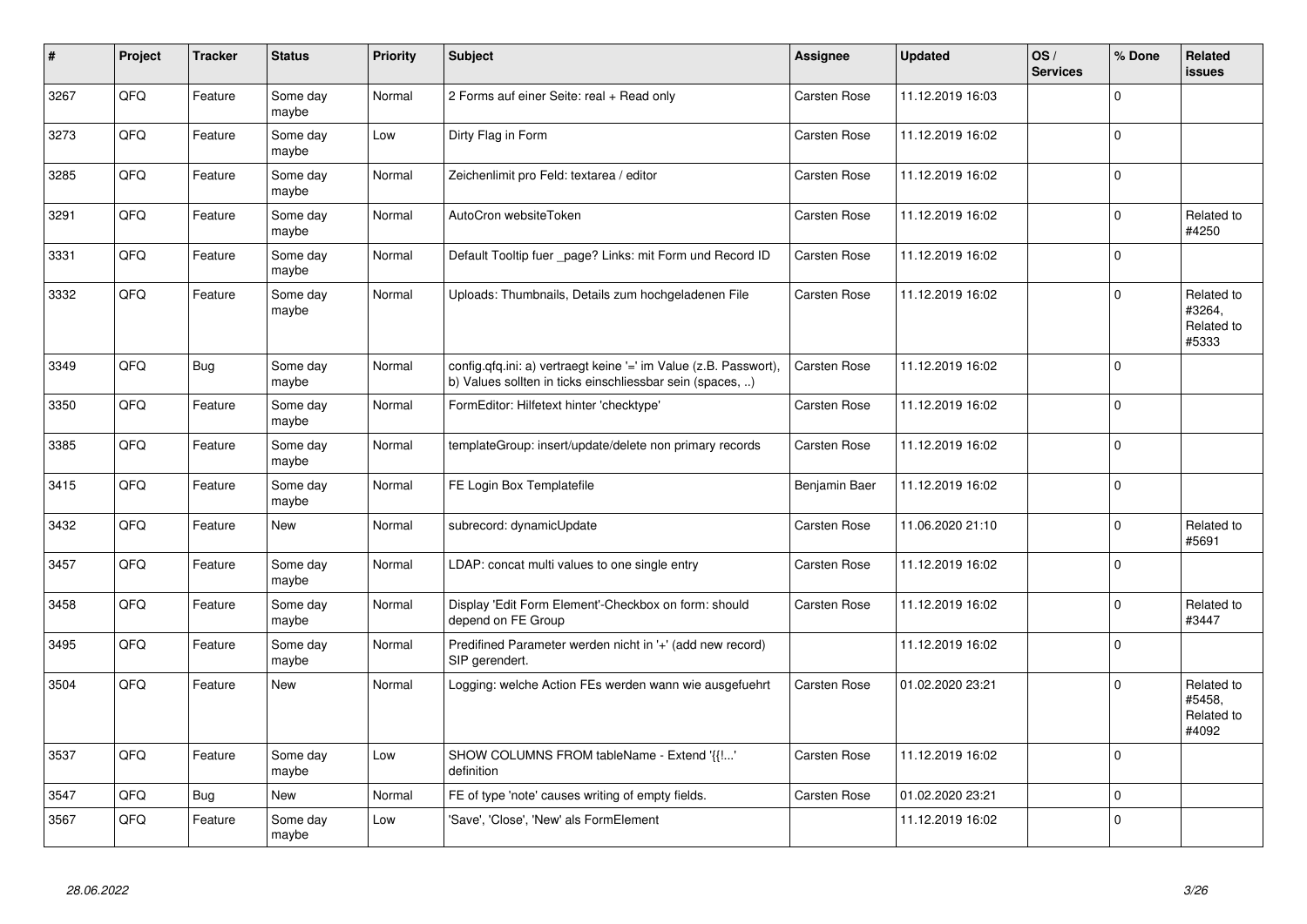| #    | Project | <b>Tracker</b> | <b>Status</b>     | <b>Priority</b> | <b>Subject</b>                                                                                                                                           | Assignee            | <b>Updated</b>   | OS/<br><b>Services</b> | % Done   | Related<br><b>issues</b> |
|------|---------|----------------|-------------------|-----------------|----------------------------------------------------------------------------------------------------------------------------------------------------------|---------------------|------------------|------------------------|----------|--------------------------|
| 3570 | QFQ     | <b>Bug</b>     | Some day<br>maybe | High            | Formular mit prmitnew permitEdit=Always wird nicht<br>aufgerufen (ist leer)                                                                              | Carsten Rose        | 03.05.2021 21:14 |                        | $\Omega$ |                          |
| 3588 | QFQ     | <b>Bug</b>     | Some day<br>maybe | Normal          | templateGroup: versteckte Elemente werden weiterhin<br>gespeichert.                                                                                      | Carsten Rose        | 11.12.2019 16:02 |                        | $\Omega$ |                          |
| 3617 | QFQ     | Feature        | Some day<br>maybe | Normal          | Load javascripts at bottom                                                                                                                               |                     | 11.12.2019 16:02 |                        | $\Omega$ |                          |
| 3646 | QFQ     | Feature        | Some day<br>maybe | Normal          | Moeglichkeit HTML Tags in Reports auszugeben (zu<br>enkodieren: htmlspecialchars)                                                                        |                     | 11.12.2019 16:02 |                        | $\Omega$ | Related to<br>#14320     |
| 3666 | QFQ     | Feature        | Some day<br>maybe | Normal          | a) Performance Messung: mysql_real_escape_string() im<br>Vergleich zu str_replace(), b) doppeltes Aufrufen von<br>mysql_real_escape_string()             | <b>Carsten Rose</b> | 11.12.2019 16:02 |                        | $\Omega$ |                          |
| 3677 | QFQ     | Feature        | Some day<br>maybe | Normal          | wkhtmitopdf: FE User access prohibited, if client IP changes<br>\$TYPO3_CONF_VARS[FE][lockIP]                                                            | Carsten Rose        | 11.12.2019 16:02 |                        | $\Omega$ |                          |
| 3682 | QFQ     | <b>Bug</b>     | Some day<br>maybe | Normal          | Dynamic update: Radio buttons                                                                                                                            | Carsten Rose        | 11.12.2019 16:02 |                        | $\Omega$ |                          |
| 3692 | QFQ     | Feature        | Some day<br>maybe | Normal          | QFQ Webseite                                                                                                                                             | Benjamin Baer       | 11.12.2019 16:02 |                        | $\Omega$ | Related to<br>#5033      |
| 3708 | QFQ     | Feature        | Some day<br>maybe | Normal          | Form: input - 'specialchars', 'none'  gewisse tags erlauben,<br>andere verbieten                                                                         | <b>Carsten Rose</b> | 11.12.2019 16:02 |                        | $\Omega$ | Related to<br>#14320     |
| 3727 | QFQ     | Feature        | New               | High            | Security: Session Hijacking erschweren                                                                                                                   | Carsten Rose        | 03.05.2021 21:14 |                        | 0        |                          |
| 3750 | QFQ     | <b>Bug</b>     | Some day<br>maybe | Normal          | FE in a row: if one violates check, all are red                                                                                                          | Carsten Rose        | 11.12.2019 16:03 |                        | $\Omega$ |                          |
| 3782 | QFQ     | <b>Bug</b>     | Priorize          | Normal          | Bei fehlerhafter Eingabe (z.B. Datum) sollte das erwartete<br>Format angezeigt werden                                                                    | Carsten Rose        | 01.02.2020 10:13 |                        | $\Omega$ |                          |
| 3811 | QFQ     | <b>Bug</b>     | Some day<br>maybe | Normal          | Dynamic Update: extraButtonInfo - Text aktualisieren                                                                                                     | Carsten Rose        | 11.12.2019 16:03 |                        | $\Omega$ | Related to<br>#11517     |
| 3848 | QFQ     | Feature        | Some day<br>maybe | High            | Antivirus check fuer Upload files in qfq?                                                                                                                | Carsten Rose        | 03.05.2021 21:14 |                        | 0        | Related to<br>#4131      |
| 3864 | QFQ     | Feature        | New               | Normal          | Encrypt / decrypt field                                                                                                                                  | Carsten Rose        | 08.03.2021 18:08 |                        | 0        |                          |
| 3867 | QFQ     | Feature        | Priorize          | Normal          | Readonly Formular: Template Groups add/delete<br>ausbeldnen                                                                                              | Carsten Rose        | 05.05.2021 22:12 |                        | $\Omega$ |                          |
| 3877 | QFQ     | Feature        | Some day<br>maybe | Normal          | FormEditor: die Felder die aktuell nicht gebraucht werden nur<br>auf readonly/disabled setzen (nicht ausblenden > das irritiert.                         | <b>Carsten Rose</b> | 11.12.2019 16:03 |                        | $\Omega$ |                          |
| 3878 | QFQ     | Feature        | Some day<br>maybe | Normal          | Form 'FormElement': Spalte 'name' typeAhead mit<br>Spaltennamen der Primarytable.                                                                        |                     | 11.12.2019 16:03 |                        | $\Omega$ |                          |
| 3879 | QFQ     | Feature        | Some day<br>maybe | Normal          | Form 'FormElement': Beim Feld 'name' rechts in der Notiz<br>einen Link einblenden - a) aktuelle Definition anzeigen, b)<br>Spalte in der Tabelle anlegen |                     | 11.12.2019 16:03 |                        | $\Omega$ |                          |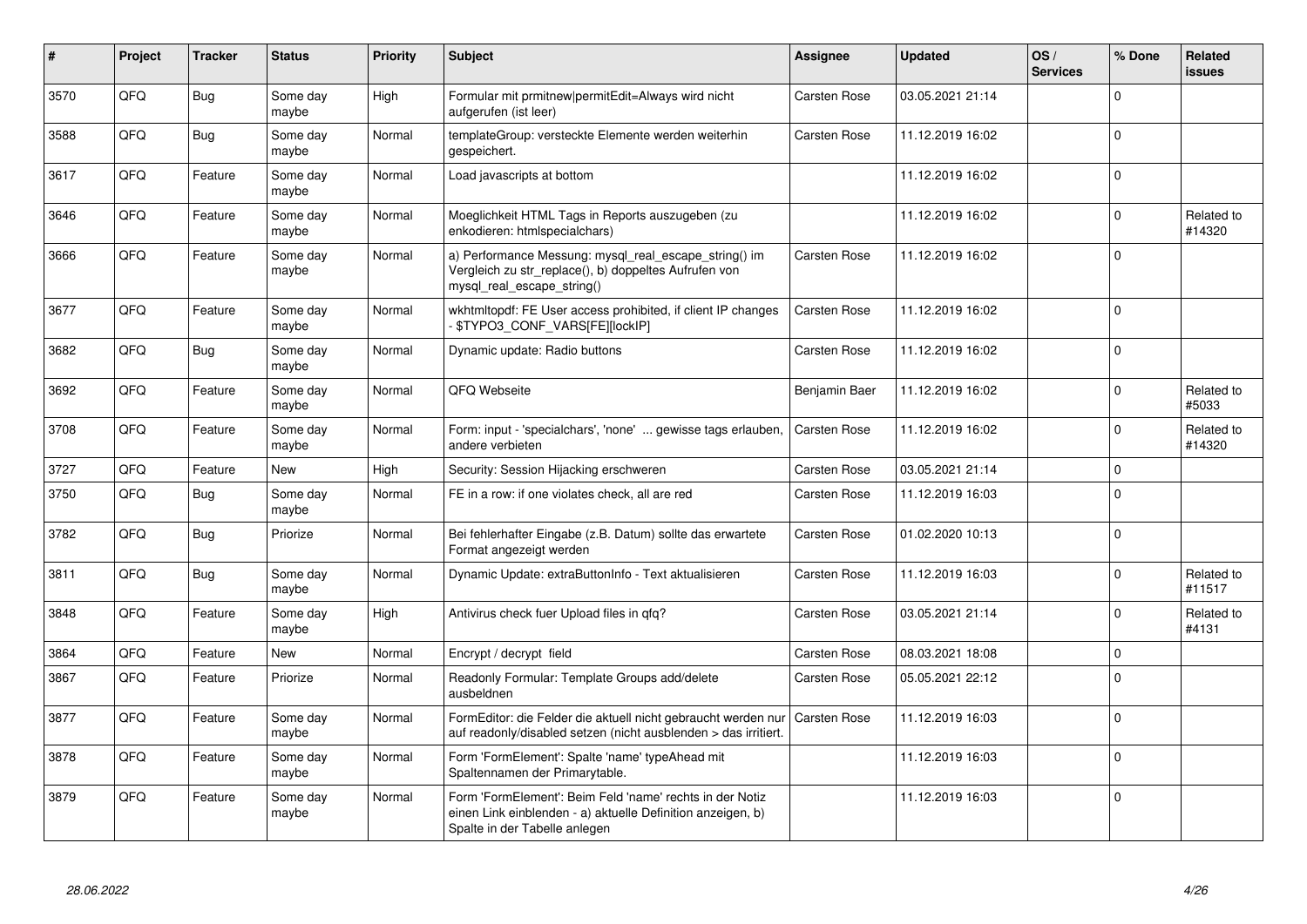| #    | Project | <b>Tracker</b> | <b>Status</b>     | <b>Priority</b> | <b>Subject</b>                                                                                                       | <b>Assignee</b>     | <b>Updated</b>   | OS/<br><b>Services</b> | % Done      | <b>Related</b><br><b>issues</b>             |
|------|---------|----------------|-------------------|-----------------|----------------------------------------------------------------------------------------------------------------------|---------------------|------------------|------------------------|-------------|---------------------------------------------|
| 3880 | QFQ     | Feature        | Some day<br>maybe | Normal          | Form 'Form': anlegen einer Tabelle                                                                                   |                     | 14.01.2021 10:12 |                        | $\Omega$    |                                             |
| 3882 | QFQ     | Bug            | Some day<br>maybe | Normal          | templateGroup: disable 'add' if limit is reached - funktioniert<br>nicht wenn bereits records existierten            | <b>Carsten Rose</b> | 11.12.2019 16:03 |                        | $\mathbf 0$ |                                             |
| 3895 | QFQ     | Bug            | Some day<br>maybe | Normal          | typeahead pedantic: on lehrkredit Idap webpass - if only one<br>person is in dropdown, such person can't be selected | <b>Carsten Rose</b> | 11.12.2019 16:03 |                        | $\mathbf 0$ |                                             |
| 3900 | QFQ     | Feature        | Some day<br>maybe | Normal          | Extend documentation of 'Copy / Paste'                                                                               | <b>Carsten Rose</b> | 11.12.2019 16:03 |                        | 0           | Related to<br>#3899                         |
| 3905 | QFQ     | Feature        | Some day<br>maybe | Normal          | Documentation: Best Practice anhand eines Online<br>Bewerbungstools                                                  | <b>Carsten Rose</b> | 11.12.2019 16:03 |                        | $\mathbf 0$ |                                             |
| 3941 | QFQ     | Feature        | Some day<br>maybe | Normal          | sqlAfter: es sollten mehrere moeglich sein                                                                           | <b>Carsten Rose</b> | 11.12.2019 16:03 |                        | $\Omega$    | Related to<br>#3942                         |
| 3942 | QFQ     | Feature        | Some day<br>maybe | Normal          | Action Elemente: neu generierte IDs via FE weitergeben                                                               | <b>Carsten Rose</b> | 11.12.2019 16:03 |                        | $\Omega$    | Related to<br>#3941                         |
| 3947 | QFQ     | Feature        | Some day<br>maybe | Normal          | Attack detectect: logout current user                                                                                | <b>Carsten Rose</b> | 11.12.2019 16:03 |                        | $\Omega$    | Related to<br>#5458,<br>Related to<br>#6299 |
| 3967 | QFQ     | Feature        | Some day<br>maybe | High            | Report: Checkbox, Radio, Dropdown, Input welches ohne<br>Submit funktioniert - 'Inline-Form'                         | <b>Carsten Rose</b> | 03.05.2021 21:14 |                        | $\mathbf 0$ |                                             |
| 3990 | QFQ     | Feature        | Some day<br>maybe | High            | custom class definition: add space automatically                                                                     | <b>Carsten Rose</b> | 03.05.2021 21:14 |                        | $\mathbf 0$ |                                             |
| 3991 | QFQ     | Feature        | Some day<br>maybe | Normal          | report: Columnname '_skipWrap' skips 'fbeg', 'fend'                                                                  | <b>Carsten Rose</b> | 11.12.2019 16:03 |                        | $\mathbf 0$ |                                             |
| 4008 | QFQ     | <b>Bug</b>     | Some day<br>maybe | Normal          | FormElemen.type=sendmail: wrong 'TO' if 'real<br>name <rea@mail.to>' is used</rea@mail.to>                           | <b>Carsten Rose</b> | 11.12.2019 16:03 |                        | $\mathbf 0$ |                                             |
| 4018 | QFQ     | Feature        | Some day<br>maybe | Normal          | typeahead: solve problem with potential long query<br>parameter                                                      | <b>Carsten Rose</b> | 11.12.2019 16:03 |                        | $\mathbf 0$ |                                             |
| 4023 | QFQ     | Feature        | New               | Normal          | prepared statements - FE action: salveld, sqllnsert,<br>sqlUpdate, sqlDelete, sqlBefore, sqlAfter                    | <b>Carsten Rose</b> | 11.12.2019 16:15 |                        | $\mathbf 0$ |                                             |
| 4026 | QFQ     | Feature        | Some day<br>maybe | Normal          | salLog.sal: log number of FE.id                                                                                      | <b>Carsten Rose</b> | 11.12.2019 16:03 |                        | $\mathbf 0$ | Related to<br>#5458                         |
| 4027 | QFQ     | Feature        | Some day<br>maybe | Normal          | Missing: orange 'check' / 'bullet'                                                                                   |                     | 11.12.2019 16:03 |                        | $\mathbf 0$ |                                             |
| 4050 | QFQ     | Feature        | New               | Normal          | sql.log: 1) FormElement ID which causes a specific action,<br>2) Result in the same row.                             | <b>Carsten Rose</b> | 15.04.2020 11:35 |                        | $\mathbf 0$ | Related to<br>#5458                         |
| 4082 | QFQ     | Feature        | New               | Normal          | Dynamic Update: modeSql - useful default                                                                             | Carsten Rose        | 01.02.2020 23:22 |                        | $\mathbf 0$ |                                             |
| 4092 | QFQ     | <b>Bug</b>     | Some day<br>maybe | Normal          | 1) Logging verbessern wann welches FE warum ausgefuehrt<br>wird, 2) Documentation: Best Practice Template Group      | Carsten Rose        | 01.02.2020 23:19 |                        | $\mathbf 0$ | Related to<br>#3504                         |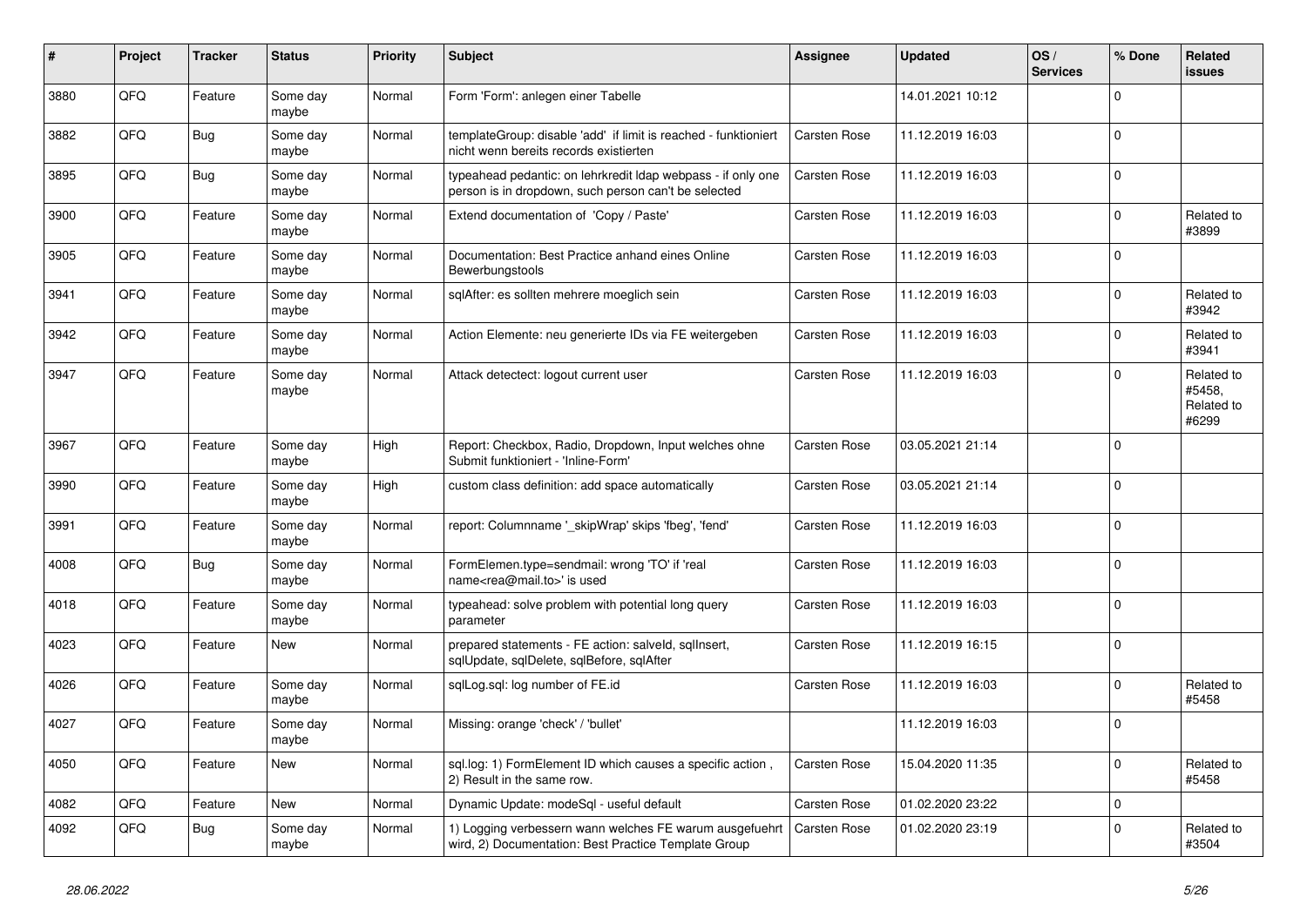| $\pmb{\#}$ | Project        | <b>Tracker</b> | <b>Status</b>     | <b>Priority</b> | <b>Subject</b>                                                                                                                                           | <b>Assignee</b>     | <b>Updated</b>   | OS/<br><b>Services</b> | % Done         | Related<br><b>issues</b>                    |
|------------|----------------|----------------|-------------------|-----------------|----------------------------------------------------------------------------------------------------------------------------------------------------------|---------------------|------------------|------------------------|----------------|---------------------------------------------|
| 4122       | QFQ            | <b>Bug</b>     | Some day<br>maybe | Normal          | file: Render Mode hat keinen Effekt                                                                                                                      |                     | 11.12.2019 16:03 |                        | $\Omega$       |                                             |
| 4138       | QFQ            | <b>Bug</b>     | Some day<br>maybe | Normal          | style fehlt                                                                                                                                              |                     | 11.12.2019 16:03 |                        | $\overline{0}$ |                                             |
| 4194       | QFQ            | Feature        | In Progress       | Normal          | Bootstrap 4 ist jetzt offiziel                                                                                                                           |                     | 03.05.2021 20:47 |                        | $\Omega$       | Related to<br>#10114                        |
| 4197       | QFQ            | Feature        | Some day<br>maybe | Normal          | Unit Test fuer JSON Stream von QuickFormQuery.php ><br>doForm()                                                                                          | Carsten Rose        | 11.12.2019 16:03 |                        | $\mathbf 0$    |                                             |
| 4250       | QFQ            | Feature        | New               | Normal          | AutoCron in QFQ via PHP                                                                                                                                  | Carsten Rose        | 01.02.2020 23:21 |                        | $\Omega$       | Related to<br>#3292,<br>Related to<br>#3291 |
| 4258       | QFQ            | Feature        | Some day<br>maybe | High            | System Defaults: Forms                                                                                                                                   | <b>Carsten Rose</b> | 03.05.2021 21:14 |                        | 0              |                                             |
| 4259       | QFQ            | Feature        | Some day<br>maybe | Normal          | Instant trigger a cron job                                                                                                                               | Carsten Rose        | 11.12.2019 16:03 |                        | $\Omega$       |                                             |
| 4279       | QFQ            | <b>Bug</b>     | Some day<br>maybe | High            | config.linkVars lost                                                                                                                                     | Carsten Rose        | 03.05.2021 21:14 |                        | $\overline{0}$ |                                             |
| 4293       | QFQ            | <b>Bug</b>     | Some day<br>maybe | Normal          | Download broken if token 'd:' is missing - but no error<br>message                                                                                       | Carsten Rose        | 11.12.2019 16:03 |                        | $\Omega$       | Related to<br>#7514                         |
| 4328       | QFQ            | <b>Bug</b>     | Some day<br>maybe | Normal          | Error Message: Show FE name/number on problems in FE                                                                                                     | <b>Carsten Rose</b> | 01.02.2020 23:20 |                        | $\Omega$       |                                             |
| 4330       | QFQ            | Feature        | Some day<br>maybe | Normal          | Error Message: report missing {{ / }} in sqlUpdate, sqlInsert,<br>sqlDelete, sqlAfter, sqlBefore in FE action elements.                                  | <b>Carsten Rose</b> | 01.02.2020 23:20 |                        | $\overline{0}$ |                                             |
| 4343       | QFQ            | Feature        | Some day<br>maybe | Normal          | Link: Classifier to add 'attributes'                                                                                                                     | <b>Carsten Rose</b> | 01.02.2020 23:20 |                        | $\Omega$       | Related to<br>#14077                        |
| 4349       | QFQ            | Feature        | Some day<br>maybe | Normal          | link download: downloaded external URL to<br>deliver/concatenate - check mimetipe and handle it correctly                                                | <b>Carsten Rose</b> | 11.12.2019 16:02 |                        | $\Omega$       |                                             |
| 4365       | QFQ            | Feature        | Some day<br>maybe | Normal          | Multi Language: new way of config                                                                                                                        | Carsten Rose        | 01.02.2020 23:20 |                        | $\Omega$       |                                             |
| 4398       | QFQ            | Bug            | Some day<br>maybe | Normal          | Typeahead: mouse click in a prefilled input opens a single<br>item dropdown with the current value - click on it seems to<br>set the value, not the key. | Benjamin Baer       | 01.02.2020 23:20 |                        | $\overline{0}$ | Related to<br>#4457                         |
| 4413       | $\mathsf{QFQ}$ | Feature        | New               | Normal          | fieldset: show/hidden, modeSql, dynamicUpdate                                                                                                            | Carsten Rose        | 09.02.2022 15:19 |                        | $\pmb{0}$      |                                             |
| 4420       | QFQ            | Feature        | Some day<br>maybe | Normal          | Client: Local Storage - store the changes of a form, local in<br>the browser.                                                                            | Benjamin Baer       | 11.12.2019 16:02 |                        | $\overline{0}$ |                                             |
| 4433       | QFQ            | Feature        | Some day<br>maybe | Normal          | Log when SIP will be destroyed by QFQ for any (security)<br>reason                                                                                       |                     | 01.02.2020 23:20 |                        | $\mathbf 0$    | Related to<br>#4432,<br>Related to<br>#5458 |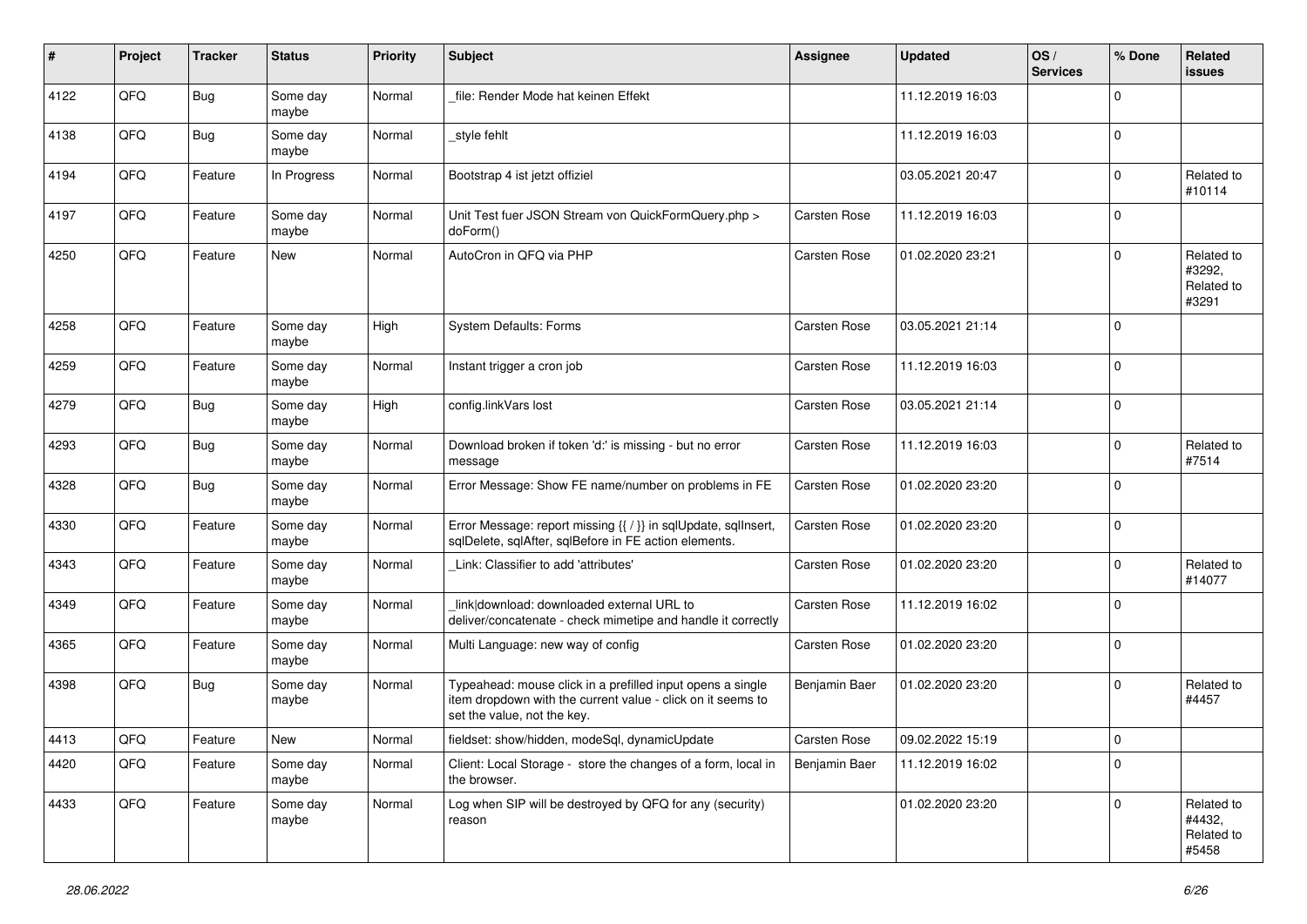| $\vert$ # | Project | <b>Tracker</b> | <b>Status</b>     | <b>Priority</b> | <b>Subject</b>                                                                                         | <b>Assignee</b>     | <b>Updated</b>   | OS/<br><b>Services</b> | % Done         | Related<br><b>issues</b>                    |
|-----------|---------|----------------|-------------------|-----------------|--------------------------------------------------------------------------------------------------------|---------------------|------------------|------------------------|----------------|---------------------------------------------|
| 4435      | QFQ     | Feature        | Some day<br>maybe | Normal          | Report: striptags - specify allowed tags                                                               |                     | 01.02.2020 23:20 |                        | $\Omega$       |                                             |
| 4439      | QFQ     | Feature        | Some day<br>maybe | Normal          | Log: report all actions fired by an FE Element, incl. the<br>original directive (slaveld, sqlInsert, ) |                     | 01.02.2020 23:20 |                        | $\Omega$       | Related to<br>#4432,<br>Related to<br>#5458 |
| 4440      | QFQ     | Feature        | Some day<br>maybe | Normal          | Manual.rst: explain how to. expand PHP Session to 4h                                                   |                     | 11.12.2019 16:02 |                        | $\Omega$       |                                             |
| 4441      | QFQ     | <b>Bug</b>     | Some day<br>maybe | Normal          | \$_SERVER Vars sollten nur aus dem Store genommen<br>werden - Code entsprechend anpassen.              |                     | 11.12.2019 16:02 |                        | $\overline{0}$ |                                             |
| 4442      | QFQ     | Feature        | Some day<br>maybe | Normal          | Special Column Name: _link - new symbol G (Glyph) to<br>choose any available symbol                    |                     | 11.12.2019 16:02 |                        | $\Omega$       |                                             |
| 4443      | QFQ     | Feature        | Some day<br>maybe | Normal          | Form: multiple secondary tables                                                                        |                     | 01.02.2020 23:20 |                        | $\overline{0}$ |                                             |
| 4444      | QFQ     | Feature        | Some day<br>maybe | Normal          | FE.type=upload: detect mime type                                                                       |                     | 11.12.2019 16:02 |                        | $\Omega$       | Related to<br>#4303                         |
| 4445      | QFQ     | Feature        | Some day<br>maybe | Normal          | template group: Option to simulate fieldset                                                            |                     | 28.06.2021 14:11 |                        | $\overline{0}$ |                                             |
| 4446      | QFQ     | Feature        | Some day<br>maybe | Normal          | New FE get same feldContainerId as last modifed FE                                                     |                     | 01.02.2020 23:20 |                        | $\Omega$       |                                             |
| 4454      | QFQ     | <b>Bug</b>     | Some day<br>maybe | Normal          | Required Elements: multiple elements in a row - whole row<br>marked if only one input is empty.        | Benjamin Baer       | 01.02.2020 23:20 |                        | $\overline{0}$ |                                             |
| 4457      | QFQ     | <b>Bug</b>     | Priorize          | Normal          | typeahead: pressing return to select an item, saves the form<br>and closes the form.                   | Benjamin Baer       | 03.01.2022 08:01 |                        | $\overline{0}$ | Related to<br>#4398                         |
| 4528      | QFQ     | Bug            | Some day<br>maybe | Normal          | extraButtonLock mit SQLAhead Bug                                                                       | <b>Carsten Rose</b> | 01.02.2020 23:19 |                        | $\Omega$       |                                             |
| 4536      | QFQ     | Feature        | Some day<br>maybe | Normal          | FE upload: problem with delete if mutliple uploads an<br>FE.name="                                     |                     | 01.02.2020 23:20 |                        | $\overline{0}$ |                                             |
| 4546      | QFQ     | <b>Bug</b>     | Some day<br>maybe | Normal          | NH: SIP storage is destroyed                                                                           |                     | 01.02.2020 23:20 |                        | $\Omega$       |                                             |
| 4549      | QFQ     | <b>Bug</b>     | Some day<br>maybe | Normal          | TemplateGroups: FE.type SELECT loose selected value<br>after save                                      | <b>Carsten Rose</b> | 01.02.2020 23:20 |                        | $\Omega$       | Related to<br>#4548,<br>Related to<br>#4771 |
| 4551      | QFG     | Feature        | Some day<br>maybe | Normal          | Set 'pills' via dynamicUpdate to show/hide/disabled                                                    |                     | 01.02.2020 23:20 |                        | $\overline{0}$ | Related to<br>#3752                         |
| 4583      | QFO     | <b>Bug</b>     | Some day<br>maybe | Normal          | Dynamic Update bei TypeAhead Feldern                                                                   | Carsten Rose        | 01.02.2020 23:19 |                        | $\overline{0}$ |                                             |
| 4606      | QFQ     | Feature        | Some day<br>maybe | Normal          | link: qualifier to render bootstrap button                                                             | Carsten Rose        | 01.02.2020 23:19 |                        | $\mathbf{0}$   |                                             |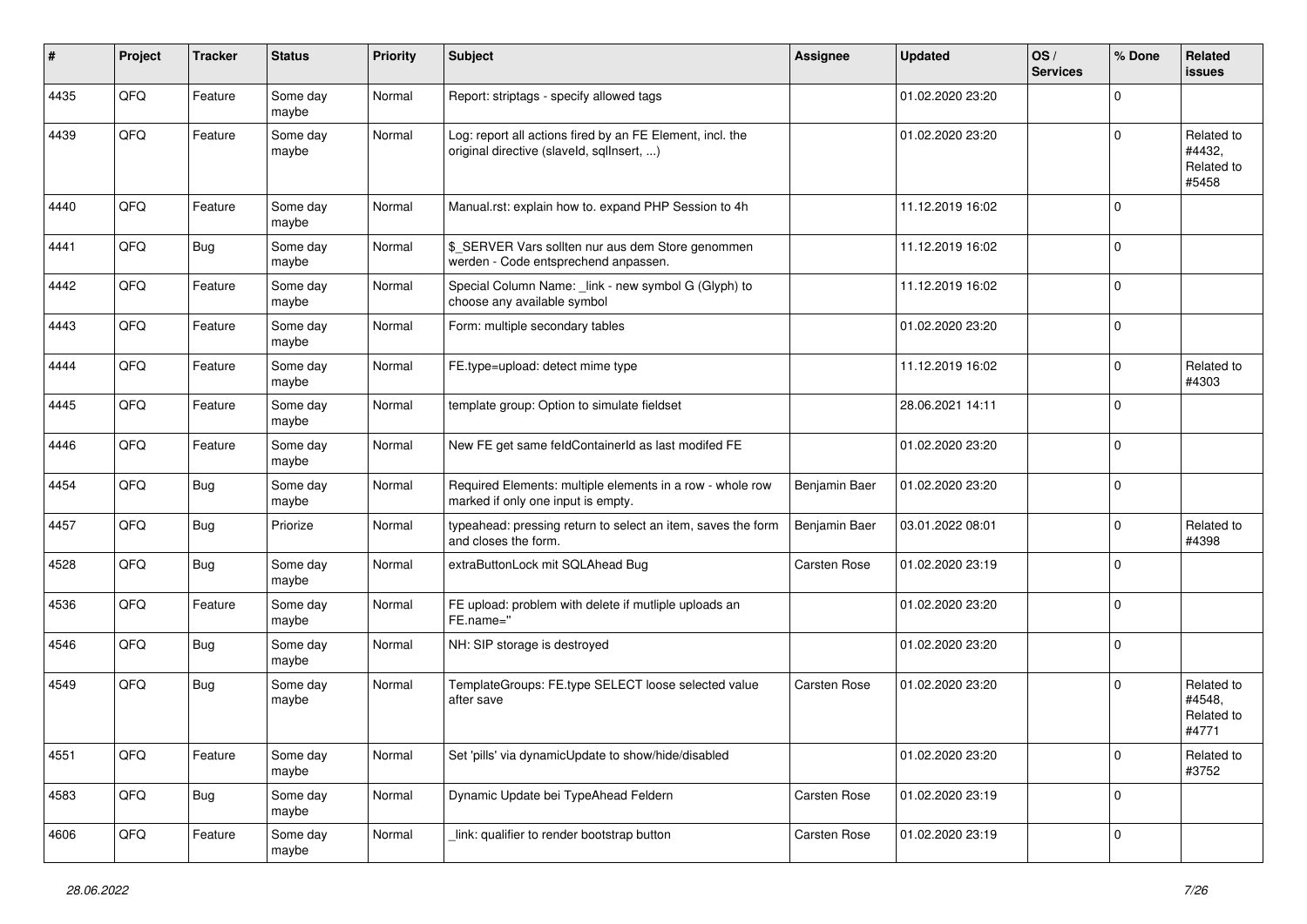| ∦    | Project | <b>Tracker</b> | <b>Status</b>     | <b>Priority</b> | Subject                                                                                                                                                       | <b>Assignee</b>     | <b>Updated</b>   | OS/<br><b>Services</b> | % Done         | Related<br><b>issues</b>                       |
|------|---------|----------------|-------------------|-----------------|---------------------------------------------------------------------------------------------------------------------------------------------------------------|---------------------|------------------|------------------------|----------------|------------------------------------------------|
| 4626 | QFQ     | Feature        | Some day<br>maybe | Normal          | Mobile View: 'classBody=qfq-form-right' makes no sense                                                                                                        |                     | 01.02.2020 23:20 |                        | $\Omega$       |                                                |
| 4627 | QFQ     | Feature        | Some day<br>maybe | Normal          | dbupdate: all tables - check 'create', 'modified' if it is possible<br>to change to default 'CURRENT_TIMESTAMP' and modified<br>'ON UPDATE CURRENT_TIMESTAMP' |                     | 01.02.2020 23:20 |                        | $\mathbf 0$    |                                                |
| 4640 | QFQ     | Feature        | Some day<br>maybe | Normal          | Rename System Forms                                                                                                                                           |                     | 01.02.2020 23:20 |                        | $\overline{0}$ |                                                |
| 4650 | QFQ     | Feature        | Some day<br>maybe | Normal          | Convert html to doc/rtf                                                                                                                                       | Carsten Rose        | 01.02.2020 23:20 |                        | $\Omega$       | Related to<br>#10704                           |
| 4651 | QFQ     | <b>Bug</b>     | Some day<br>maybe | Normal          | 'Loading document" Modal wird angezeigt bei uzhcd type=2<br>Ansicht                                                                                           | <b>Carsten Rose</b> | 01.02.2020 23:20 |                        | $\Omega$       |                                                |
| 4652 | QFQ     | Feature        | Some day<br>maybe | Normal          | UZH CD: Weiterleitung auf benutzerdefinierte 403/404 Seite                                                                                                    | <b>Carsten Rose</b> | 01.02.2020 23:20 |                        | $\mathbf 0$    |                                                |
| 4659 | QFQ     | <b>Bug</b>     | Some day<br>maybe | Normal          | infoButtonExtra                                                                                                                                               | <b>Carsten Rose</b> | 01.02.2020 23:20 |                        | $\Omega$       |                                                |
| 4719 | QFQ     | Feature        | Some day<br>maybe | Normal          | Custom Message in Client in case of 'Browser tab close,<br>modification will be lost'                                                                         |                     | 01.02.2020 23:20 |                        | $\overline{0}$ |                                                |
| 4756 | QFQ     | <b>Bug</b>     | <b>New</b>        | Normal          | Form dirty even nothing changes                                                                                                                               | <b>Carsten Rose</b> | 11.12.2019 16:16 |                        | $\Omega$       |                                                |
| 4757 | QFQ     | Feature        | Some day<br>maybe | Normal          | Test subrecord: download links ok? Links ok?                                                                                                                  | Carsten Rose        | 01.02.2020 23:20 |                        | $\Omega$       |                                                |
| 4771 | QFQ     | <b>Bug</b>     | Some day<br>maybe | Normal          | qfq: select-down-values empty after save (edit-form for<br>program administrators)                                                                            | <b>Carsten Rose</b> | 01.02.2020 23:20 |                        | $\Omega$       | Related to<br>#4549, Has<br>duplicate<br>#4282 |
| 4816 | QFQ     | Feature        | Some day<br>maybe | Normal          | Templates for QFQ Reports (Tables, Radios, )                                                                                                                  |                     | 01.02.2020 23:20 |                        | $\Omega$       |                                                |
| 4839 | QFQ     | Feature        | Some day<br>maybe | Normal          | qfq-handle in <head> Abschnitt</head>                                                                                                                         | <b>Carsten Rose</b> | 11.12.2019 16:02 |                        | $\overline{0}$ |                                                |
| 4869 | QFQ     | Feature        | Some day<br>maybe | Normal          | Dynamic Update (show, hide, readonly?, required?) for<br><b>Template Group Elements</b>                                                                       | Carsten Rose        | 01.02.2020 23:19 |                        | $\Omega$       | Related to<br>#4865                            |
| 4872 | QFQ     | Feature        | Some day<br>maybe | Normal          | Fields of Typo3 page available in STORE_TYPO3                                                                                                                 | <b>Carsten Rose</b> | 01.02.2020 23:19 |                        | $\Omega$       |                                                |
| 4956 | QFQ     | Feature        | Some day<br>maybe | Normal          | Sendmail: Benutzerdefinierte Headers                                                                                                                          | <b>Carsten Rose</b> | 11.12.2019 16:02 |                        | $\Omega$       |                                                |
| 4974 | QFO     | Feature        | Some day<br>maybe | Normal          | Long polling - inform all listening clients of changes                                                                                                        |                     | 11.12.2019 16:02 |                        | $\overline{0}$ |                                                |
| 5021 | QFO     | <b>Bug</b>     | Some day<br>maybe | Normal          | FE.typ=extra - during save displays error 'datum2' already<br>filled in STORE_SIP - the value is stored nevertheless                                          | Carsten Rose        | 01.02.2020 23:19 |                        | $\overline{0}$ | Related to<br>#3875                            |
| 5024 | QFQ     | Feature        | Some day<br>maybe | Normal          | Fabric: Generate PDF with edits                                                                                                                               | Benjamin Baer       | 01.02.2020 23:20 |                        | $\mathbf 0$    | Related to<br>#10704                           |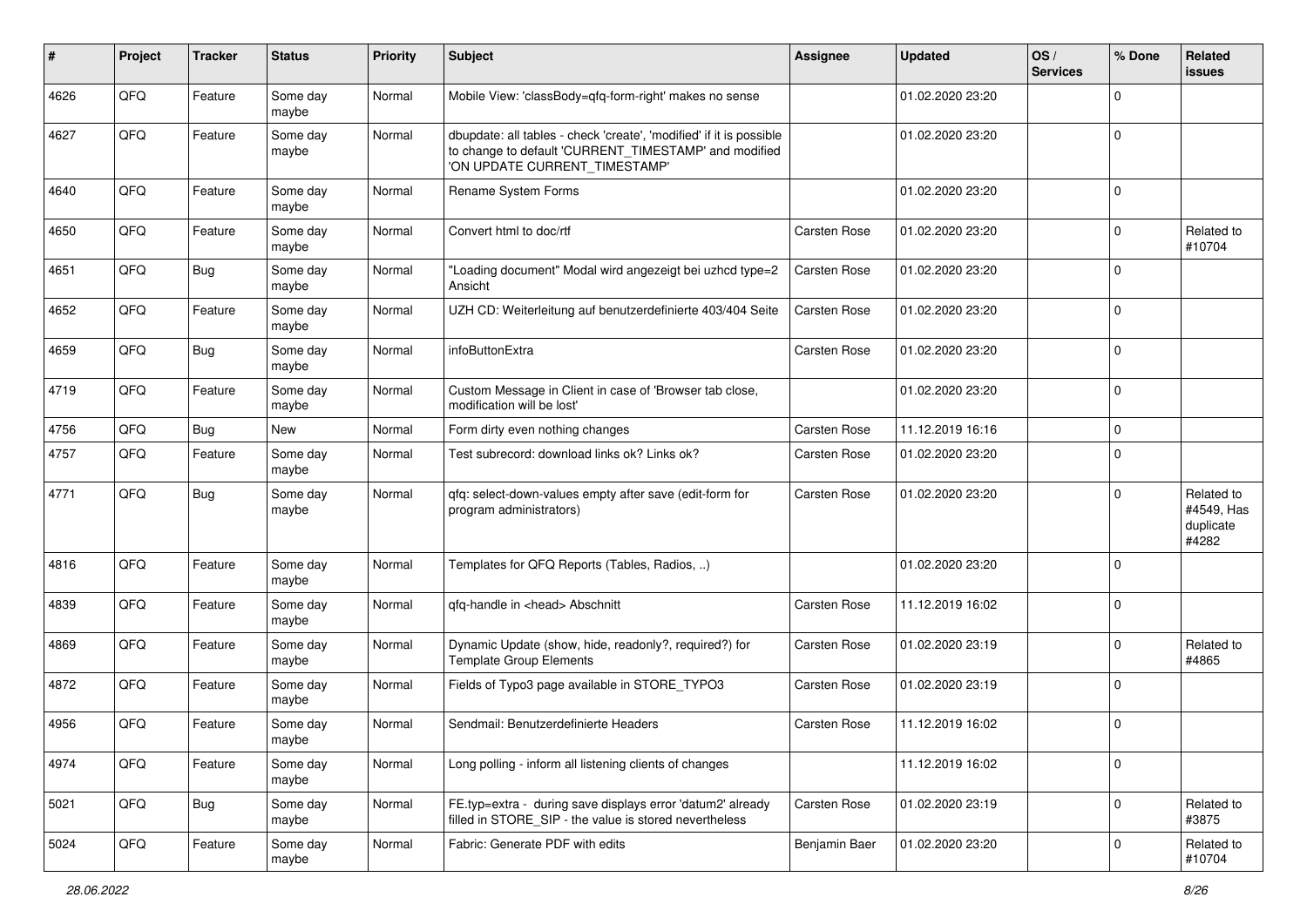| $\sharp$ | Project | <b>Tracker</b> | <b>Status</b>     | <b>Priority</b> | <b>Subject</b>                                                                                     | <b>Assignee</b>     | <b>Updated</b>   | OS/<br><b>Services</b> | % Done      | Related<br><b>issues</b>                    |
|----------|---------|----------------|-------------------|-----------------|----------------------------------------------------------------------------------------------------|---------------------|------------------|------------------------|-------------|---------------------------------------------|
| 5129     | QFQ     | Feature        | Some day<br>maybe | Normal          | Reports: SQL fuer x Achse und y Achse                                                              |                     | 11.12.2019 16:02 |                        | $\Omega$    |                                             |
| 5131     | QFQ     | Feature        | New               | Normal          | Activate Spin Gear ('wait/busy' indicator) via LINK attribute                                      | <b>Carsten Rose</b> | 01.02.2020 23:21 |                        | $\mathbf 0$ |                                             |
| 5132     | QFQ     | Feature        | Some day<br>maybe | Normal          | Error Message sendmail missing attachment: more details                                            | <b>Carsten Rose</b> | 01.02.2020 23:19 |                        | $\Omega$    |                                             |
| 5160     | QFQ     | Feature        | Some day<br>maybe | Normal          | QFQ collaborative / together.js, ShareJS, y-js, collaborative,                                     |                     | 11.12.2019 16:02 |                        | $\mathbf 0$ |                                             |
| 5221     | QFQ     | <b>Bug</b>     | New               | High            | Download Dialog: Bleibt stehen in FF wenn Datei<br>automatisch gespeichert wird.                   | <b>Carsten Rose</b> | 03.05.2021 21:14 |                        | $\Omega$    |                                             |
| 5305     | QFQ     | <b>Bug</b>     | New               | Normal          | Upload FormElement: nicht disabled by readonly Form                                                | <b>Carsten Rose</b> | 16.06.2021 13:43 |                        | $\Omega$    | Related to<br>#9347,<br>Related to<br>#9834 |
| 5342     | QFQ     | Feature        | Some day<br>maybe | Normal          | link - with HTML Attributes                                                                        |                     | 01.02.2020 23:20 |                        | $\Omega$    | Related to<br>#14077                        |
| 5345     | QFQ     | Feature        | New               | Normal          | Report: UPDATE / INSERT / DELETE statements should<br>trigger subqueries, depending on the result. | <b>Carsten Rose</b> | 27.05.2020 16:11 |                        | $\Omega$    |                                             |
| 5366     | QFQ     | Feature        | Priorize          | Normal          | Saving with keyboard shortcuts                                                                     | Benjamin Baer       | 21.03.2022 09:47 |                        | $\mathbf 0$ |                                             |
| 5389     | QFQ     | Feature        | Some day<br>maybe | Normal          | QFQ Design: Multline label / note                                                                  | Benjamin Baer       | 01.02.2020 23:19 |                        | $\Omega$    |                                             |
| 5428     | QFQ     | Feature        | Some day<br>maybe | Normal          | secure thumbnail: late render on access.                                                           | Carsten Rose        | 01.02.2020 23:20 |                        | $\mathbf 0$ |                                             |
| 5452     | QFQ     | Feature        | Some day<br>maybe | Normal          | Thumbnails from PDF: bad quality                                                                   |                     | 01.02.2020 23:20 |                        | $\Omega$    |                                             |
| 5455     | QFQ     | Feature        | Some day<br>maybe | Normal          | Mail Redirects grld abhaengig                                                                      |                     | 01.02.2020 23:20 |                        | $\Omega$    |                                             |
| 5459     | QFQ     | <b>Bug</b>     | New               | High            | Multi DB: spread system tables between 'QFQ' and 'Data'-DB                                         | Carsten Rose        | 03.05.2021 21:14 |                        | $\Omega$    | Related to<br>#4720                         |
| 5480     | QFQ     | Feature        | Some day<br>maybe | Normal          | QFQ: Dokumentation mit Screenshots versehen                                                        | <b>Carsten Rose</b> | 01.02.2020 23:20 |                        | $\Omega$    | Related to<br>#9879                         |
| 5548     | QFQ     | Feature        | Some day<br>maybe | Normal          | 801 Textfiles/Scriptfiles als Thumbnail                                                            | <b>Carsten Rose</b> | 07.03.2022 16:26 |                        | 0           |                                             |
| 5557     | QFQ     | Bug            | Some day<br>maybe | Normal          | Form load: STORE RECORD filled, but should be empty                                                | <b>Carsten Rose</b> | 01.02.2020 23:19 |                        | $\Omega$    |                                             |
| 5559     | QFQ     | <b>Bug</b>     | New               | Normal          | FE.type = Upload: 'accept' might contain variables                                                 | Carsten Rose        | 11.05.2020 21:23 |                        | $\mathbf 0$ |                                             |
| 5562     | QFQ     | Feature        | Priorize          | Normal          | Drag'n'Drop fuer Uploads                                                                           | Benjamin Baer       | 21.03.2022 09:52 |                        | $\mathbf 0$ | Related to<br>#9706                         |
| 5576     | QFQ     | Bug            | New               | Normal          | Using MySQL 'DROP' requires privilege - wich is not really<br>necessary.                           | Carsten Rose        | 01.02.2020 23:21 |                        | 0           |                                             |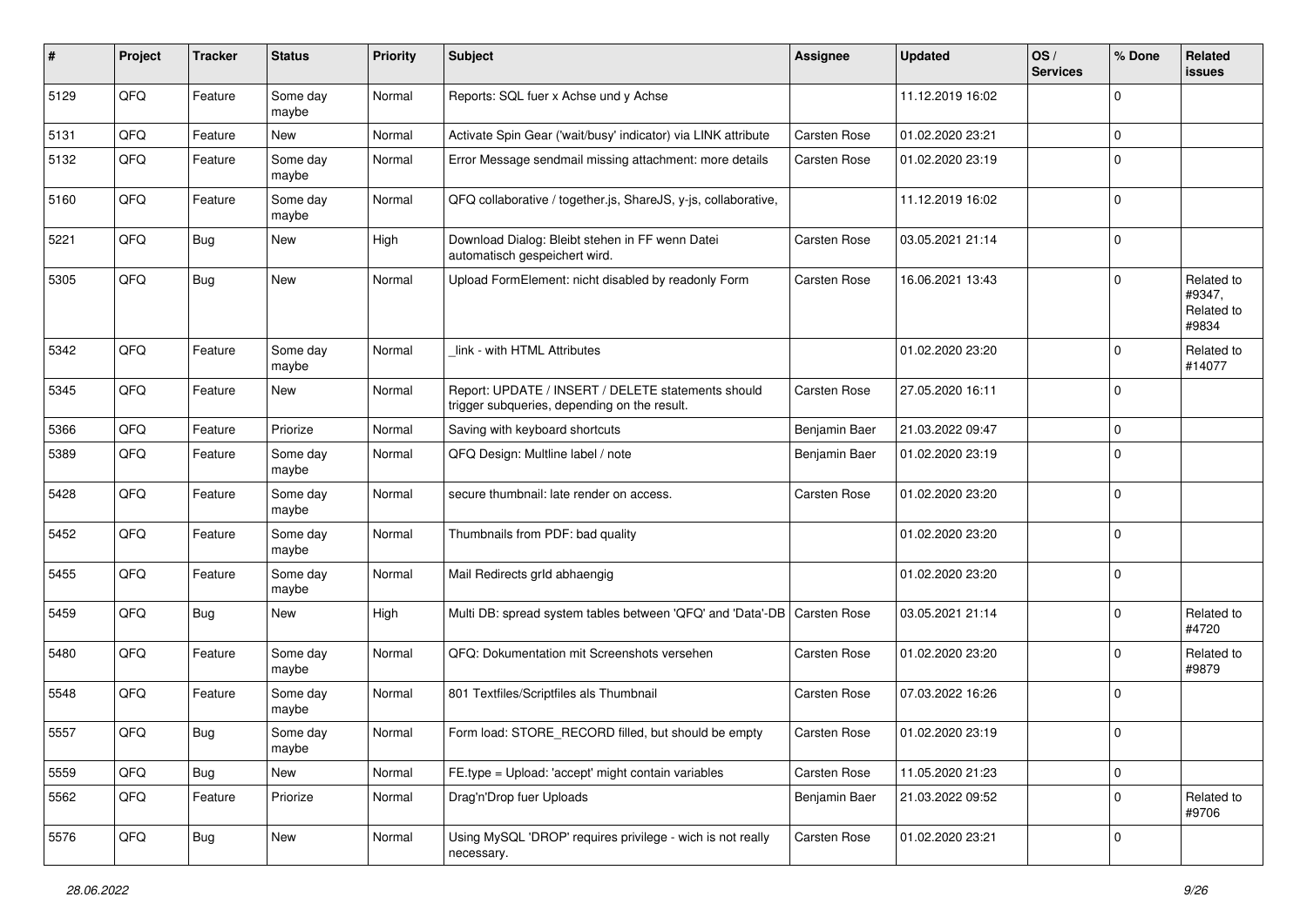| #    | Project | <b>Tracker</b> | <b>Status</b>     | <b>Priority</b> | <b>Subject</b>                                                                    | <b>Assignee</b>     | <b>Updated</b>   | OS/<br><b>Services</b> | % Done       | Related<br><b>issues</b>                    |
|------|---------|----------------|-------------------|-----------------|-----------------------------------------------------------------------------------|---------------------|------------------|------------------------|--------------|---------------------------------------------|
| 5579 | QFQ     | Feature        | Some day<br>maybe | Normal          | Enhance Doc / Presentation: variable type 'link column type'                      | Carsten Rose        | 01.02.2020 23:19 |                        | $\mathbf 0$  |                                             |
| 5665 | QFQ     | Feature        | Some day<br>maybe | Normal          | Versuch das '{{!' nicht mehr noetig ist.                                          | <b>Carsten Rose</b> | 01.02.2020 23:20 |                        | $\mathbf 0$  | Related to<br>#7432,<br>Related to<br>#7434 |
| 5695 | QFQ     | Feature        | In Progress       | Normal          | Multiform                                                                         | Carsten Rose        | 02.01.2021 18:38 |                        | $\mathbf 0$  |                                             |
| 5706 | QFQ     | <b>Bug</b>     | Some day<br>maybe | Normal          | upload: fileDestination needs to be sanatized                                     | Carsten Rose        | 01.02.2020 23:19 |                        | $\mathbf 0$  |                                             |
| 5715 | QFQ     | Feature        | New               | High            | PDF Caching                                                                       | <b>Carsten Rose</b> | 03.05.2021 21:14 |                        | $\mathbf 0$  | Related to<br>#5851,<br>Related to<br>#6357 |
| 5768 | QFQ     | i Bug          | Some day<br>maybe | Normal          | '{{pageLanguage:T}}' missing if QFQ is called via api                             | <b>Carsten Rose</b> | 01.02.2020 23:19 |                        | $\mathbf 0$  |                                             |
| 5782 | QFQ     | Feature        | New               | Normal          | NextCloud API                                                                     | <b>Carsten Rose</b> | 01.02.2020 10:02 |                        | $\mathbf 0$  |                                             |
| 5783 | QFQ     | Feature        | Some day<br>maybe | Normal          | <b>BPMN View/Edit</b>                                                             |                     | 11.12.2019 16:02 |                        | $\mathbf 0$  |                                             |
| 5805 | QFQ     | Feature        | Some day<br>maybe | Normal          | TypeAHead SQL value instead of key stored                                         |                     | 01.02.2020 23:19 |                        | $\Omega$     | Related to<br>#5444                         |
| 5850 | QFQ     | Feature        | Some day<br>maybe | Normal          | Deployment: In QFQ Doc best practice fuer zeitgemaesses<br>Deployment beschreiben |                     | 01.02.2020 23:20 |                        | $\mathbf{0}$ |                                             |
| 5851 | QFQ     | Feature        | Some day<br>maybe | Normal          | Queue System implementieren: MQTT, RabbitMQ                                       |                     | 01.02.2020 23:20 |                        | $\mathbf 0$  | Related to<br>#5715                         |
| 5852 | QFQ     | Feature        | Some day<br>maybe | Normal          | Logging: mail.log / sql.log - im FE anzeigen und via AJAX<br>aktualisieren        | <b>Carsten Rose</b> | 01.02.2020 23:19 |                        | $\mathbf 0$  | Related to<br>#5885                         |
| 5877 | QFQ     | <b>Bug</b>     | Some day<br>maybe | Normal          | FE.type=note:bsColumn strange behaviour                                           |                     | 01.02.2020 23:19 |                        | $\mathbf 0$  |                                             |
| 5892 | QFQ     | Feature        | Some day<br>maybe | Normal          | QFQ should use T3 API to manipulate FE GROUP<br>membership                        |                     | 01.02.2020 23:20 |                        | $\mathbf 0$  |                                             |
| 5893 | QFQ     | Feature        | Some day<br>maybe | Normal          | Edit on double-click                                                              |                     | 01.02.2020 23:19 |                        | $\mathbf 0$  | Related to<br>#5894                         |
| 5894 | QFQ     | Feature        | Feedback          | Normal          | Typeahead in Report: show/hide rows dynamically                                   | Carsten Rose        | 18.02.2022 08:50 |                        | $\mathbf 0$  | Related to<br>#5893,<br>Related to<br>#5885 |
| 5895 | QFQ     | Feature        | Some day<br>maybe | Normal          | Tutorial: List of all QFQ Features                                                |                     | 01.02.2020 23:19 |                        | $\mathbf 0$  |                                             |
| 5923 | QFQ     | Feature        | Some day<br>maybe | Normal          | fillStoreSystemBySqlLate                                                          |                     | 01.02.2020 23:19 |                        | $\mathbf 0$  |                                             |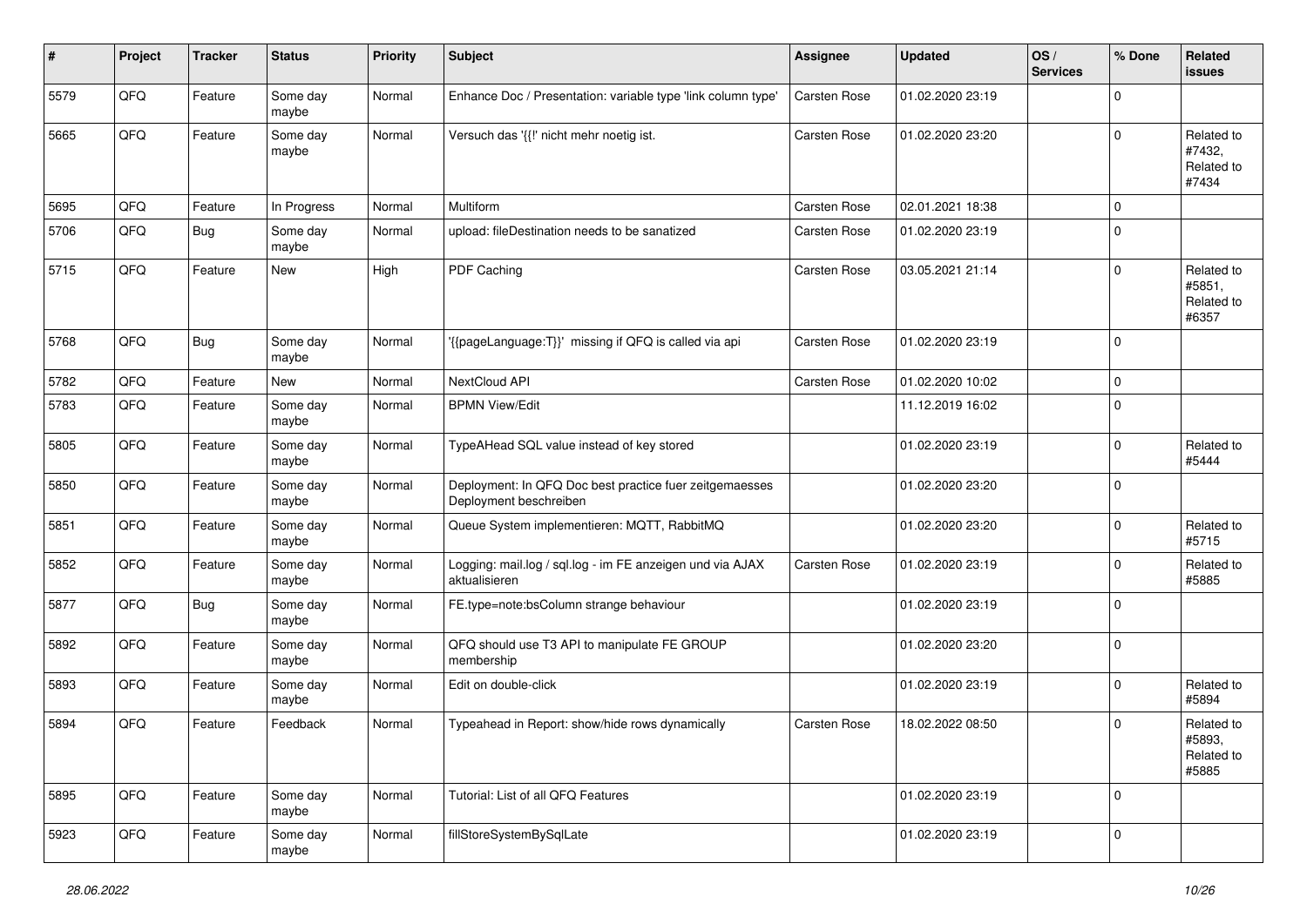| #    | Project        | <b>Tracker</b> | <b>Status</b>     | <b>Priority</b> | Subject                                                                                               | <b>Assignee</b>     | <b>Updated</b>   | OS/<br><b>Services</b> | % Done         | Related<br>issues                           |
|------|----------------|----------------|-------------------|-----------------|-------------------------------------------------------------------------------------------------------|---------------------|------------------|------------------------|----------------|---------------------------------------------|
| 5942 | QFQ            | Feature        | Priorize          | Normal          | 'L' and 'type': append to links, generate via '_link' by using 'u:'                                   | <b>Carsten Rose</b> | 01.02.2020 10:13 |                        | $\Omega$       |                                             |
| 5983 | QFQ            | Feature        | Some day<br>maybe | Normal          | Form Submit (save & update): normalize date/-time FE                                                  | <b>Carsten Rose</b> | 01.02.2020 23:19 |                        | 0              |                                             |
| 5991 | QFQ            | <b>Bug</b>     | Some day<br>maybe | Normal          | URLs with ' ' or long parameter are problematic                                                       | Carsten Rose        | 01.02.2020 23:19 |                        | $\Omega$       |                                             |
| 6083 | QFQ            | Feature        | Some day<br>maybe | Normal          | Dynamic Update: Value Check via SQL                                                                   |                     | 11.12.2019 16:02 |                        | $\mathbf 0$    |                                             |
| 6084 | QFQ            | Feature        | Some day<br>maybe | Normal          | New escape type: 'D' - convert date                                                                   |                     | 01.02.2020 23:19 |                        | $\mathbf 0$    |                                             |
| 6116 | QFQ            | Bug            | Priorize          | High            | value of checkbox not saved                                                                           | <b>Carsten Rose</b> | 07.12.2021 17:19 |                        | $\mathbf 0$    |                                             |
| 6140 | QFQ            | <b>Bug</b>     | Priorize          | Normal          | QFQ DnD Sort: Locked fields                                                                           | Benjamin Baer       | 21.03.2022 09:56 |                        | $\mathbf 0$    |                                             |
| 6224 | QFQ            | Feature        | Priorize          | Normal          | Dynamic update: fade in/out fields                                                                    | Benjamin Baer       | 21.03.2022 09:50 |                        | $\Omega$       |                                             |
| 6250 | QFQ            | Feature        | In Progress       | Normal          | Enhance layout: a) Subrecord, b) Subrecord-Title                                                      | Carsten Rose        | 01.02.2020 23:22 |                        | $\Omega$       | Related to<br>#5391                         |
| 6261 | QFQ            | Feature        | New               | Normal          | Persistent SIP                                                                                        | <b>Carsten Rose</b> | 12.06.2021 09:07 |                        | $\Omega$       | Related to<br>#10819                        |
| 6288 | QFQ            | Feature        | Some day<br>maybe | Normal          | Best Practice: Erklaeren wie man ein Formular ganz in<br>'weiss' erstellen kann                       |                     | 11.12.2019 16:02 |                        | 0              |                                             |
| 6289 | QFQ            | Feature        | <b>New</b>        | Normal          | Form: Log                                                                                             | <b>Carsten Rose</b> | 01.02.2020 23:21 |                        | $\mathbf 0$    |                                             |
| 6292 | QFQ            | Feature        | New               | Normal          | Download: File speichern mit Hash aber original Filename in<br>der Datenbank vermerken fuer Downloads | Carsten Rose        | 01.02.2020 23:21 |                        | $\Omega$       |                                             |
| 6299 | QFQ            | Feature        | Some day<br>maybe | Normal          | Attack detection: log table with invalid SIP access                                                   |                     | 11.12.2019 16:02 |                        | $\Omega$       | Related to<br>#3947                         |
| 6437 | QFQ            | Feature        | New               | Normal          | Neuer Mode Button bei FormElementen                                                                   | Carsten Rose        | 01.02.2020 23:21 |                        | $\Omega$       | Related to<br>#9668,<br>Blocked by<br>#9678 |
| 6462 | QFQ            | <b>Bug</b>     | New               | Normal          | File Upload: Nutzlose Fehlermeldung wenn Datei zu gross                                               | Carsten Rose        | 01.02.2020 23:21 |                        | $\Omega$       | Related to<br>#6139                         |
| 6483 | QFQ            | <b>Bug</b>     | <b>New</b>        | Normal          | R Store funktioniert nicht bei 'Report Notation' im FE                                                | <b>Carsten Rose</b> | 01.02.2020 23:21 |                        | $\overline{0}$ |                                             |
| 6515 | QFQ            | Feature        | Some day<br>maybe | Normal          | Formular: Felder dynamisch ein/ausblenden                                                             |                     | 11.12.2019 16:02 |                        | 0              |                                             |
| 6566 | QFQ            | Bug            | Priorize          | Normal          | Link Function 'delete': provided parameter missing on page<br>reload                                  | Benjamin Baer       | 03.01.2022 08:08 |                        | $\overline{0}$ |                                             |
| 6574 | QFQ            | Bug            | Priorize          | Normal          | qfq.log: Fehlermeldung wurde angezeigt, aber nicht geloggt                                            | Carsten Rose        | 01.02.2020 10:13 |                        | $\overline{0}$ |                                             |
| 6594 | QFQ            | Feature        | New               | Normal          | Excel: on download, check if there is a valid sip                                                     | Carsten Rose        | 01.02.2020 23:21 |                        | 0              |                                             |
| 6602 | $\mathsf{QFQ}$ | Feature        | New               | Normal          | Formlet: in Report auf Mausklick ein mini-form oeffnen                                                | Carsten Rose        | 11.12.2019 16:16 |                        | $\overline{0}$ |                                             |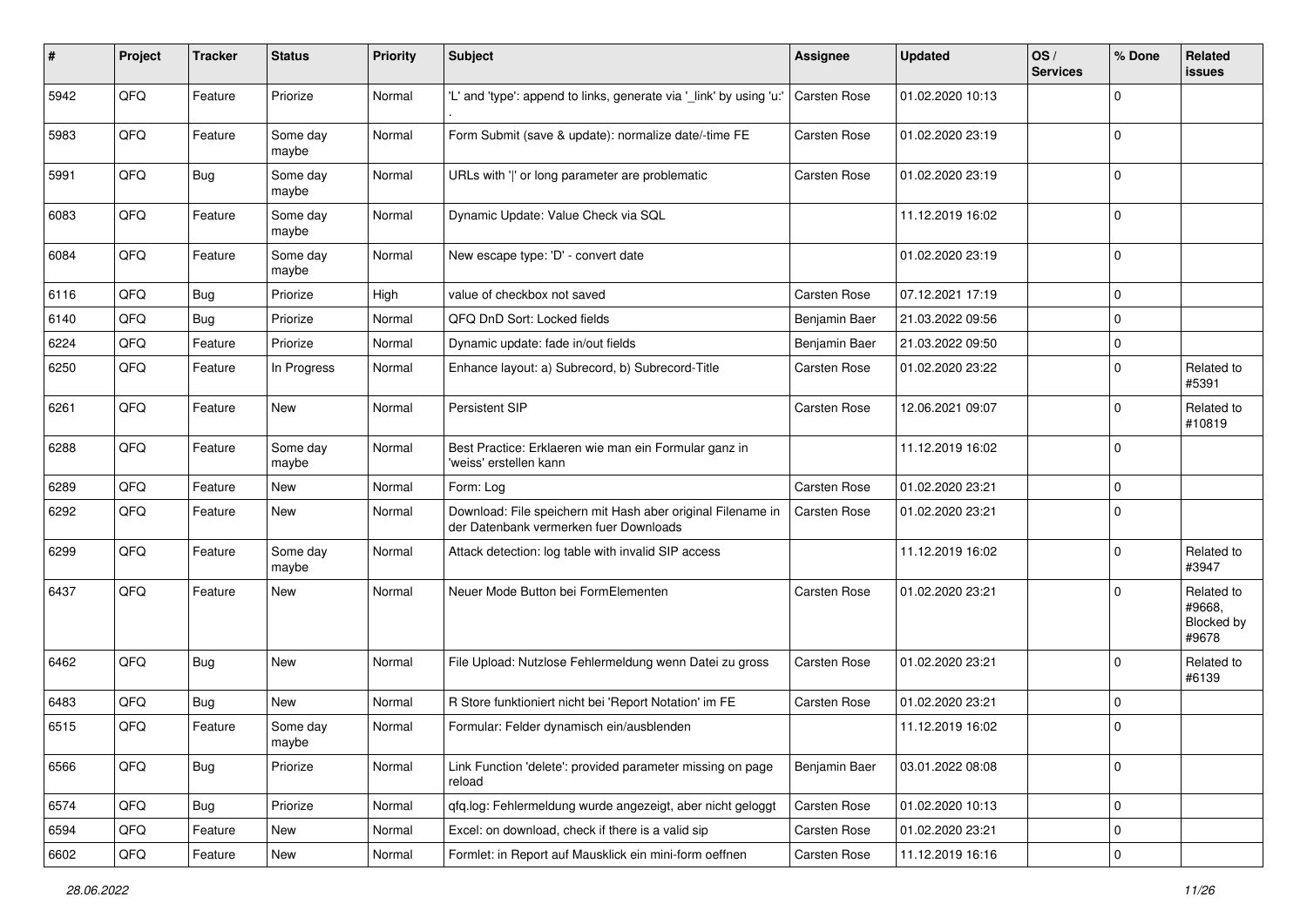| #    | Project | <b>Tracker</b> | <b>Status</b>     | <b>Priority</b> | <b>Subject</b>                                                                                                             | Assignee            | <b>Updated</b>   | OS/<br><b>Services</b> | % Done         | Related<br><b>issues</b> |
|------|---------|----------------|-------------------|-----------------|----------------------------------------------------------------------------------------------------------------------------|---------------------|------------------|------------------------|----------------|--------------------------|
| 6677 | QFQ     | <b>Bug</b>     | New               | Normal          | Error message FE Action Element: no/wrong FE reference<br>who cause the problem.                                           | Carsten Rose        | 01.02.2020 23:21 |                        | $\Omega$       |                          |
| 6704 | QFQ     | Feature        | Some day<br>maybe | Normal          | Upload Mode: Bilder in Notizen rechts sollen aktuellen<br>Upload repräsentieren.                                           |                     | 01.02.2020 23:19 |                        | $\Omega$       | Related to<br>#3264      |
| 6715 | QFQ     | Feature        | Some day<br>maybe | Normal          | Code-Refactoring: dbArray vereinheitlichen                                                                                 | Carsten Rose        | 11.12.2019 16:02 |                        | $\Omega$       |                          |
| 6723 | QFQ     | Feature        | New               | Normal          | Report QFQ Installation and Version                                                                                        | Carsten Rose        | 12.06.2021 09:07 |                        | $\mathbf 0$    |                          |
| 6765 | QFQ     | Feature        | New               | Normal          | Moeglichkeit via QFQ eigene Logs zu schreiben                                                                              | Carsten Rose        | 01.02.2020 23:21 |                        | $\mathbf 0$    |                          |
| 6801 | QFQ     | Feature        | Priorize          | Normal          | Fabric: Maximize / Fulllscreen                                                                                             | Benjamin Baer       | 21.03.2022 09:56 |                        | $\Omega$       |                          |
| 6855 | QFQ     | Feature        | New               | Normal          | With {{feUser:U}}!={{feUser:T}}: Save / Delete: only possible<br>with {{feUserSave:U}}='yes' and '{{feUserDelete:U}}='yes' | <b>Carsten Rose</b> | 01.02.2020 23:21 |                        | $\Omega$       |                          |
| 6870 | QFQ     | Feature        | Priorize          | Normal          | Click on '_link' triggers an API call                                                                                      | Benjamin Baer       | 03.01.2022 08:25 |                        | $\Omega$       |                          |
| 6912 | QFQ     | <b>Bug</b>     | <b>New</b>        | Normal          | error Message Var 'deadline' already set in SIP - in Form<br>with FE.value={{deadline:R:::{{deadlinePeriod:Y}}}}           | Carsten Rose        | 01.02.2020 23:21 |                        | $\Omega$       |                          |
| 6970 | QFQ     | Feature        | Some day<br>maybe | Normal          | tablesorter: default fuer 'sortReset' aendern von 'Ctrl' zu 'Alt'                                                          | Benjamin Baer       | 01.02.2020 23:21 |                        | $\overline{0}$ |                          |
| 6972 | QFQ     | Feature        | Some day<br>maybe | Normal          | Fabric Clipboard / cross browser tab                                                                                       | Benjamin Baer       | 01.02.2020 23:21 |                        | $\Omega$       |                          |
| 6992 | QFQ     | Feature        | Some day<br>maybe | Normal          | DB exception: Syntax Highlight                                                                                             |                     | 11.12.2019 16:01 |                        | $\Omega$       | Related to<br>#5450      |
| 6998 | QFQ     | Feature        | Priorize          | Normal          | Form: with debug=on show column information as tooltip of<br>column label                                                  | Carsten Rose        | 01.02.2020 10:13 |                        | $\Omega$       |                          |
| 7002 | QFQ     | Bug            | New               | Normal          | Dynamic Update: row does not disappear / appear                                                                            | Carsten Rose        | 01.02.2020 23:22 |                        | $\Omega$       |                          |
| 7014 | QFQ     | Bug            | <b>New</b>        | Normal          | Sending invalid emails succeeds when<br>debug.redirectAllMailTo is set                                                     | Carsten Rose        | 01.02.2020 23:21 |                        | $\Omega$       |                          |
| 7099 | QFQ     | Feature        | New               | Normal          | Redesign FormEditor                                                                                                        | <b>Carsten Rose</b> | 01.02.2020 23:21 |                        | $\mathbf 0$    |                          |
| 7100 | QFQ     | Feature        | Some day<br>maybe | Normal          | Download: log access, max downloads, time limit                                                                            |                     | 01.02.2020 23:19 |                        | $\overline{0}$ |                          |
| 7101 | QFQ     | <b>Bug</b>     | Some day<br>maybe | Normal          | 'form' in SIP and 'report' - breaks                                                                                        |                     | 01.02.2020 23:20 |                        | $\Omega$       |                          |
| 7102 | QFQ     | Feature        | <b>New</b>        | Normal          | Comment sign in report: '#' and '--'                                                                                       | Carsten Rose        | 01.02.2020 23:21 |                        | $\Omega$       |                          |
| 7104 | QFQ     | Feature        | Some day<br>maybe | Normal          | Manual: hint about escaping if '\r' appears in mail body                                                                   |                     | 11.12.2019 16:01 |                        | $\Omega$       |                          |
| 7105 | QFQ     | Feature        | Some day<br>maybe | Normal          | Beispiel wie man in einer zweiten Tabelle speichert.                                                                       |                     | 11.12.2019 16:01 |                        | $\Omega$       |                          |
| 7106 | QFQ     | Feature        | Some day<br>maybe | Normal          | Beispiel Nummerierung von Rows in Report                                                                                   |                     | 11.12.2019 16:01 |                        | $\overline{0}$ |                          |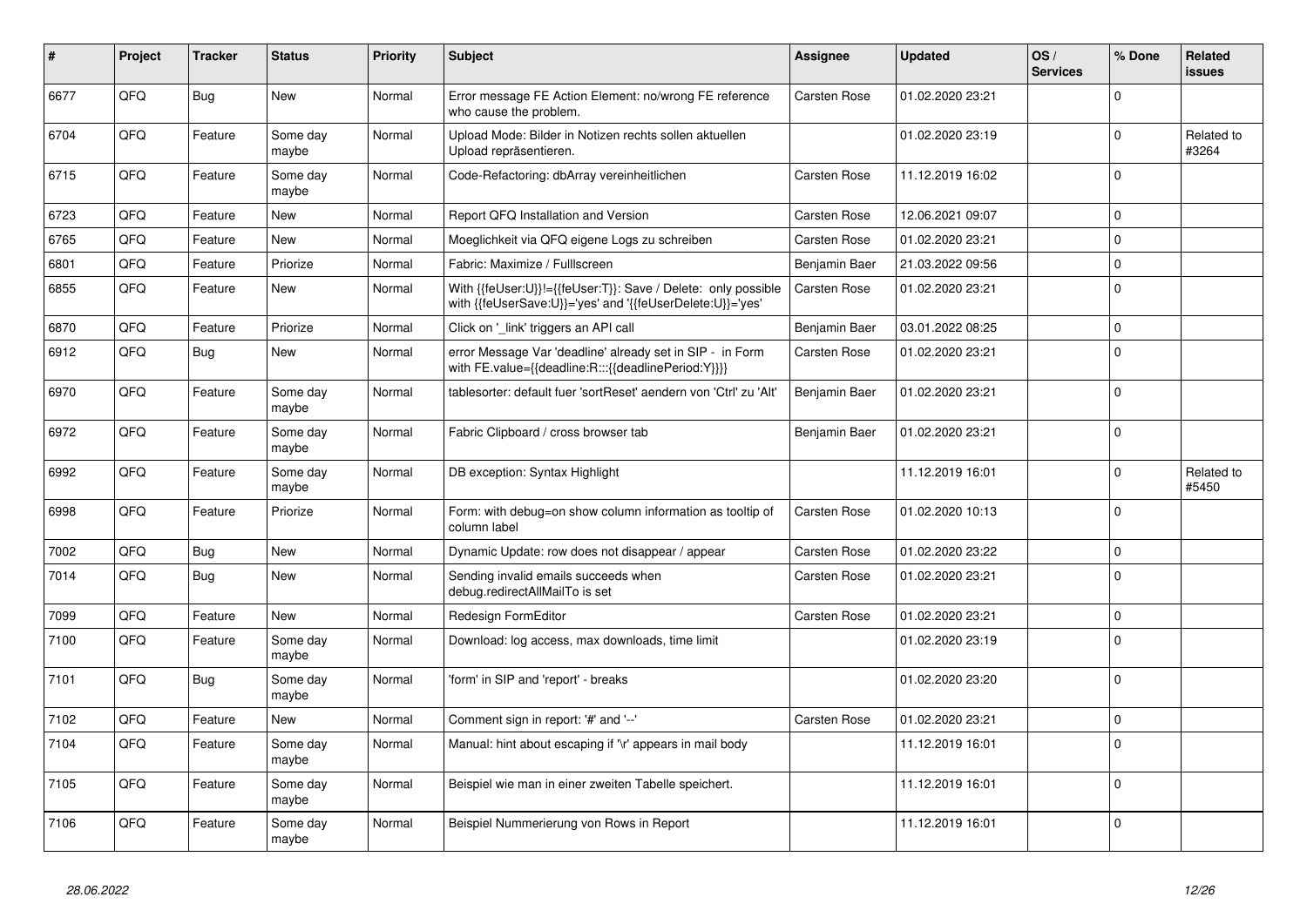| #    | Project | <b>Tracker</b> | <b>Status</b>     | <b>Priority</b> | <b>Subject</b>                                                                                 | <b>Assignee</b>     | <b>Updated</b>   | OS/<br><b>Services</b> | % Done         | Related<br>issues         |
|------|---------|----------------|-------------------|-----------------|------------------------------------------------------------------------------------------------|---------------------|------------------|------------------------|----------------|---------------------------|
| 7107 | QFQ     | Feature        | Some day<br>maybe | Normal          | Showcase Registration Tool: Anmeldung / Administration :<br>Liste Anmeldungen / Emaileinaldung | <b>Carsten Rose</b> | 11.12.2019 16:01 |                        | $\Omega$       |                           |
| 7108 | QFQ     | Feature        | Some day<br>maybe | Normal          | QFQ Wrap Elements                                                                              |                     | 11.12.2019 16:01 |                        | 0              |                           |
| 7109 | QFQ     | Feature        | New               | Normal          | Dynamic Updates: row/element hide                                                              | Carsten Rose        | 01.02.2020 23:22 |                        | $\Omega$       | Has<br>duplicate<br>#4081 |
| 7119 | QFQ     | Feature        | New               | Normal          | Upload: scaleDownWidth, scaleDownHeight                                                        | Carsten Rose        | 01.02.2020 23:21 |                        | $\Omega$       |                           |
| 7175 | QFQ     | Feature        | New               | Normal          | Upload: md5 hash as filename                                                                   | Carsten Rose        | 01.02.2020 23:21 |                        | $\mathbf 0$    |                           |
| 7217 | QFQ     | Feature        | Priorize          | Normal          | Download: notice User if `_sip=?` is missing                                                   | Carsten Rose        | 01.02.2020 10:13 |                        | $\Omega$       |                           |
| 7219 | QFQ     | <b>Bug</b>     | New               | Normal          | typeSheadSql / typeAheadSqlPrefetch: change to curly<br>braces                                 | Carsten Rose        | 01.02.2020 23:21 |                        | $\mathbf 0$    |                           |
| 7229 | QFQ     | Feature        | Some day<br>maybe | Normal          | New FormElement.type: Button                                                                   |                     | 01.02.2021 12:32 |                        | $\Omega$       |                           |
| 7239 | QFQ     | Feature        | New               | Normal          | TinyMCE: html tag whitelist                                                                    | Carsten Rose        | 01.02.2020 23:21 |                        | 0              | Related to<br>#14320      |
| 7261 | QFQ     | <b>Bug</b>     | New               | Normal          | Report pathFilename for user without path, only the filename                                   | <b>Carsten Rose</b> | 01.02.2020 23:21 |                        | $\Omega$       |                           |
| 7278 | QFQ     | Feature        | Some day<br>maybe | Normal          | Form: Wert vordefinieren der immer gesetzt wird                                                |                     | 02.05.2021 09:27 |                        | 0              |                           |
| 7280 | QFQ     | Feature        | New               | Normal          | recently used table                                                                            | <b>Carsten Rose</b> | 01.02.2020 23:21 |                        | $\mathbf 0$    |                           |
| 7281 | QFQ     | <b>Bug</b>     | Some day<br>maybe | Normal          | Subrecords: on large screen separator line too short                                           |                     | 01.02.2020 23:19 |                        | $\Omega$       |                           |
| 7290 | QFQ     | Feature        | Priorize          | Normal          | FormEditor: title as textarea if LEN(title)>60                                                 | Carsten Rose        | 01.02.2020 10:13 |                        | $\Omega$       | Blocked by<br>#7682       |
| 7336 | QFQ     | Feature        | Some day<br>maybe | Normal          | PDF Upload: disallow PDFs with specific Meta information                                       | Carsten Rose        | 11.12.2019 16:01 |                        | $\Omega$       |                           |
| 7342 | QFQ     | Feature        | New               | Normal          | add content = hide_this                                                                        | Carsten Rose        | 01.02.2020 23:21 |                        | $\mathbf 0$    |                           |
| 7402 | QFQ     | <b>Bug</b>     | Some day<br>maybe | Normal          | thumbnail cache: outdated picture when permission denied<br>and permission resolved.           |                     | 01.02.2020 23:20 |                        | 0              |                           |
| 7452 | QFQ     | Feature        | Some day<br>maybe | Normal          | automate deployment new QFQ version                                                            | Carsten Rose        | 16.09.2021 15:10 |                        | $\overline{0}$ |                           |
| 7453 | QFQ     | Feature        | Some day<br>maybe | Normal          | import / export forms QFQ                                                                      | Carsten Rose        | 16.09.2021 15:10 |                        | l O            |                           |
| 7456 | QFQ     | Bug            | Some day<br>maybe | Low             | Todos in Code: solve or make ticket                                                            | Carsten Rose        | 16.09.2021 15:10 |                        | $\overline{0}$ |                           |
| 7480 | QFQ     | Feature        | New               | Normal          | Record History (Undo / Redo)                                                                   | Carsten Rose        | 11.12.2019 16:16 |                        | $\mathbf 0$    | Related to<br>#2361       |
| 7481 | QFG     | Feature        | New               | Normal          | Detect 'BaseUrl' automatically                                                                 | Carsten Rose        | 01.02.2020 23:21 |                        | $\overline{0}$ |                           |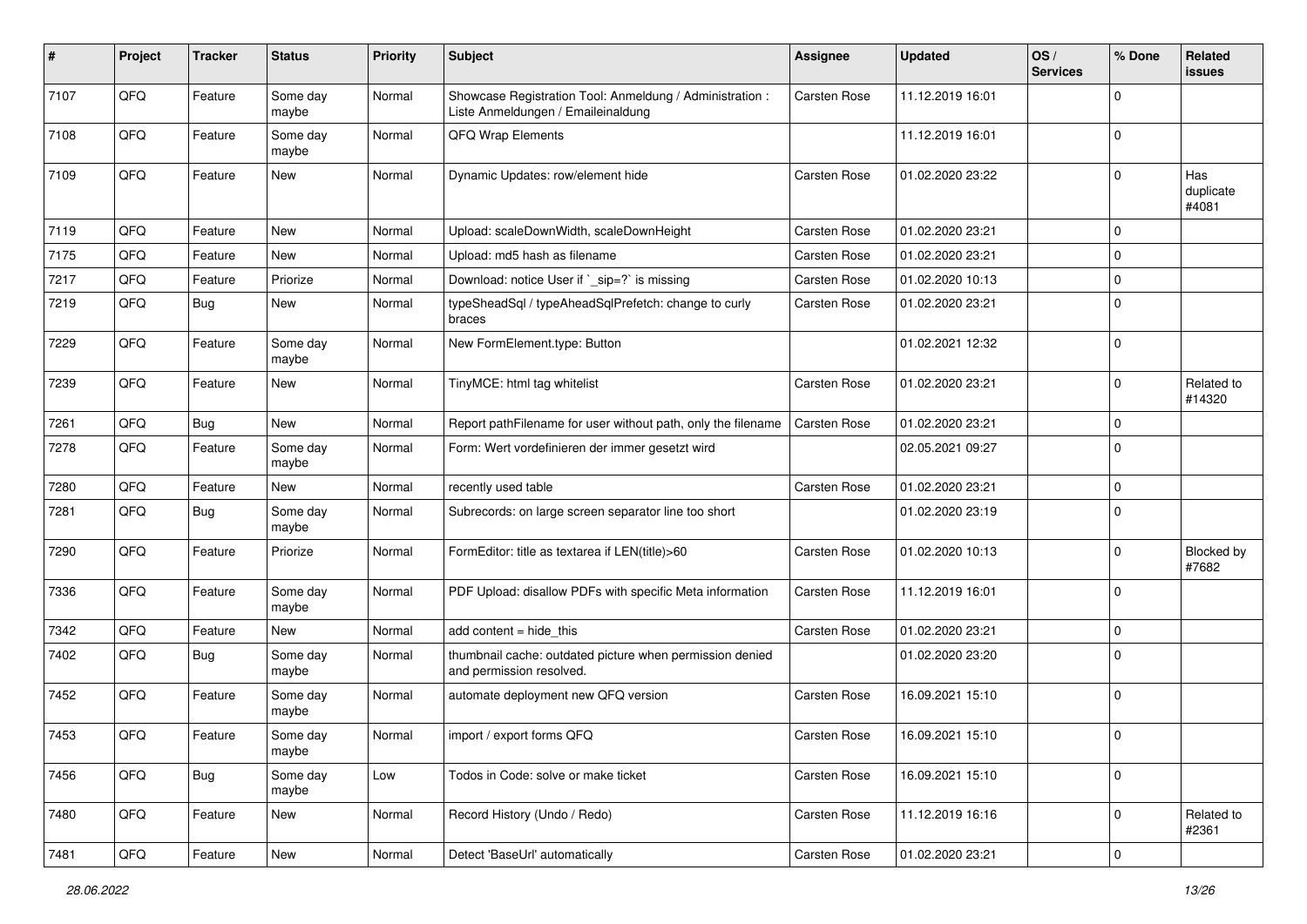| $\vert$ # | Project | <b>Tracker</b> | <b>Status</b>     | <b>Priority</b> | <b>Subject</b>                                                                                        | Assignee            | <b>Updated</b>   | OS/<br><b>Services</b> | % Done      | Related<br>issues                                                      |
|-----------|---------|----------------|-------------------|-----------------|-------------------------------------------------------------------------------------------------------|---------------------|------------------|------------------------|-------------|------------------------------------------------------------------------|
| 7512      | QFQ     | Bug            | New               | Normal          | FE: inputType=number >> 'pattern' is not respected                                                    | Carsten Rose        | 01.02.2020 23:22 |                        | $\Omega$    |                                                                        |
| 7513      | QFQ     | <b>Bug</b>     | New               | Normal          | Radios not correct aligned                                                                            | Carsten Rose        | 01.02.2020 23:22 |                        | $\Omega$    |                                                                        |
| 7519      | QFQ     | Feature        | New               | Normal          | Select: Multi                                                                                         | Carsten Rose        | 01.02.2020 23:22 |                        | $\Omega$    |                                                                        |
| 7520      | QFQ     | Feature        | New               | Normal          | QR Code:  AS _qr ( AS _link)                                                                          | Carsten Rose        | 01.02.2020 23:22 |                        | $\Omega$    |                                                                        |
| 7521      | QFQ     | Feature        | New               | Normal          | TemplateGroup: fe.type=upload                                                                         | Carsten Rose        | 01.02.2020 23:21 |                        | $\Omega$    | Related to<br>#9706                                                    |
| 7522      | QFQ     | Feature        | Priorize          | Normal          | Inserting default index.html to folder (Avoid Apache Indexing)                                        | <b>Carsten Rose</b> | 01.02.2020 10:13 |                        | $\Omega$    |                                                                        |
| 7524      | QFQ     | <b>Bug</b>     | New               | Normal          | QFQ throws a 'General Error' if 'fileadmin/protected/log/' is<br>not writeable                        | Carsten Rose        | 01.02.2020 23:22 |                        | $\Omega$    |                                                                        |
| 7547      | QFQ     | <b>Bug</b>     | New               | Normal          | Error Message in afterSave: wrong parameter column<br>reported                                        | Carsten Rose        | 01.02.2020 23:22 |                        | $\Omega$    |                                                                        |
| 7574      | QFQ     | <b>Bug</b>     | New               | Normal          | Substitute error: form element not reported / dont parse<br>Form.note                                 | Carsten Rose        | 01.02.2020 23:21 |                        | $\Omega$    |                                                                        |
| 7602      | QFQ     | Feature        | ToDo              | High            | Multi Select: with checkboxes                                                                         | Benjamin Baer       | 22.03.2022 09:07 |                        | $\Omega$    |                                                                        |
| 7616      | QFQ     | Bug            | Priorize          | Normal          | Selectlist with Enum & Dynamic Update                                                                 | Carsten Rose        | 01.02.2020 10:13 |                        | $\Omega$    |                                                                        |
| 7630      | QFQ     | Feature        | Priorize          | Normal          | detailed error message for simple upload                                                              | Carsten Rose        | 01.02.2020 10:13 |                        | $\Omega$    |                                                                        |
| 7650      | QFQ     | Bug            | New               | High            | Optional do not show 'required' sign on FormElement                                                   | Carsten Rose        | 03.05.2021 21:14 |                        | $\mathbf 0$ |                                                                        |
| 7656      | QFQ     | Bug            | Priorize          | Normal          | FE with required, 'pattern' and 'extraButtonLock': always<br>complain about missing value             | Carsten Rose        | 01.02.2020 10:13 |                        | $\mathbf 0$ |                                                                        |
| 7660      | QFQ     | Feature        | New               | Normal          | IMAP: import mails to DB, move / delete mails                                                         | Carsten Rose        | 01.02.2020 09:52 |                        | $\Omega$    |                                                                        |
| 7681      | QFQ     | Feature        | New               | Normal          | Optional switch off 'check for modified record'                                                       | Carsten Rose        | 01.02.2020 23:21 |                        | $\mathbf 0$ |                                                                        |
| 7683      | QFQ     | Feature        | New               | Normal          | Special column names in '{{ SELECT  AS _link }}' should<br>be detected                                | Carsten Rose        | 01.02.2020 23:21 |                        | $\mathbf 0$ |                                                                        |
| 7685      | QFQ     | <b>Bug</b>     | New               | Normal          | Open FormElement from QFQ error message and save<br>modified record: error about missing {{formId:F}} | Carsten Rose        | 01.02.2020 23:22 |                        | $\mathbf 0$ |                                                                        |
| 7730      | QFQ     | Feature        | Priorize          | Normal          | SELECT Box: title in between                                                                          | Benjamin Baer       | 01.02.2020 23:22 |                        | $\mathbf 0$ |                                                                        |
| 7732      | QFQ     | Feature        | Some day<br>maybe | Normal          | Javascript: Lazy Loading der add on libs                                                              | Benjamin Baer       | 08.06.2022 10:38 |                        | $\Omega$    | Related to<br>#12611,<br>Related to<br>#12490.<br>Related to<br>#10013 |
| 7795      | QFQ     | <b>Bug</b>     | New               | Normal          | Readonly Form: Typeahead-Felder                                                                       | Carsten Rose        | 01.02.2020 23:22 |                        | $\Omega$    |                                                                        |
| 7812      | QFQ     | Feature        | New               | Normal          | FE 'Subrecord' - new option 'subrecordShowFilter',<br>'subrecordPaging'                               | Carsten Rose        | 01.02.2020 23:22 |                        | $\mathbf 0$ |                                                                        |
| 7850      | QFQ     | Feature        | New               | High            | Upload records: non 'pathFileName' column                                                             | <b>Carsten Rose</b> | 03.05.2021 21:14 |                        | 0           |                                                                        |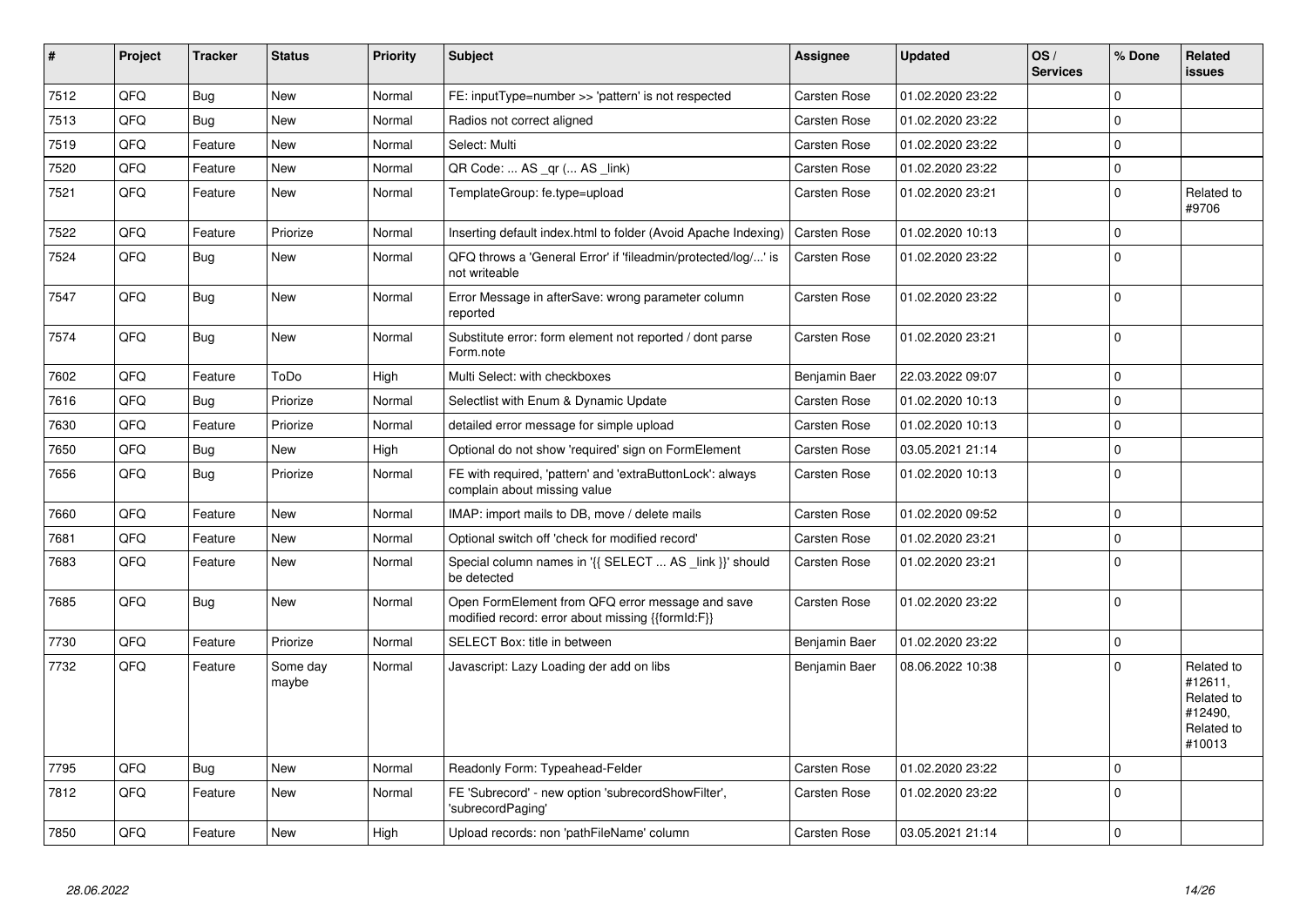| ∦    | Project | <b>Tracker</b> | <b>Status</b>     | <b>Priority</b> | Subject                                                                        | <b>Assignee</b>     | <b>Updated</b>   | OS/<br><b>Services</b> | % Done         | Related<br>issues                               |
|------|---------|----------------|-------------------|-----------------|--------------------------------------------------------------------------------|---------------------|------------------|------------------------|----------------|-------------------------------------------------|
| 7890 | QFQ     | Bug            | New               | Normal          | FormElement 'required': extraButtonInfo not aligned                            | Carsten Rose        | 11.06.2021 21:17 |                        | $\Omega$       | Related to<br>#11517                            |
| 7899 | QFQ     | <b>Bug</b>     | New               | High            | Fe.type=password / retype / required: always complain about<br>missing value   | <b>Carsten Rose</b> | 03.05.2021 21:14 |                        | $\Omega$       |                                                 |
| 7920 | QFQ     | Feature        | <b>New</b>        | Normal          | FE: Syntax Highlight, Zeinlenumbruch                                           | Carsten Rose        | 01.02.2020 10:03 |                        | $\mathbf 0$    |                                                 |
| 7921 | QFQ     | Feature        | Some day<br>maybe | Normal          | Rest API Export: URL kuerzer machen                                            |                     | 01.02.2020 23:19 |                        | $\Omega$       |                                                 |
| 7924 | QFQ     | Feature        | New               | Normal          | Radio/Checkbox with Tooltip                                                    | <b>Carsten Rose</b> | 01.02.2020 23:22 |                        | $\Omega$       |                                                 |
| 7965 | QFQ     | Feature        | Priorize          | Normal          | Input type 'text' with visual format - currency                                | Benjamin Baer       | 03.01.2022 07:45 |                        | $\Omega$       |                                                 |
| 8034 | QFQ     | Feature        | Priorize          | Normal          | FormElement 'data': 22.22.2222 should not be accepted                          | Carsten Rose        | 01.02.2020 10:13 |                        | $\Omega$       |                                                 |
| 8037 | QFQ     | Bug            | Priorize          | Normal          | FE.type=upload (advanced mode): {{slaveId:V}} missing<br>during dynamic update | <b>Carsten Rose</b> | 01.02.2020 10:13 |                        | $\Omega$       |                                                 |
| 8044 | QFQ     | Feature        | Priorize          | Normal          | Transaction: a) Form, b) Report                                                | <b>Carsten Rose</b> | 05.05.2021 22:14 |                        | $\Omega$       | Related to<br>#8043                             |
| 8049 | QFQ     | Bug            | <b>New</b>        | Normal          | FE.type=note, column 'value': text moves some pixel to top<br>after save       | Carsten Rose        | 01.02.2020 23:22 |                        | $\Omega$       |                                                 |
| 8056 | QFQ     | Feature        | Some day<br>maybe | Normal          | Termin Organisation (Reservation)                                              |                     | 01.02.2020 23:19 |                        | $\Omega$       | Related to<br>#8658                             |
| 8082 | QFQ     | Feature        | Priorize          | High            | Contact form without saving record                                             | <b>Carsten Rose</b> | 07.12.2021 15:20 |                        | $\Omega$       | Related to<br>#8587,<br><b>Blocks</b><br>#11850 |
| 8083 | QFQ     | Bug            | New               | High            | FormEditor: primary table list does not respect<br>'indexDb={{indexData:Y}}'   | Carsten Rose        | 03.05.2021 21:14 |                        | $\Omega$       | Has<br>duplicate<br>#6678                       |
| 8089 | QFQ     | Feature        | <b>New</b>        | Normal          | Copy/Paste for FormElements                                                    | <b>Carsten Rose</b> | 01.02.2020 23:22 |                        | $\Omega$       |                                                 |
| 8101 | QFQ     | Feature        | Some day<br>maybe | Normal          | Password hash: support further hashing methods                                 | Carsten Rose        | 16.09.2021 15:10 |                        | $\Omega$       |                                                 |
| 8106 | QFQ     | <b>Bug</b>     | Some day<br>maybe | Normal          | Dynamic Update: Feld kann nicht auf empty zurückgesetzt<br>werden              | Carsten Rose        | 11.12.2019 16:01 |                        | $\Omega$       |                                                 |
| 8187 | QFQ     | Feature        | New               | Normal          | Subrecord: enable/hide new button - make new/edit/delete<br>customizeable.     | Carsten Rose        | 06.03.2021 18:44 |                        | $\Omega$       | Related to<br>#11326                            |
| 8204 | QFQ     | Feature        | Priorize          | High            | Position 'required mark'                                                       | Carsten Rose        | 16.06.2021 13:44 |                        | O              |                                                 |
| 8217 | QFQ     | Feature        | New               | Normal          | if-elseif-else construct                                                       | Carsten Rose        | 16.03.2021 18:41 |                        | $\mathbf 0$    | Related to<br>#10716                            |
| 8277 | QFQ     | Feature        | Priorize          | Normal          | fe.parameter.default=                                                          | Carsten Rose        | 01.02.2020 23:17 |                        | $\mathbf{0}$   | Related to<br>#8113                             |
| 8316 | QFQ     | <b>Bug</b>     | Feedback          | Normal          | Documentation/Behaviour for Nested Queries and<br>Record-Store confusing       | Nicola Chiapolini   | 20.11.2019 09:14 |                        | $\overline{0}$ |                                                 |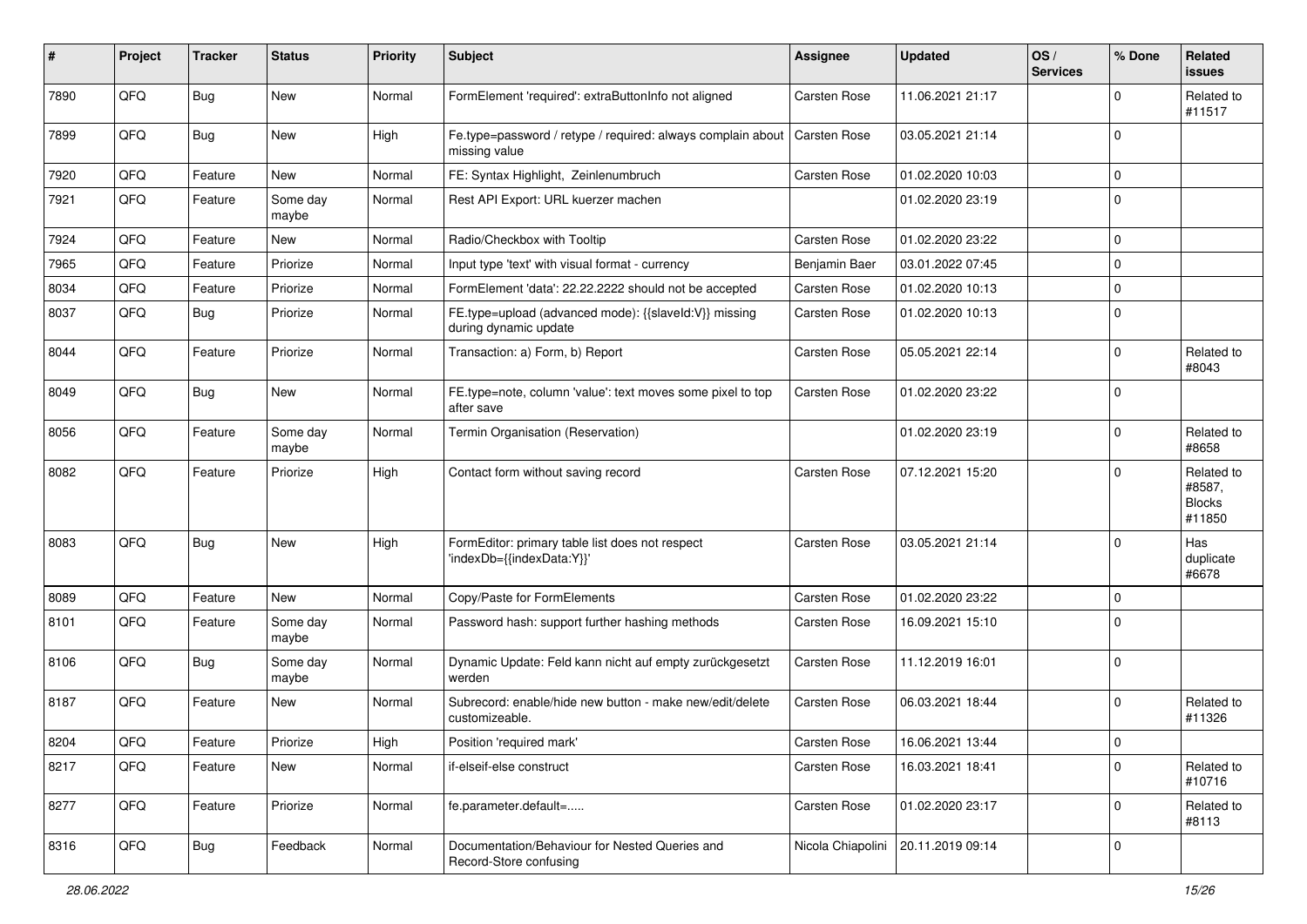| #    | Project | <b>Tracker</b> | <b>Status</b>     | <b>Priority</b> | Subject                                                                                                | <b>Assignee</b>     | <b>Updated</b>   | OS/<br><b>Services</b> | % Done         | Related<br>issues   |
|------|---------|----------------|-------------------|-----------------|--------------------------------------------------------------------------------------------------------|---------------------|------------------|------------------------|----------------|---------------------|
| 8336 | QFQ     | Feature        | New               | Normal          | Form > modified > Close New: a) Optional disable popup, b)<br>custom text, c) mode on save: close stay | <b>Carsten Rose</b> | 01.02.2020 23:22 |                        | $\Omega$       | Related to<br>#8335 |
| 8431 | QFQ     | <b>Bug</b>     | New               | High            | autocron.php with wrong path                                                                           | Carsten Rose        | 03.05.2021 21:14 |                        | $\Omega$       |                     |
| 8520 | QFQ     | Feature        | Some day<br>maybe | Normal          | Bring QFQ to Composer                                                                                  | Carsten Rose        | 16.09.2021 15:10 |                        | $\Omega$       |                     |
| 8584 | QFQ     | Feature        | Priorize          | Normal          | FE 'Action' - never assign to Container (except Template<br>Group)                                     | Carsten Rose        | 01.02.2020 10:13 |                        | $\Omega$       |                     |
| 8585 | QFQ     | Feature        | Priorize          | Normal          | Enhance Error message for 'unknown form'                                                               | Carsten Rose        | 01.02.2020 10:13 |                        | $\mathbf 0$    |                     |
| 8586 | QFQ     | Feature        | Some day<br>maybe | Normal          | QFQ: Enhance Error message for 'record not found'                                                      | Carsten Rose        | 16.09.2021 15:10 |                        | 0              |                     |
| 8668 | QFQ     | <b>Bug</b>     | New               | High            | Pill disabled: dyamic mode 'hidden' not respected - FE is still<br>required                            | <b>Carsten Rose</b> | 03.05.2021 21:14 |                        | $\mathbf 0$    |                     |
| 8702 | QFQ     | Feature        | New               | Normal          | Load Record which is locked: missing user info                                                         | Carsten Rose        | 11.12.2019 16:16 |                        | $\Omega$       | Related to<br>#9789 |
| 8719 | QFQ     | Feature        | <b>New</b>        | Normal          | extraButtonLock: add support for 0/1                                                                   | <b>Carsten Rose</b> | 01.02.2020 23:22 |                        | $\Omega$       |                     |
| 8806 | QFQ     | Feature        | New               | Normal          | SQL Function nl2br                                                                                     | Carsten Rose        | 01.02.2020 23:22 |                        | $\Omega$       |                     |
| 8891 | QFQ     | <b>Bug</b>     | New               | High            | formSubmitLog: do not log passwords                                                                    | Enis Nuredini       | 25.03.2022 09:06 |                        | $\Omega$       |                     |
| 8892 | QFQ     | Feature        | Some day<br>maybe | Normal          | Display and Edit SQL Comments in Form Editor                                                           | <b>Carsten Rose</b> | 11.12.2019 16:01 |                        | 0              |                     |
| 8894 | QFQ     | Feature        | Some day<br>maybe | Normal          | Documentation Tags Usable in QFQ Application                                                           | Carsten Rose        | 11.12.2019 16:01 |                        | $\Omega$       |                     |
| 8962 | QFQ     | Feature        | New               | High            | allow for form fields with identical names                                                             | <b>Carsten Rose</b> | 03.05.2021 21:14 |                        | $\mathbf 0$    |                     |
| 8963 | QFQ     | Feature        | Priorize          | Normal          | Setting values in a store: flexible way                                                                | Carsten Rose        | 05.05.2021 22:10 |                        | $\Omega$       | Related to<br>#8975 |
| 8975 | QFQ     | Feature        | New               | Normal          | Report Notation: 2.0                                                                                   | Carsten Rose        | 01.02.2020 23:22 |                        | $\Omega$       | Related to<br>#8963 |
| 9013 | QFQ     | <b>Bug</b>     | New               | Normal          | Error in Twig template not handled                                                                     | Carsten Rose        | 20.10.2021 13:43 |                        | 0              |                     |
| 9020 | QFQ     | <b>Bug</b>     | Some day<br>maybe | Normal          | radio mit buttonClass und dynamicUpdate lassen sich nicht<br>kombinieren                               |                     | 11.12.2019 16:01 |                        | $\Omega$       |                     |
| 9024 | QFQ     | <b>Bug</b>     | Some day<br>maybe | Normal          | QFQ Einarbeitung                                                                                       |                     | 01.02.2020 15:56 |                        | $\overline{0}$ |                     |
| 9052 | QFQ     | Feature        | Feedback          | High            | Report: CodeMirror with SQL Syntax Highlight in FE                                                     | Enis Nuredini       | 08.06.2022 10:25 |                        | 0              |                     |
| 9077 | QFQ     | <b>Bug</b>     | New               | Normal          | typeAheadSql: report broken SQL                                                                        | Carsten Rose        | 01.02.2020 23:22 |                        | $\mathbf 0$    |                     |
| 9121 | QFQ     | Bug            | Priorize          | High            | sip links have r and __dbIndexData set                                                                 | Carsten Rose        | 12.06.2021 10:41 |                        | $\mathbf 0$    |                     |
| 9126 | QFQ     | <b>Bug</b>     | Some day<br>maybe | Normal          | hidden Form elements are present in page source                                                        |                     | 02.01.2021 18:41 |                        | 0              |                     |
| 9127 | QFQ     | Bug            | New               | Normal          | Error Message: change 'roll over' color - text not readable                                            | Carsten Rose        | 01.02.2020 23:22 |                        | $\overline{0}$ |                     |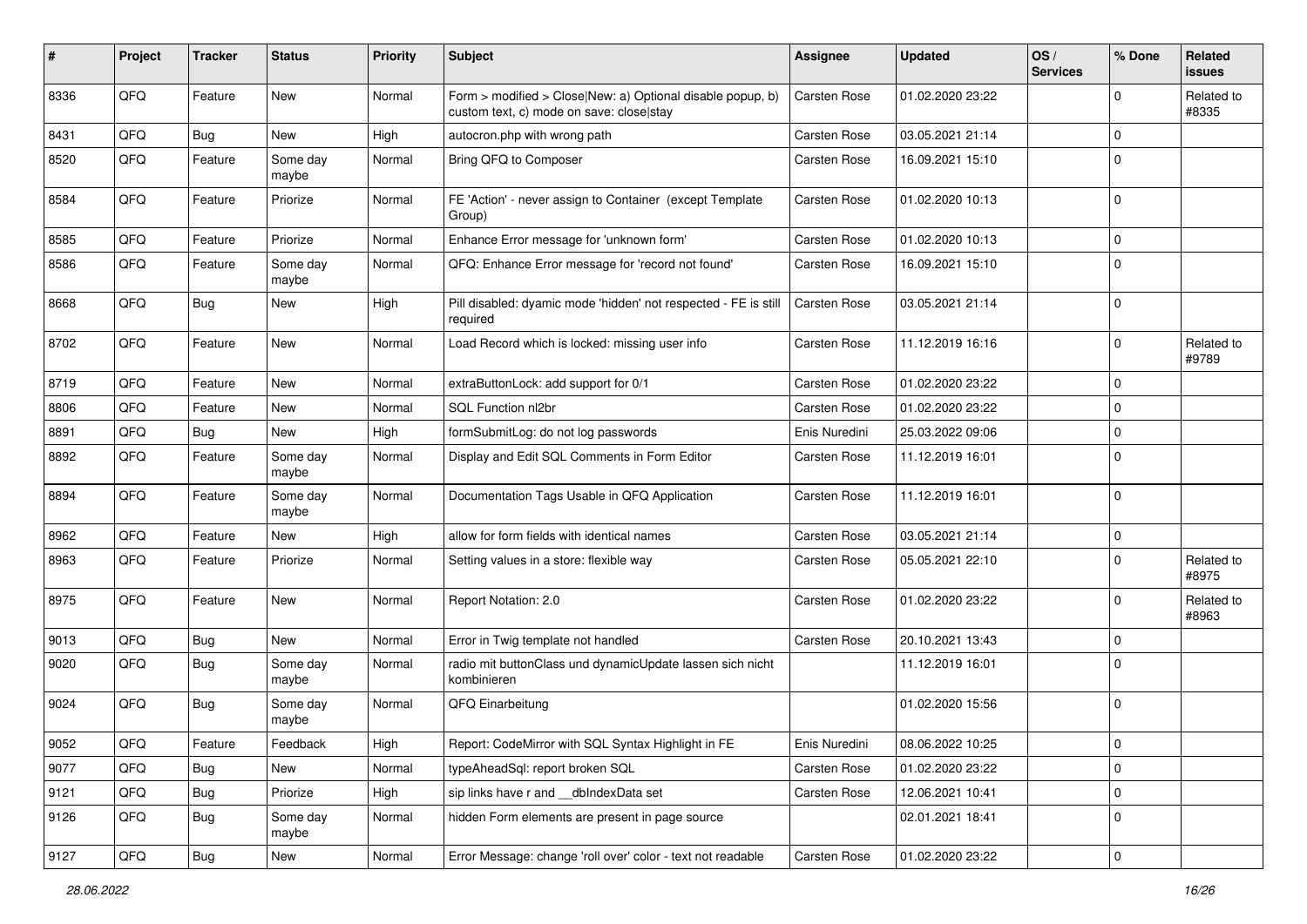| #    | Project | <b>Tracker</b> | <b>Status</b>     | <b>Priority</b> | Subject                                                                        | <b>Assignee</b>     | <b>Updated</b>   | OS/<br><b>Services</b> | % Done         | Related<br>issues                            |
|------|---------|----------------|-------------------|-----------------|--------------------------------------------------------------------------------|---------------------|------------------|------------------------|----------------|----------------------------------------------|
| 9128 | QFQ     | Feature        | New               | Normal          | Error Message: not replaced variables- a) replace back to '{',<br>b) underline | <b>Carsten Rose</b> | 01.02.2020 23:22 |                        | $\Omega$       | Related to<br>#9129                          |
| 9129 | QFQ     | Feature        | New               | Normal          | sqlValidate: Message as notification, not as error                             | <b>Carsten Rose</b> | 01.02.2020 23:22 |                        | $\Omega$       | Related to<br>#9128                          |
| 9130 | QFQ     | Feature        | Some day<br>maybe | Normal          | tablesorter: Automatic Row numbering / Zeilenummer                             | Benjamin Baer       | 01.02.2020 23:22 |                        | $\Omega$       |                                              |
| 9135 | QFQ     | Feature        | Priorize          | Normal          | Progress Bar generic / replace old hourglass download<br>popup                 | Benjamin Baer       | 03.01.2022 07:43 |                        | $\mathbf 0$    |                                              |
| 9136 | QFQ     | Feature        | New               | Normal          | Create ZIP files with dynamic PDFs                                             | <b>Carsten Rose</b> | 01.02.2020 23:22 |                        | $\mathbf 0$    |                                              |
| 9173 | QFQ     | <b>Bug</b>     | Priorize          | Urgent          | Stale Record Lock: Firefox                                                     | <b>Carsten Rose</b> | 03.05.2021 21:14 |                        | $\Omega$       | Related to<br>#9789                          |
| 9177 | QFQ     | Bug            | New               | Normal          | Bug? QFQ tries to save an action FE, which has real<br>existing column name    | Carsten Rose        | 01.02.2020 23:22 |                        | $\overline{0}$ |                                              |
| 9208 | QFQ     | Feature        | New               | Normal          | Manage 'recent' records                                                        | Carsten Rose        | 01.02.2020 23:22 |                        | 0              |                                              |
| 9221 | QFQ     | Feature        | New               | Normal          | typeAhead: Zeichenlimite ausschalten                                           | <b>Carsten Rose</b> | 08.05.2021 17:06 |                        | 0              |                                              |
| 9281 | QFQ     | <b>Bug</b>     | Some day<br>maybe | Normal          | Allow STRICT TRANS TABLES                                                      | Carsten Rose        | 02.01.2021 18:43 |                        | $\Omega$       |                                              |
| 9317 | QFQ     | Bug            | New               | Normal          | FE.type=note: with dynamic show/hidden an empty label<br>causes trouble        | Carsten Rose        | 01.02.2020 23:22 |                        | 0              |                                              |
| 9346 | QFQ     | Feature        | Priorize          | Normal          | beforeSave: check if an upload is given                                        | <b>Carsten Rose</b> | 11.06.2021 21:18 |                        | $\mathbf 0$    |                                              |
| 9347 | QFQ     | Bug            | New               | High            | FE.type=upload with dynamic show/hidden: required not<br>detected              | Carsten Rose        | 12.06.2021 10:40 |                        | $\Omega$       | Related to<br>#5305,<br>Related to<br>#12398 |
| 9348 | QFQ     | Feature        | New               | Normal          | defaultThumbnailSize: pre render thumbnails                                    | Carsten Rose        | 12.06.2021 09:05 |                        | 0              |                                              |
| 9352 | QFQ     | Feature        | New               | Normal          | FE 'Native' fire slaveld, sqlAfter, sqlIns                                     | <b>Carsten Rose</b> | 01.02.2020 23:22 |                        | $\Omega$       |                                              |
| 9394 | QFQ     | Feature        | Priorize          | Normal          | REST: allow for non numerical ids in get requests                              | Carsten Rose        | 05.05.2021 22:10 |                        | $\mathbf 0$    |                                              |
| 9531 | QFQ     | <b>Bug</b>     | New               | High            | FE File: Dynamic Update / modeSql / required detected even<br>it not set       | <b>Carsten Rose</b> | 11.06.2021 20:32 |                        | $\Omega$       | Related to<br>#12398                         |
| 9533 | QFQ     | <b>Bug</b>     | New               | Normal          | FE.type=upload: Check in 'beforeSave' if upload is given                       | Carsten Rose        | 01.02.2020 23:22 |                        | $\Omega$       | Related to<br>#11523                         |
| 9534 | QFQ     | <b>Bug</b>     | Priorize          | Urgent          | FE.type=upload: 'Unknown Mode: ID"                                             | Carsten Rose        | 03.05.2021 21:14 |                        | $\overline{0}$ | Related to<br>#9532                          |
| 9535 | QFQ     | Bug            | Feedback          | Normal          | Report:  AS ' vertical' - column to wide - vertical >> rot45,<br>rot90         | Benjamin Baer       | 01.02.2020 15:56 |                        | $\overline{0}$ |                                              |
| 9537 | QFQ     | Feature        | New               | Normal          | FormEditor: Edit fieldset in FrontEnd                                          | Carsten Rose        | 01.02.2020 23:22 |                        | $\overline{0}$ |                                              |
| 9548 | QFQ     | Feature        | Feedback          | High            | FormElement: Pattern mismatch - optional report only on<br>focus lost          | Benjamin Baer       | 03.05.2021 21:14 |                        | 0              |                                              |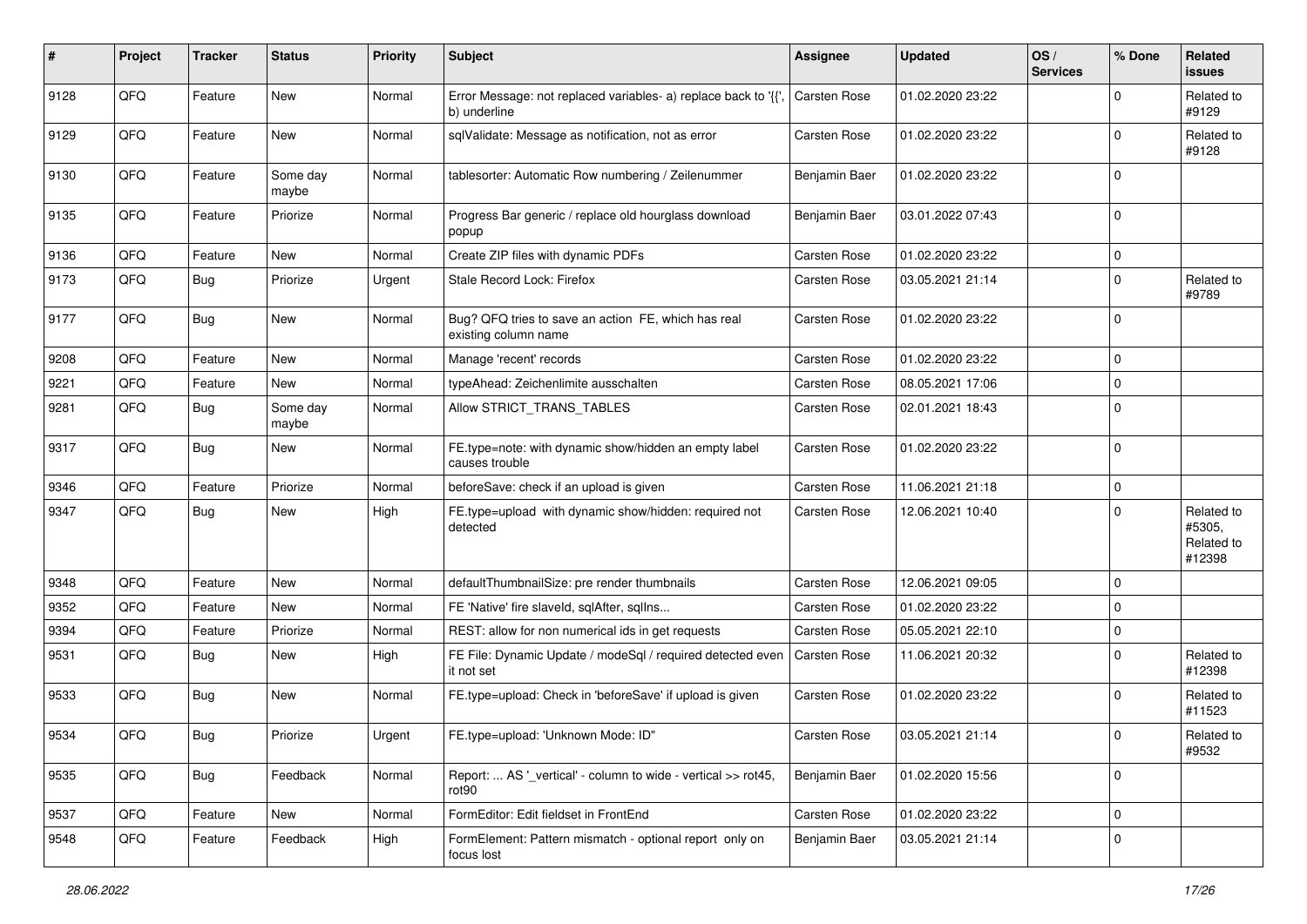| #    | Project        | <b>Tracker</b> | <b>Status</b>     | <b>Priority</b> | <b>Subject</b>                                                                                                                        | <b>Assignee</b>     | <b>Updated</b>   | OS/<br><b>Services</b> | % Done         | Related<br><b>issues</b>                                                |
|------|----------------|----------------|-------------------|-----------------|---------------------------------------------------------------------------------------------------------------------------------------|---------------------|------------------|------------------------|----------------|-------------------------------------------------------------------------|
| 9579 | QFQ            | Feature        | Some day<br>maybe | Normal          | Multiform with Process Row                                                                                                            | <b>Carsten Rose</b> | 11.12.2019 16:01 |                        | $\Omega$       |                                                                         |
| 9602 | QFQ            | Feature        | New               | Normal          | Form definition as JSON                                                                                                               | <b>Carsten Rose</b> | 01.02.2020 23:21 |                        | $\mathbf 0$    | Related to<br>#9600                                                     |
| 9668 | QFQ            | Feature        | Priorize          | Normal          | Form.mode: rename 'hidden' to 'hide'                                                                                                  | Carsten Rose        | 05.05.2021 22:14 |                        | $\Omega$       | Related to<br>#6437                                                     |
| 9669 | QFQ            | Bug            | Some day<br>maybe | Normal          | Checkbox / Template Group: radio/checkbox visible broken<br>after 'add'                                                               | Carsten Rose        | 16.06.2021 13:47 |                        | $\mathbf 0$    | Related to<br>#8091                                                     |
| 9704 | QFQ            | Feature        | Some day<br>maybe | Normal          | Thumbnails Generieren beim Splitten von PDF Files                                                                                     | Carsten Rose        | 11.12.2019 16:01 |                        | $\Omega$       |                                                                         |
| 9706 | QFQ            | Feature        | New               | Normal          | Multi File Upload (hidden template group)                                                                                             | <b>Carsten Rose</b> | 01.02.2020 23:22 |                        | $\Omega$       | Related to<br>#7521,<br>Related to<br>#5562,<br>Related to<br>#13330    |
| 9707 | QFQ            | Feature        | New               | Normal          | SIP security: encode pageld and check pageld on decode                                                                                | <b>Carsten Rose</b> | 01.02.2020 23:22 |                        | $\Omega$       |                                                                         |
| 9773 | QFQ            | <b>Bug</b>     | New               | Normal          | form.parameter.formModeGlobal=requiredOff                                                                                             | Carsten Rose        | 01.02.2020 15:56 |                        | $\Omega$       |                                                                         |
| 9777 | QFQ            | Feature        | New               | Normal          | Logging QFQ Variables                                                                                                                 | Carsten Rose        | 16.12.2019 17:17 |                        | $\Omega$       |                                                                         |
| 9781 | QFQ            | Feature        | New               | Normal          | Button: CSS class to make buttons smaller                                                                                             | <b>Carsten Rose</b> | 01.02.2020 23:22 |                        | $\mathbf 0$    |                                                                         |
| 9783 | QFQ            | Bug            | New               | Normal          | Email with special characters                                                                                                         | <b>Carsten Rose</b> | 01.02.2020 23:22 |                        | $\mathbf{0}$   |                                                                         |
| 9811 | QFQ            | Feature        | New               | Normal          | Report: tag every n'th row                                                                                                            | <b>Carsten Rose</b> | 01.02.2020 23:22 |                        | $\mathbf 0$    |                                                                         |
| 9834 | QFQ            | <b>Bug</b>     | Priorize          | Normal          | Input elements with tag 'disabled' are missing on<br>form-submit: server option 'processReadOnly' broken                              | Carsten Rose        | 07.12.2021 16:43 |                        | $\Omega$       | Related to<br>#9691,<br>Related to<br>#5305, Has<br>duplicate<br>#12331 |
| 9853 | QFQ            | Feature        | <b>New</b>        | Normal          | Check das SQL / QFQ / Mail Logfile geschrieben wird                                                                                   |                     | 09.01.2020 11:15 |                        | $\Omega$       |                                                                         |
| 9855 | QFQ            | Bug            | New               | Normal          | <b>Required Check</b>                                                                                                                 |                     | 01.02.2020 15:56 |                        | $\Omega$       |                                                                         |
| 9862 | QFQ            | Bug            | Priorize          | Normal          | Failed writing to sql mail qfq.log should throw an exception                                                                          | <b>Carsten Rose</b> | 01.02.2020 10:13 |                        | $\mathbf 0$    |                                                                         |
| 9898 | QFQ            | <b>Bug</b>     | Feedback          | Normal          | Formular trotz Timeout gespeichert                                                                                                    | Benjamin Baer       | 01.02.2020 15:56 |                        | $\mathbf{0}$   |                                                                         |
| 9900 | $\mathsf{QFQ}$ | Feature        | Priorize          | Normal          | Generic API Call: tt-content record >> JSON                                                                                           | Carsten Rose        | 01.02.2020 10:13 |                        | $\overline{0}$ |                                                                         |
| 9927 | QFQ            | Feature        | New               | Normal          | QFQ Update: a) Update nur machen wenn BE User<br>eingeloggt ist., b) Bei Fehler genaue Meldung welcher<br>Updateschritt Probleme hat. | Carsten Rose        | 22.01.2020 12:59 |                        | $\Omega$       |                                                                         |
| 9928 | QFQ            | Feature        | Priorize          | Normal          | SpecialColumnName: a) Deprecated: ' AS "_+tag " ', b)<br>New: ' AS "_ <tag1><tag2>"'</tag2></tag1>                                    | <b>Carsten Rose</b> | 01.02.2020 23:17 |                        | $\overline{0}$ | Related to<br>#9929                                                     |
| 9947 | QFG            | <b>Bug</b>     | Priorize          | Normal          | Unwanted error message if missing 'typeAheadSqlPrefetch'                                                                              | Carsten Rose        | 01.02.2020 10:13 |                        | $\overline{0}$ |                                                                         |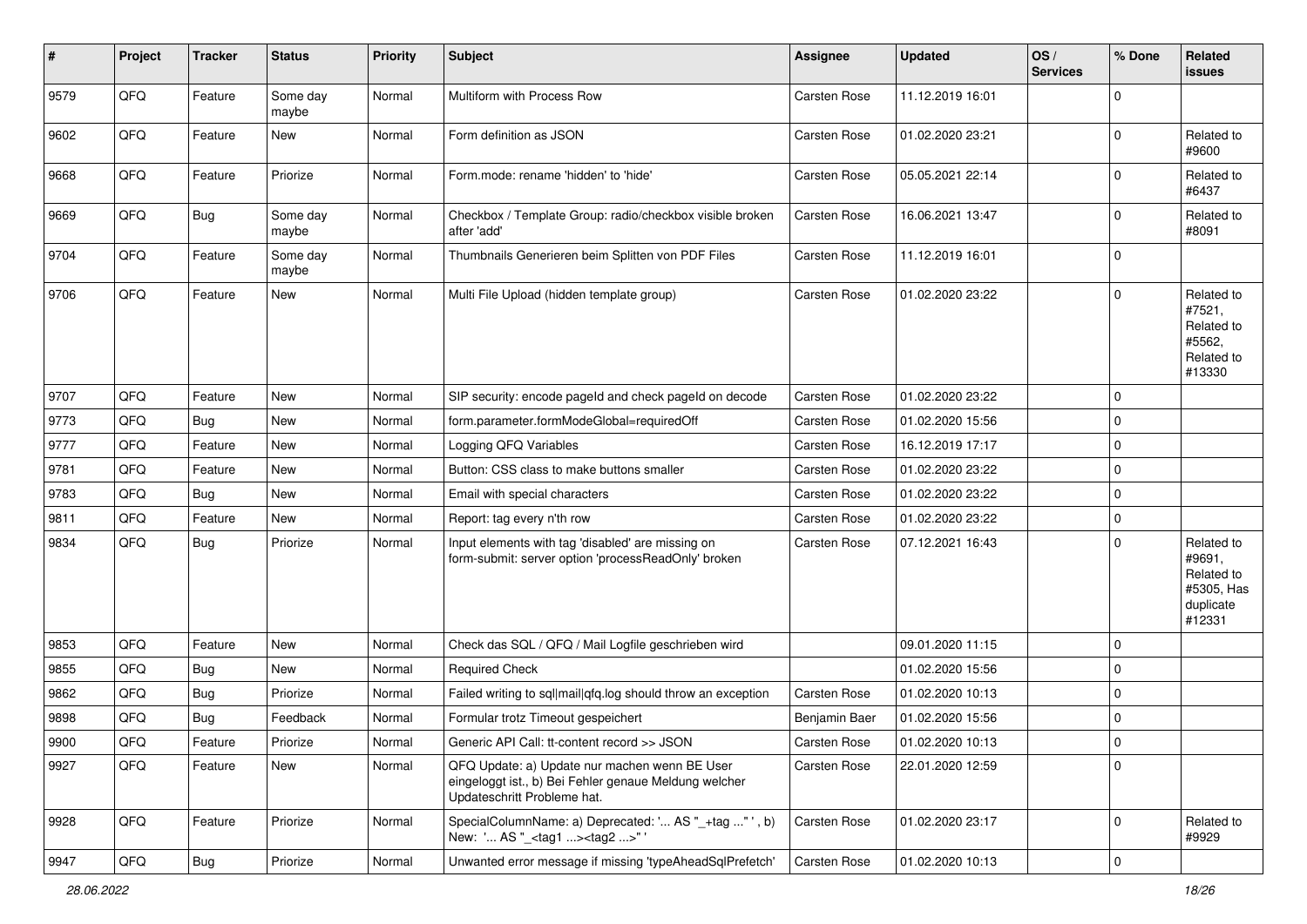| $\vert$ # | Project | <b>Tracker</b> | <b>Status</b>     | <b>Priority</b> | <b>Subject</b>                                                                           | <b>Assignee</b>     | <b>Updated</b>   | OS/<br><b>Services</b> | % Done       | Related<br>issues                                                      |
|-----------|---------|----------------|-------------------|-----------------|------------------------------------------------------------------------------------------|---------------------|------------------|------------------------|--------------|------------------------------------------------------------------------|
| 9958      | QFQ     | Bug            | Priorize          | Normal          | Broken subrecord query: no error message                                                 | Carsten Rose        | 05.02.2021 15:15 |                        | $\mathbf 0$  |                                                                        |
| 9968      | QFQ     | Feature        | Priorize          | Normal          | Tooltip in Links for Developer                                                           | <b>Carsten Rose</b> | 01.02.2020 23:17 |                        | $\mathbf 0$  |                                                                        |
| 9975      | QFQ     | <b>Bug</b>     | Priorize          | Normal          | Dropdown Menu: 'r:3' broken                                                              | Carsten Rose        | 01.02.2020 10:13 |                        | $\mathbf 0$  |                                                                        |
| 9983      | QFQ     | Feature        | New               | Normal          | Report Notation: new keyword 'range'                                                     | Carsten Rose        | 01.02.2020 15:55 |                        | $\mathbf 0$  |                                                                        |
| 10003     | QFQ     | Feature        | Priorize          | Normal          | fieldset: stronger visualize group                                                       | Benjamin Baer       | 12.02.2020 08:13 |                        | $\mathbf 0$  |                                                                        |
| 10005     | QFQ     | Feature        | Priorize          | Normal          | Report / special column name:  AS _calendar                                              | <b>Carsten Rose</b> | 03.06.2020 17:28 |                        | $\mathbf 0$  |                                                                        |
| 10011     | QFQ     | Feature        | Priorize          | Normal          | Offer new STORE_TYPO3 Variable 'beUser', 'beEmail'                                       | Carsten Rose        | 08.05.2021 09:51 |                        | $\mathbf 0$  | Related to<br>#10012,<br>Related to<br>#12511                          |
| 10012     | QFQ     | Feature        | Priorize          | Normal          | redirectAllMailTo: {{beEmail:T}}                                                         | Carsten Rose        | 08.05.2021 09:54 |                        | $\mathbf{0}$ | Related to<br>#12412,<br>Related to<br>#12413,<br>Related to<br>#10011 |
| 10013     | QFQ     | Feature        | Some day<br>maybe | Normal          | FE.typ=editor: CodeMirror                                                                | <b>Carsten Rose</b> | 08.06.2022 10:37 |                        | $\mathbf{0}$ | Related to<br>#12611,<br>Related to<br>#12490,<br>Related to<br>#7732  |
| 10014     | QFQ     | Feature        | New               | Normal          | Manual.rst: describe behaviour and process order of<br>fillStoreVar, slaveId, sqlBefore, | Carsten Rose        | 01.02.2020 22:31 |                        | $\mathbf 0$  |                                                                        |
| 10015     | QFQ     | Feature        | Priorize          | Normal          | Monospace in Textarea                                                                    | Carsten Rose        | 03.02.2020 13:40 |                        | $\mathbf 0$  |                                                                        |
| 10080     | QFQ     | Feature        | New               | Normal          | Popup on 'save' / 'close': configure dialog (answer<br>yes/no/cancle/)                   | Carsten Rose        | 28.03.2021 20:52 |                        | $\mathbf 0$  | Is duplicate<br>of #12262                                              |
| 10081     | QFQ     | Bug            | New               | High            | Stale record lock after 'forbidden' character                                            | <b>Carsten Rose</b> | 03.05.2021 21:12 |                        | $\mathbf{0}$ | Related to<br>#10082,<br>Related to<br>#9789                           |
| 10082     | QFQ     | Bug            | New               | Normal          | FE.type=SELECT - 'sanatize' Class                                                        | <b>Carsten Rose</b> | 07.05.2020 09:36 |                        | $\mathbf 0$  | Related to<br>#10081                                                   |
| 10095     | QFQ     | Feature        | Some day<br>maybe | Normal          | Generic Gitlab Integration into QFQ                                                      | <b>Carsten Rose</b> | 16.09.2021 15:10 |                        | $\mathbf{0}$ |                                                                        |
| 10114     | QFQ     | Feature        | New               | High            | Symbol (Link): 'G:' (Glyphicon) replaced by 'i:' (icon)                                  |                     | 07.12.2021 17:19 |                        | $\mathbf{0}$ | Related to<br>#3797,<br>Related to<br>#4194                            |
| 10116     | QFG     | Feature        | Some day<br>maybe | Normal          | TypeAhead: Tag - show inside 'input' element                                             | Carsten Rose        | 16.09.2021 15:09 |                        | $\mathbf 0$  |                                                                        |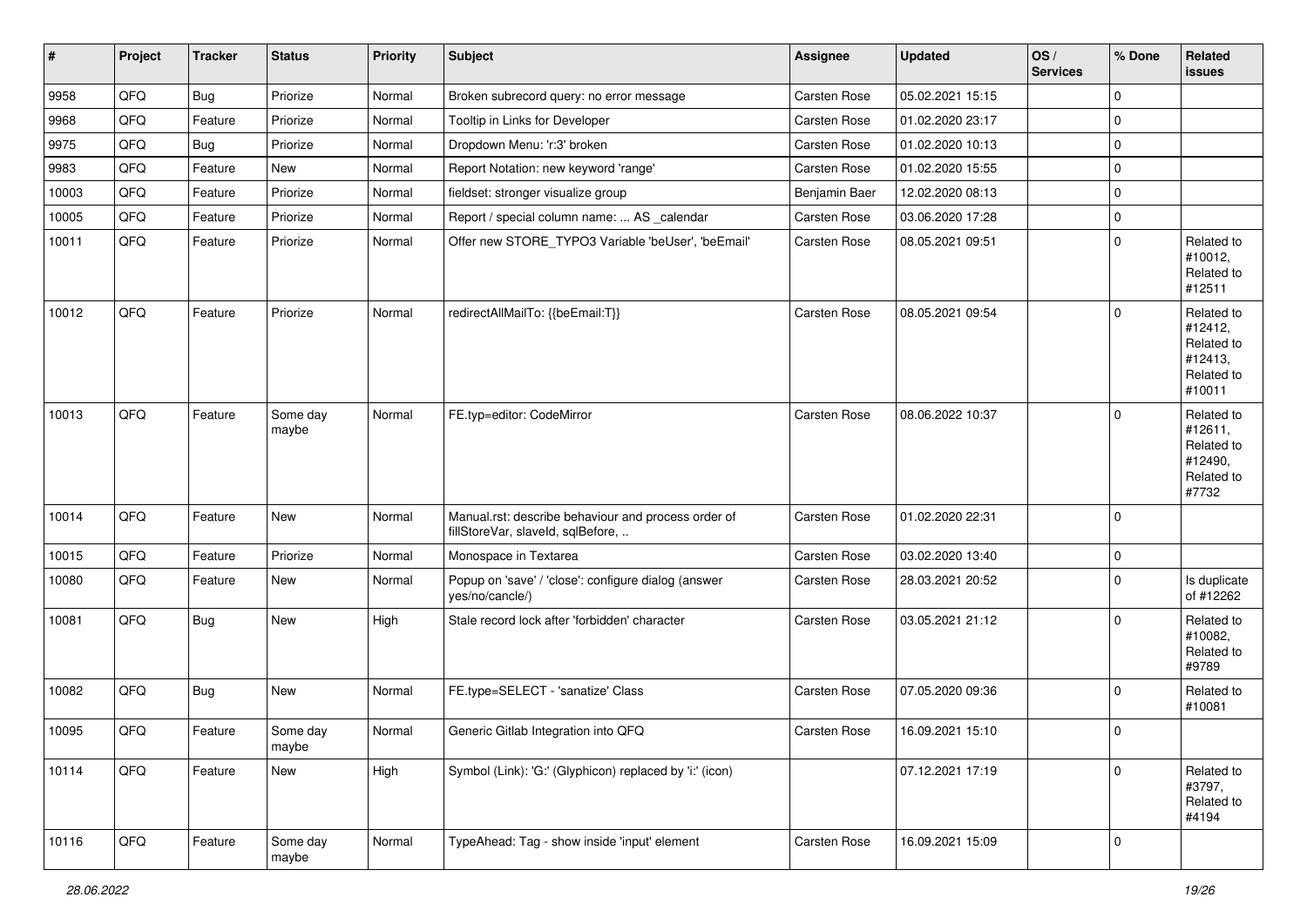| #     | Project | <b>Tracker</b> | <b>Status</b>     | <b>Priority</b> | Subject                                                                             | <b>Assignee</b>     | <b>Updated</b>   | OS/<br><b>Services</b> | % Done         | Related<br><b>issues</b>                                             |
|-------|---------|----------------|-------------------|-----------------|-------------------------------------------------------------------------------------|---------------------|------------------|------------------------|----------------|----------------------------------------------------------------------|
| 10119 | QFQ     | Feature        | New               | Normal          | Dropdown (selectlist) & TypeAhead: format and catagorize list                       | Carsten Rose        | 07.05.2020 09:36 |                        | $\mathbf{0}$   |                                                                      |
| 10124 | QFQ     | Feature        | Feedback          | Normal          | qfq AAI-Login                                                                       | Karin Niffeler      | 07.05.2020 09:36 |                        | $\mathbf 0$    |                                                                      |
| 10322 | QFQ     | <b>Bug</b>     | New               | Normal          | FormElement / Radio: missing column 'enum' >> FE not<br>reported                    | <b>Carsten Rose</b> | 07.05.2020 09:37 |                        | $\overline{0}$ |                                                                      |
| 10324 | QFQ     | Bug            | New               | Normal          | Excel Export mit Template funktioniert nur, wenn Template<br>vor uid kommt          |                     | 30.03.2020 11:20 |                        | $\mathbf 0$    | Related to<br>#10257                                                 |
| 10345 | QFQ     | Feature        | New               | Normal          | Templates - Patterns QFQ Style                                                      |                     | 03.05.2021 21:01 |                        | $\mathbf{0}$   | Related to<br>#10713                                                 |
| 10384 | QFQ     | Feature        | <b>New</b>        | Normal          | Parameter Exchange QFQ Instances                                                    |                     | 07.05.2020 09:38 |                        | $\mathbf 0$    |                                                                      |
| 10443 | QFQ     | Feature        | In Progress       | Normal          | Konzept_api / _live                                                                 | <b>Carsten Rose</b> | 07.05.2020 09:39 |                        | $\mathbf 0$    |                                                                      |
| 10463 | QFQ     | Feature        | New               | Normal          | Report_link: expliztes setzen von HTML Tags (Bedarf fuer<br>'data-selenium' & 'id') | Enis Nuredini       | 23.03.2022 09:23 |                        | $\overline{0}$ | Related to<br>#7648                                                  |
| 10506 | QFQ     | <b>Bug</b>     | New               | High            | Template Group broken on MultiDB instance                                           | Carsten Rose        | 03.05.2021 21:12 |                        | $\overline{0}$ | Related to<br>#10505                                                 |
| 10508 | QFQ     | Bug            | <b>New</b>        | High            | Multi Form broken on Multi DB Instance                                              | <b>Carsten Rose</b> | 03.05.2021 21:12 |                        | $\mathbf{0}$   |                                                                      |
| 10569 | QFQ     | Feature        | Priorize          | Normal          | link blank more safe                                                                | Enis Nuredini       | 25.03.2022 12:44 |                        | $\mathbf{0}$   |                                                                      |
| 10588 | QFQ     | <b>Bug</b>     | New               | Normal          | typeahed Tag: Doku anpassen                                                         | <b>Carsten Rose</b> | 12.11.2020 23:45 |                        | $\mathbf 0$    |                                                                      |
| 10593 | QFQ     | Feature        | New               | Normal          | label2: text behind input element                                                   | Carsten Rose        | 16.05.2020 10:57 |                        | $\mathbf 0$    |                                                                      |
| 10640 | QFQ     | <b>Bug</b>     | New               | High            | TypeAhead Tag: FE editierbar trotz readOnly                                         | <b>Carsten Rose</b> | 03.05.2021 21:12 |                        | $\mathbf{0}$   |                                                                      |
| 10658 | QFQ     | <b>Bug</b>     | New               | Normal          | processReadOnly broken                                                              | Carsten Rose        | 27.05.2020 17:55 |                        | $\mathbf 0$    |                                                                      |
| 10661 | QFQ     | Bug            | In Progress       | Normal          | Typo3 Warnungen                                                                     | <b>Carsten Rose</b> | 07.09.2021 13:23 |                        | $\mathbf 0$    | Related to<br>#12440                                                 |
| 10704 | QFQ     | <b>Bug</b>     | New               | Normal          | wkhtml problem rendering fullCalendar.js / fabric.js >><br>successor: puppeteer     | <b>Carsten Rose</b> | 12.11.2020 23:45 |                        | $\overline{0}$ | Related to<br>#5024,<br>Related to<br>#4650,<br>Related to<br>#10715 |
| 10714 | QFQ     | Feature        | <b>New</b>        | Normal          | multi Table Form                                                                    | <b>Carsten Rose</b> | 16.03.2021 18:44 |                        | $\mathbf 0$    |                                                                      |
| 10716 | QFQ     | Feature        | Some day<br>maybe | Normal          | Business Logic mit Externen Skripten                                                | <b>Carsten Rose</b> | 16.09.2021 15:10 |                        | $\overline{0}$ | Related to<br>#10713,<br>Related to<br>#8217                         |
| 10738 | QFQ     | Feature        | Some day<br>maybe | Normal          | CORS headers for external API requests                                              |                     | 10.06.2020 14:00 |                        | $\mathbf 0$    |                                                                      |
| 10745 | QFQ     | Feature        | Some day<br>maybe | Normal          | <b>Tablesorter Excel Export</b>                                                     | Carsten Rose        | 16.09.2021 15:09 |                        | $\mathbf 0$    |                                                                      |
| 10759 | QFQ     | <b>Bug</b>     | New               | Normal          | emptyMeansNull - Feld falsch aktualisiert                                           |                     | 12.11.2020 23:45 |                        | $\mathbf 0$    |                                                                      |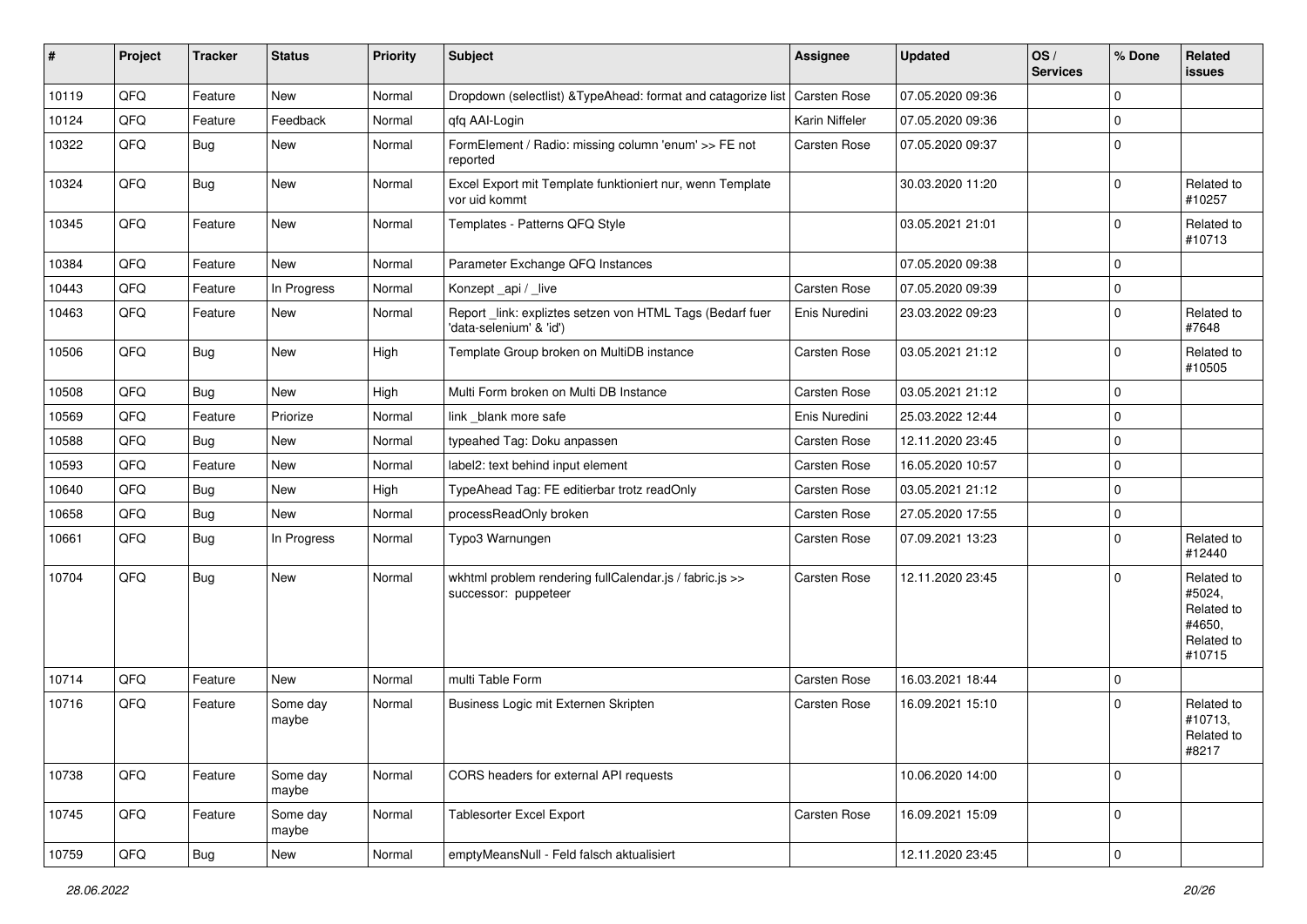| #     | Project | <b>Tracker</b> | <b>Status</b>     | <b>Priority</b> | Subject                                                                             | <b>Assignee</b>     | <b>Updated</b>   | OS/<br><b>Services</b> | % Done       | Related<br><b>issues</b> |
|-------|---------|----------------|-------------------|-----------------|-------------------------------------------------------------------------------------|---------------------|------------------|------------------------|--------------|--------------------------|
| 10763 | QFQ     | Feature        | <b>New</b>        | Normal          | form accessed and submitted despite logout?                                         |                     | 16.06.2020 11:43 |                        | 0            |                          |
| 10766 | QFQ     | Bug            | New               | High            | Radiobutton / parameter.buttonClass=btn-default: dynamic<br>update                  |                     | 03.05.2021 21:12 |                        | 0            | Related to<br>#11237     |
| 10782 | QFQ     | Feature        | Feedback          | Normal          | Tiny MCE: Image Upload                                                              | Enis Nuredini       | 16.05.2022 23:16 |                        | 0            | Related to<br>#12452     |
| 10819 | QFQ     | Feature        | <b>New</b>        | Normal          | Persistent SIP - second try                                                         | Carsten Rose        | 29.06.2020 23:02 |                        | 0            | Related to<br>#6261      |
| 10874 | QFQ     | Feature        | New               | Normal          | Erstellen eines Foreign Keys in der Tabelle "FormElement"                           |                     | 13.07.2020 10:11 |                        | 0            |                          |
| 10890 | QFQ     | Bug            | New               | Normal          | AutoCron hangs                                                                      |                     | 20.07.2020 13:56 |                        | 0            |                          |
| 10937 | QFQ     | Bug            | New               | Normal          | Fehler mit abhängigen Select- Feldern beim Positionieren                            | Carsten Rose        | 12.11.2020 23:45 |                        | 0            |                          |
| 10976 | QFQ     | Feature        | New               | Normal          | Excel Export Verbesserungen                                                         | Carsten Rose        | 06.08.2020 10:56 |                        | $\Omega$     |                          |
| 10979 | QFQ     | Feature        | New               | Normal          | Ajax Calls an API - dataReport                                                      | <b>Carsten Rose</b> | 11.05.2022 12:15 |                        | $\mathbf 0$  |                          |
| 10996 | QFQ     | Feature        | New               | Normal          | Download video via sip: no seek                                                     | Carsten Rose        | 12.08.2020 14:18 |                        | 0            |                          |
| 11036 | QFQ     | Feature        | Some day<br>maybe | Normal          | inline report editor permissions                                                    | Carsten Rose        | 16.09.2021 15:09 |                        | 0            | Related to<br>#11323     |
| 11057 | QFQ     | <b>Bug</b>     | New               | High            | Checkboxes ohne span.checkmark im Report werden<br>ausgeblendet                     | Benjamin Baer       | 03.05.2021 21:12 |                        | 0            | Related to<br>#11039     |
| 11076 | QFQ     | Feature        | In Progress       | Normal          | SELECT  AS _websocket                                                               | <b>Carsten Rose</b> | 30.08.2020 17:49 |                        | 0            |                          |
| 11080 | QFQ     | Feature        | New               | Normal          | Send MQTT messages                                                                  | Carsten Rose        | 29.08.2020 19:49 |                        | $\Omega$     |                          |
| 11195 | QFQ     | <b>Bug</b>     | New               | Low             | Dynamic Update: Note not updated if new text is empty<br>(v20.4)                    |                     | 25.09.2020 11:14 |                        | $\Omega$     |                          |
| 11217 | QFQ     | Feature        | Some day<br>maybe | Normal          | <b>Extend Script Functionality</b>                                                  | Carsten Rose        | 16.09.2021 15:10 |                        | $\Omega$     |                          |
| 11237 | QFQ     | <b>Bug</b>     | New               | High            | Radiobutton / parameter.buttonClass= btn-default - kein dirty<br>Trigger            | Benjamin Baer       | 03.05.2021 21:12 |                        | <sup>0</sup> | Related to<br>#10766     |
| 11239 | QFQ     | <b>Bug</b>     | New               | Normal          | Radiobutton (plain): horizontales Rendern abhängig vom<br>Datentyp in der Datenbank | Carsten Rose        | 30.09.2020 18:37 |                        | 0            |                          |
| 11320 | QFQ     | Feature        | Priorize          | Normal          | Typo3 Version 10 support                                                            | <b>Carsten Rose</b> | 05.05.2021 22:09 |                        | 0            |                          |
| 11322 | QFQ     | Feature        | Some day<br>maybe | Normal          | Form Element JSON - (multiline parameter field)                                     | Carsten Rose        | 16.09.2021 15:10 |                        | 0            |                          |
| 11323 | QFG     | Feature        | Some day<br>maybe | Normal          | Report Frontend Editor Modal + Codemirror                                           | Carsten Rose        | 16.09.2021 15:10 |                        | $\Omega$     | Related to<br>#11036     |
| 11347 | QFQ     | <b>Bug</b>     | Feedback          | Normal          | If Bedingungen funktionieren nicht korrekt                                          | Christoph Fuchs     | 21.03.2021 20:37 |                        | $\mathbf 0$  |                          |
| 11460 | QFQ     | Feature        | New               | Normal          | Easier creation of changelog: gitchangelog                                          | Carsten Rose        | 12.06.2021 10:20 |                        | 0            | Related to<br>#13467     |
| 11504 | QFO     | Feature        | New               | Normal          | Dynamic Update: Button text update for 'Save',' Close' &<br>'Delete'                | Carsten Rose        | 12.11.2020 23:44 |                        | 0            |                          |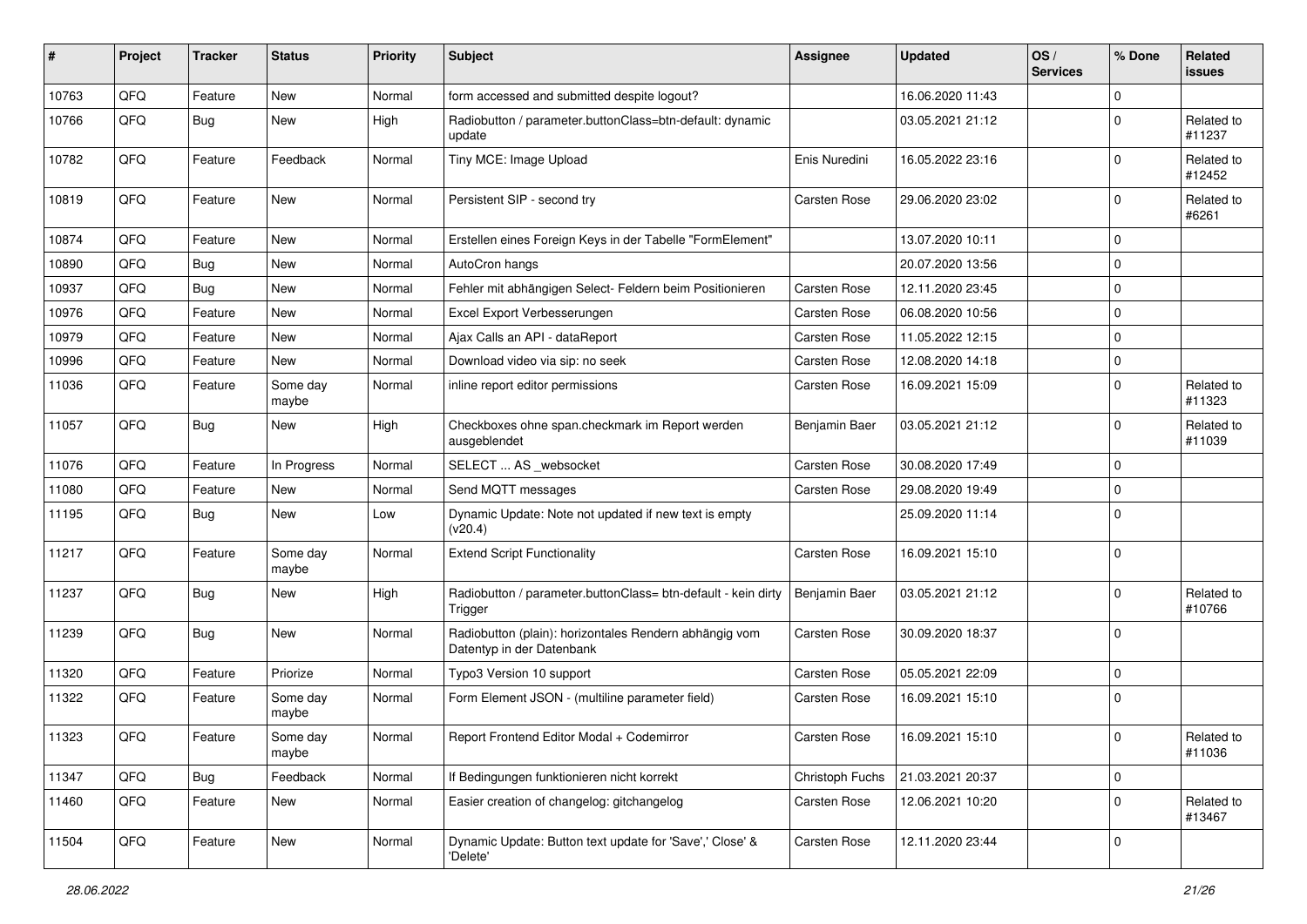| $\vert$ # | Project | <b>Tracker</b> | <b>Status</b> | <b>Priority</b> | <b>Subject</b>                                                                        | Assignee            | <b>Updated</b>   | OS/<br><b>Services</b> | % Done         | Related<br>issues                                                                                                              |
|-----------|---------|----------------|---------------|-----------------|---------------------------------------------------------------------------------------|---------------------|------------------|------------------------|----------------|--------------------------------------------------------------------------------------------------------------------------------|
| 11516     | QFQ     | Feature        | <b>New</b>    | Normal          | Multi Page Form (Previous/Next Buttons)                                               | <b>Carsten Rose</b> | 16.03.2021 17:52 |                        | $\mathbf{0}$   |                                                                                                                                |
| 11517     | QFQ     | <b>Bug</b>     | In Progress   | Normal          | extraButtonInfo Broken for multiple FormElements                                      | <b>Carsten Rose</b> | 12.05.2022 13:12 |                        | $\mathbf 0$    | Related to<br>#7890,<br>Related to<br>#3811, Has<br>duplicate<br>#10905, Has<br>duplicate<br>#10553, Has<br>duplicate<br>#6779 |
| 11522     | QFQ     | Bug            | <b>New</b>    | Normal          | Aus/Einblenden von Reitern                                                            |                     | 13.11.2020 14:58 |                        | $\overline{0}$ |                                                                                                                                |
| 11523     | QFQ     | Feature        | <b>New</b>    | Normal          | Mit dynamic Update erkennen, ob Upload gemacht wurde                                  | Carsten Rose        | 13.11.2020 15:07 |                        | $\Omega$       | Related to<br>#9533                                                                                                            |
| 11534     | QFQ     | Feature        | <b>New</b>    | Normal          | Report: Action on selected rows - Table batchprocessing<br>feature                    |                     | 18.11.2020 08:15 |                        | $\mathbf{0}$   |                                                                                                                                |
| 11535     | QFQ     | Feature        | New           | Normal          | Ability to create SQL columns in frontend QFQ forms                                   |                     | 17.11.2020 12:11 |                        | $\mathbf{0}$   |                                                                                                                                |
| 11630     | QFQ     | Bug            | Feedback      | High            | Bitte check ob CALL() in 20.11.0 noch so funktioniert wie in<br>20.4.1                | Enis Nuredini       | 28.05.2022 13:45 |                        | $\mathbf{0}$   | Related to<br>#11325                                                                                                           |
| 11667     | QFQ     | Bug            | New           | Normal          | MySQL mariadb-server-10.3: Incorrect datetime value                                   | Carsten Rose        | 03.05.2021 20:48 |                        | $\mathbf{0}$   |                                                                                                                                |
| 11668     | QFQ     | Bug            | New           | Normal          | Play function.sql - problem with mysql                                                | Carsten Rose        | 03.05.2021 20:48 |                        | $\mathbf{0}$   |                                                                                                                                |
| 11695     | QFQ     | <b>Bug</b>     | New           | Normal          | MultiForm required FE Error                                                           | Carsten Rose        | 04.12.2020 13:34 |                        | $\Omega$       |                                                                                                                                |
| 11702     | QFQ     | Feature        | New           | Normal          | HTML Special Char makes no sense for 'allbut' if '&' is<br>forbidden                  | Carsten Rose        | 07.12.2021 16:35 |                        | $\mathbf{0}$   | Related to<br>#5112,<br>Related to<br>#14320                                                                                   |
| 11715     | QFQ     | Bug            | <b>New</b>    | Normal          | acceptZeroAsRequired and requiredOffButMark do not<br>coincide                        |                     | 08.12.2020 12:13 |                        | $\overline{0}$ |                                                                                                                                |
| 11716     | QFQ     | Feature        | <b>New</b>    | Normal          | Form an beliebiger Stelle im Report anzeigen                                          |                     | 09.12.2020 09:47 |                        | $\mathbf 0$    |                                                                                                                                |
| 11747     | QFQ     | Feature        | New           | Normal          | Maintenance Page with Redirect                                                        | <b>Carsten Rose</b> | 03.05.2021 20:47 |                        | $\mathbf{0}$   | Related to<br>#11741                                                                                                           |
| 11752     | QFQ     | Bug            | New           | Normal          | checkbox renders multiple input elements with same name                               | Carsten Rose        | 17.12.2020 14:58 |                        | $\mathbf 0$    | Related to<br>#11750                                                                                                           |
| 11775     | QFQ     | Feature        | New           | Normal          | Subrecord Tooltip pro Feld                                                            | Carsten Rose        | 18.12.2020 15:22 |                        | $\mathbf 0$    | Related to<br>#11955                                                                                                           |
| 11850     | QFQ     | Feature        | New           | Urgent          | Wizard Form: basierend auf einer Tabelle eine Form<br>anlegen.                        |                     | 03.05.2021 21:12 |                        | $\mathbf 0$    | Blocked by<br>#8082                                                                                                            |
| 11892     | QFQ     | Feature        | <b>New</b>    | Normal          | tablesorter: columns with links are hard to order - new<br>qualifier 'Y: <ord>'</ord> | Enis Nuredini       | 23.03.2022 09:22 |                        | $\mathbf{0}$   |                                                                                                                                |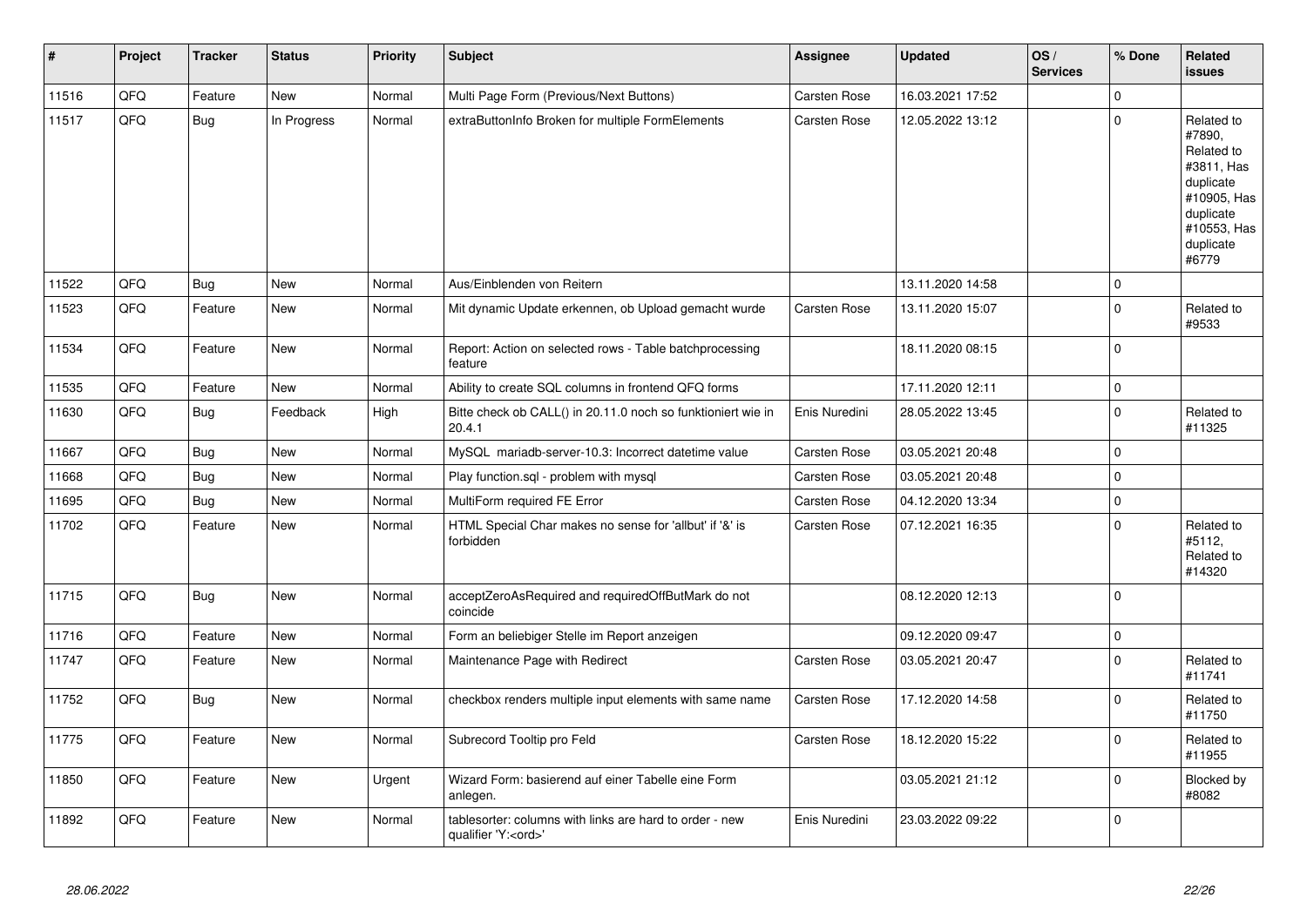| ∦     | Project | <b>Tracker</b> | <b>Status</b> | <b>Priority</b> | <b>Subject</b>                                                                                       | <b>Assignee</b>                                        | <b>Updated</b>      | OS/<br><b>Services</b> | % Done         | Related<br><b>issues</b>                      |                      |
|-------|---------|----------------|---------------|-----------------|------------------------------------------------------------------------------------------------------|--------------------------------------------------------|---------------------|------------------------|----------------|-----------------------------------------------|----------------------|
| 11893 | QFQ     | Feature        | <b>New</b>    | High            | Broken SIP: a) only report one time, b) only report in main<br>column                                | <b>Carsten Rose</b>                                    | 12.05.2021 12:13    |                        | $\Omega$       | Related to<br>#12532,<br>Related to<br>#14187 |                      |
| 11955 | QFQ     | Feature        | New           | Normal          | subrecord: new title option to set <th> attributes - e.g. to<br/>customize tablesorter options.</th> | attributes - e.g. to<br>customize tablesorter options. | <b>Carsten Rose</b> | 03.05.2021 20:47       |                | $\mathbf 0$                                   | Related to<br>#11775 |
| 11980 | QFQ     | Feature        | In Progress   | Normal          | protected verzeichnis MUSS geschützt werden                                                          | <b>Carsten Rose</b>                                    | 07.09.2021 13:30    |                        | $\Omega$       |                                               |                      |
| 12023 | QFQ     | Feature        | New           | Normal          | MySQL Stored Precdure: QDECODESPECIALCHAR()                                                          | Carsten Rose                                           | 16.02.2021 11:16    |                        | $\Omega$       | Related to<br>#12022                          |                      |
| 12024 | QFQ     | Feature        | New           | Normal          | Excel Export: text columns by default decode<br>htmlspeciachar()                                     | <b>Carsten Rose</b>                                    | 17.02.2021 23:55    |                        | $\Omega$       | Related to<br>#12022                          |                      |
| 12038 | QFQ     | Feature        | New           | Normal          | a) STORE_VAR: filenameOnlyStripUniq, b) SP:<br>QSTRIPUNIQ()                                          |                                                        | 17.02.2021 23:55    |                        | $\overline{0}$ |                                               |                      |
| 12039 | QFQ     | Feature        | <b>New</b>    | Normal          | Missing htmlSpecialChar() in pre processing on form submit                                           |                                                        | 18.02.2021 00:09    |                        | $\Omega$       | Related to<br>#14320                          |                      |
| 12040 | QFQ     | Bug            | <b>New</b>    | Normal          | FE Mode 'hidden' für zwei FEs auf einer Zeile                                                        | <b>Carsten Rose</b>                                    | 18.02.2021 10:13    |                        | $\Omega$       |                                               |                      |
| 12045 | QFQ     | <b>Bug</b>     | <b>New</b>    | Normal          | templateGroup afterSave FE: Aufruf ohne<br>sqlHonorFormElements funktioniert nicht                   | <b>Carsten Rose</b>                                    | 18.02.2021 16:33    |                        | $\overline{0}$ |                                               |                      |
| 12066 | QFQ     | Bug            | <b>New</b>    | High            | enterAsSubmit: Forward wird nicht ausgeführt                                                         | Enis Nuredini                                          | 29.05.2022 09:23    |                        | $\overline{0}$ |                                               |                      |
| 12109 | QFQ     | Feature        | New           | Normal          | Donwload Link: Plain, SIP, Persistent Link, Peristent SIP -<br>new notation                          | <b>Carsten Rose</b>                                    | 03.05.2021 20:45    |                        | $\overline{0}$ | Related to<br>#12085                          |                      |
| 12119 | QFQ     | Feature        | <b>New</b>    | Normal          | AS paged: error message missing if there ist no 'r' argument.                                        | <b>Carsten Rose</b>                                    | 03.05.2021 20:51    |                        | $\Omega$       |                                               |                      |
| 12133 | QFQ     | Bug            | New           | Normal          | NPM, phpSpreadSheet aktualisieren                                                                    | <b>Carsten Rose</b>                                    | 15.03.2021 09:04    |                        | $\Omega$       |                                               |                      |
| 12135 | QFQ     | Feature        | <b>New</b>    | Normal          | Subrecord: Notiz                                                                                     |                                                        | 24.04.2021 16:58    |                        | $\Omega$       |                                               |                      |
| 12146 | QFQ     | Feature        | <b>New</b>    | Normal          | Autocron Job: Anzeigen wann der naechste Job ausgefuehrt<br>wird, resp das er nicht ausgefuehrt wird | <b>Carsten Rose</b>                                    | 15.03.2021 15:23    |                        | $\Omega$       |                                               |                      |
| 12156 | QFQ     | Feature        | <b>New</b>    | Normal          | Form: Optional disable 'leave page'                                                                  |                                                        | 03.05.2021 20:45    |                        | $\Omega$       |                                               |                      |
| 12162 | QFQ     | Feature        | <b>New</b>    | Normal          | FE.type=sendmail: personalized mailing (several mails) via<br>template                               | <b>Carsten Rose</b>                                    | 03.05.2021 20:45    |                        | $\overline{0}$ |                                               |                      |
| 12163 | QFQ     | Feature        | <b>New</b>    | Normal          | Checkbox: table wrap                                                                                 | Carsten Rose                                           | 03.05.2021 20:51    |                        | $\mathbf{0}$   |                                               |                      |
| 12186 | QFQ     | Feature        | <b>New</b>    | High            | TinyMCE Config für Objekte                                                                           | Carsten Rose                                           | 07.12.2021 17:19    |                        | $\Omega$       | <b>Blocks</b><br>#12632                       |                      |
| 12187 | QFQ     | Bug            | New           | Normal          | Trigger FormAsFile() via Report: probably problem with multi<br>DB setup                             | Carsten Rose                                           | 20.03.2021 21:20    |                        | $\Omega$       |                                               |                      |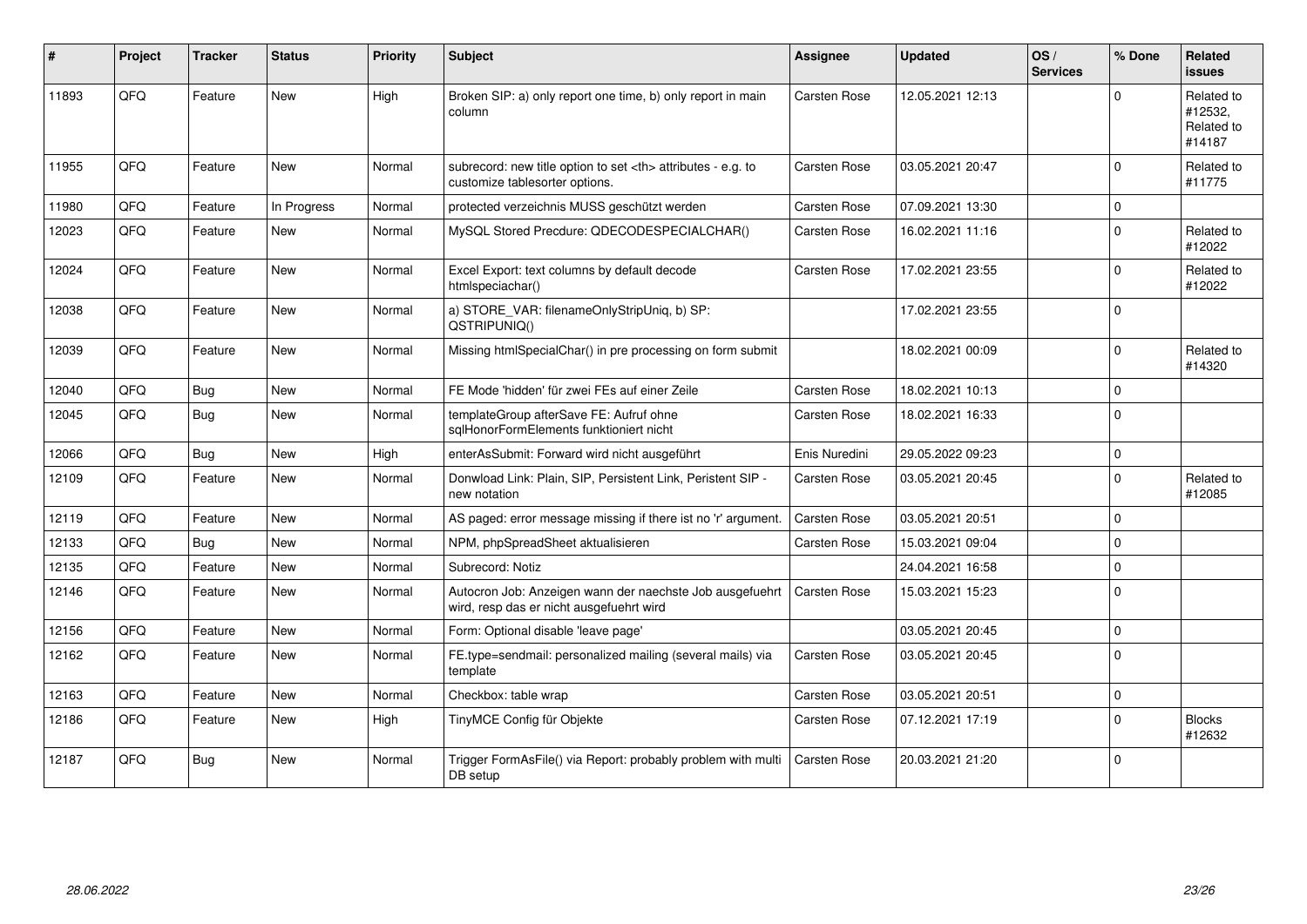| #     | Project | <b>Tracker</b> | <b>Status</b>     | <b>Priority</b> | Subject                                                                                                        | Assignee            | <b>Updated</b>   | OS/<br><b>Services</b> | % Done       | Related<br><b>issues</b>                                                    |
|-------|---------|----------------|-------------------|-----------------|----------------------------------------------------------------------------------------------------------------|---------------------|------------------|------------------------|--------------|-----------------------------------------------------------------------------|
| 12262 | QFQ     | Feature        | ToDo              | Normal          | Form buttons on top: more customable                                                                           | Enis Nuredini       | 17.06.2022 10:44 |                        | $\Omega$     | Related to<br>#13945, Has<br>duplicate<br>#4046, Has<br>duplicate<br>#10080 |
| 12269 | QFQ     | Feature        | <b>New</b>        | Normal          | 2FA - Login                                                                                                    | <b>Carsten Rose</b> | 03.05.2021 20:45 |                        | $\mathbf 0$  |                                                                             |
| 12315 | QFQ     | Feature        | Some day<br>maybe | Normal          | Form History (Diffs) / Backups                                                                                 | <b>Carsten Rose</b> | 16.09.2021 15:10 |                        | $\Omega$     |                                                                             |
| 12325 | QFQ     | <b>Bug</b>     | Priorize          | Normal          | MultiDB form.dbIndex not working for report syntax                                                             | <b>Carsten Rose</b> | 07.09.2021 13:37 |                        | $\mathbf 0$  | Related to<br>#12145,<br>Related to<br>#12314                               |
| 12327 | QFQ     | <b>Bug</b>     | New               | Normal          | Copy to clipboard: Glyphicon can not be changed                                                                | <b>Carsten Rose</b> | 27.12.2021 17:59 |                        | $\Omega$     |                                                                             |
| 12330 | QFQ     | Feature        | <b>New</b>        | Normal          | Copy to input field / text area / TinyMCE                                                                      | <b>Carsten Rose</b> | 07.04.2021 09:01 |                        | $\mathbf 0$  |                                                                             |
| 12337 | QFQ     | Feature        | Some day<br>maybe | Normal          | Database.php: better caching                                                                                   | <b>Carsten Rose</b> | 16.09.2021 15:10 |                        | $\Omega$     |                                                                             |
| 12395 | QFQ     | <b>Bug</b>     | ToDo              | High            | QFQ Function: Result two times shown                                                                           | <b>Carsten Rose</b> | 18.02.2022 08:59 |                        | $\mathbf 0$  |                                                                             |
| 12400 | QFQ     | Feature        | <b>New</b>        | Normal          | Tutorial ist in QFQ Doku, Wird in der Suche gefunden, es<br>gibt aber kein Menupunkt - Inhalt ueberpruefen     | <b>Carsten Rose</b> | 03.05.2021 20:45 |                        | $\Omega$     |                                                                             |
| 12412 | QFQ     | Feature        | <b>New</b>        | Normal          | Action/Escape qualifier 'e' (empty), '0': if given, an empty<br>string (or '0') will be treated as 'not found' | <b>Carsten Rose</b> | 08.05.2021 09:40 |                        | $\Omega$     | Related to<br>#12413,<br>Related to<br>#10012                               |
| 12413 | QFQ     | Feature        | <b>New</b>        | Normal          | STORE_TYPO3: enhance for {{be_users.email:T}},<br>{{fe_users.email:T}}                                         | <b>Carsten Rose</b> | 03.05.2021 20:45 |                        | $\Omega$     | Related to<br>#12412,<br>Related to<br>#10012                               |
| 12439 | QFQ     | Feature        | In Progress       | Normal          | TinyMCE Paste from Word & Character Count/Limit                                                                | <b>Carsten Rose</b> | 05.05.2021 22:15 |                        | $\mathbf 0$  |                                                                             |
| 12452 | QFQ     | Feature        | Priorize          | Normal          | BaseURL: alsways with '/' at the end                                                                           | <b>Carsten Rose</b> | 19.06.2022 13:45 |                        | $\mathbf 0$  | Related to<br>#10782                                                        |
| 12463 | QFQ     | <b>Bug</b>     | ToDo              | High            | QFQ Function: 'function' and 'sql' on same level - output of<br>sql is shown two times.                        | <b>Carsten Rose</b> | 15.12.2021 16:31 |                        | $\mathbf 0$  |                                                                             |
| 12465 | QFQ     | Feature        | New               | Normal          | QFQ Function: use in FE to fill StoreRecord                                                                    | <b>Carsten Rose</b> | 05.05.2021 21:58 |                        | $\mathbf{0}$ |                                                                             |
| 12468 | QFQ     | <b>Bug</b>     | New               | Urgent          | Form: update Form.title after save                                                                             | Carsten Rose        | 03.05.2021 21:12 |                        | $\mathbf 0$  |                                                                             |
| 12474 | QFQ     | Feature        | New               | Normal          | Check BaseConfigURL if it is given and the the last char is '/'                                                | Carsten Rose        | 03.05.2021 20:45 |                        | $\mathbf 0$  |                                                                             |
| 12476 | QFQ     | Feature        | New               | Normal          | clearMe: a) should trigger 'dirty', b) sticky on textarea resize                                               | Benjamin Baer       | 04.01.2022 08:40 |                        | $\mathbf 0$  | Related to<br>#9528                                                         |
| 12477 | QFQ     | Feature        | New               | Normal          | Support for refactoring: Form, FormElement, diverse<br>Tabellen/Spalten, tt-content Records                    | Carsten Rose        | 03.05.2021 20:45 |                        | $\mathbf 0$  |                                                                             |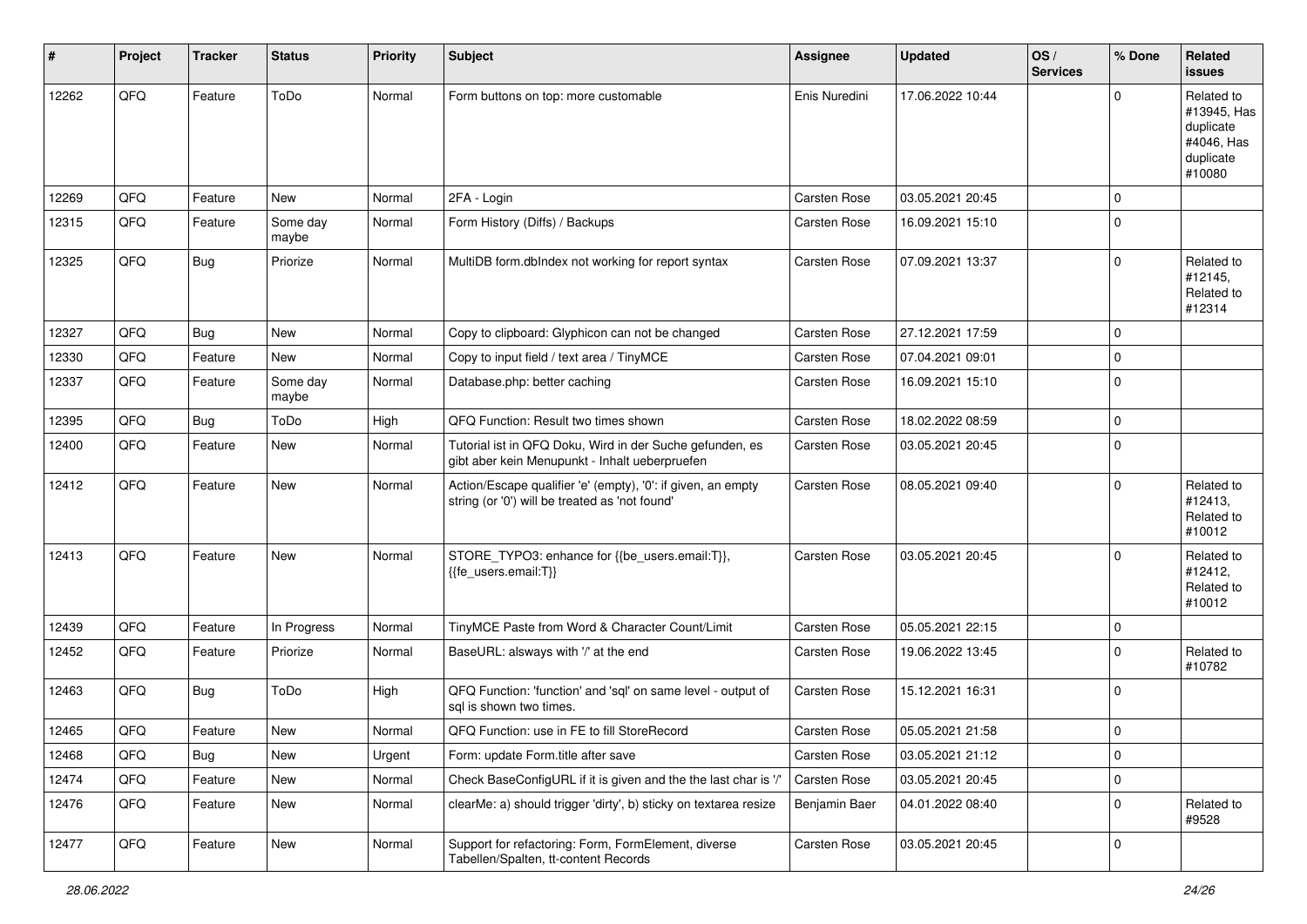| $\sharp$ | Project | <b>Tracker</b> | <b>Status</b>     | <b>Priority</b> | Subject                                                                                                                                                            | <b>Assignee</b>     | <b>Updated</b>   | OS/<br><b>Services</b> | % Done         | Related<br><b>issues</b>                                               |
|----------|---------|----------------|-------------------|-----------------|--------------------------------------------------------------------------------------------------------------------------------------------------------------------|---------------------|------------------|------------------------|----------------|------------------------------------------------------------------------|
| 12480    | QFQ     | Feature        | New               | Normal          | If QFQ upgrade is running, block further request                                                                                                                   | Carsten Rose        | 03.05.2021 20:45 |                        | 0              |                                                                        |
| 12490    | QFQ     | Feature        | New               | Normal          | Loading Plugins in QFQ - see what tinymce does. (lazy<br>loading)                                                                                                  | Benjamin Baer       | 08.06.2022 10:37 |                        | $\Omega$       | Related to<br>#12611,<br>Related to<br>#10013,<br>Related to<br>#7732  |
| 12503    | QFQ     | Feature        | Priorize          | Normal          | Detect dangerous UPDATE statement with missing WHERE                                                                                                               | Carsten Rose        | 05.05.2021 22:09 |                        | $\Omega$       |                                                                        |
| 12504    | QFQ     | Feature        | Priorize          | Normal          | sql.log: report fe.id                                                                                                                                              | <b>Carsten Rose</b> | 05.05.2021 22:09 |                        | $\mathbf{0}$   |                                                                        |
| 12508    | QFQ     | <b>Bug</b>     | In Progress       | High            | qfq Form: sendMail                                                                                                                                                 | Karin Niffeler      | 19.03.2022 17:48 |                        | $\mathbf{0}$   |                                                                        |
| 12512    | QFQ     | <b>Bug</b>     | <b>New</b>        | Normal          | Some MySQL Installation can't use 'stored procedures'                                                                                                              | <b>Carsten Rose</b> | 19.03.2022 17:48 |                        | $\mathbf 0$    |                                                                        |
| 12513    | QFQ     | Bug            | <b>New</b>        | High            | Implement server side check of maxlength                                                                                                                           | Carsten Rose        | 07.12.2021 17:19 |                        | $\mathbf 0$    |                                                                        |
| 12520    | QFQ     | Bug            | <b>New</b>        | Normal          | Switch FE User: still active even FE User session expired                                                                                                          | <b>Carsten Rose</b> | 19.03.2022 17:48 |                        | $\mathbf 0$    |                                                                        |
| 12532    | QFQ     | Feature        | New               | High            | SIP-Parameter bei Seitenaufruf in Browser-Console<br>anzeigen                                                                                                      | <b>Carsten Rose</b> | 07.12.2021 17:19 |                        | $\Omega$       | Related to<br>#11893,<br>Related to<br>#14187                          |
| 12544    | QFQ     | Feature        | New               | High            | a) ' AS _link' new also as ' AS _format', b) sortierung via<br>'display: none;', c) '_format' benoeitgt nicht zwingend<br>u/U/p/m/z/d                              | Carsten Rose        | 14.12.2021 16:03 |                        | $\Omega$       |                                                                        |
| 12545    | QFQ     | <b>Bug</b>     | New               | Urgent          | sql.log not created / updated                                                                                                                                      | Carsten Rose        | 14.12.2021 16:02 |                        | $\mathbf{0}$   |                                                                        |
| 12546    | QFQ     | <b>Bug</b>     | Feedback          | Normal          | Branch 'Development' - Unit Tests mit dirty workaround<br>angepasst                                                                                                | Carsten Rose        | 19.03.2022 17:48 |                        | $\Omega$       |                                                                        |
| 12556    | QFQ     | Feature        | New               | Normal          | Pills Title: colored = static or dynamic on allrequiredgiven                                                                                                       | Benjamin Baer       | 19.03.2022 17:49 |                        | $\mathbf{0}$   |                                                                        |
| 12581    | QFQ     | <b>Bug</b>     | New               | Normal          | Form.forward=close: Record 'new' in new browser tab > save   Carsten Rose<br>(& close) >> Form is not reloaded with new created record id<br>and stays in mode=new |                     | 19.03.2022 17:48 |                        | $\overline{0}$ |                                                                        |
| 12603    | QFQ     | Feature        | New               | Normal          | Dropdown (Select), Radio, checkbox:<br>itemListAlways={{!SELECT key, value}}                                                                                       | Carsten Rose        | 19.03.2022 17:47 |                        | $\overline{0}$ |                                                                        |
| 12611    | QFQ     | Feature        | Some day<br>maybe | Normal          | Refactoring: Bootstrap with Lazy Loading                                                                                                                           | Carsten Rose        | 08.06.2022 10:37 |                        | $\Omega$       | Related to<br>#12490,<br>Related to<br>#10013,<br>Related to<br>#7732  |
| 12630    | QFQ     | Feature        | In Progress       | Normal          | Input: date[time]: min / max values                                                                                                                                | Enis Nuredini       | 20.06.2022 18:31 |                        | $\Omega$       | Related to<br>#10096,<br>Related to<br>#14302,<br>Related to<br>#14303 |